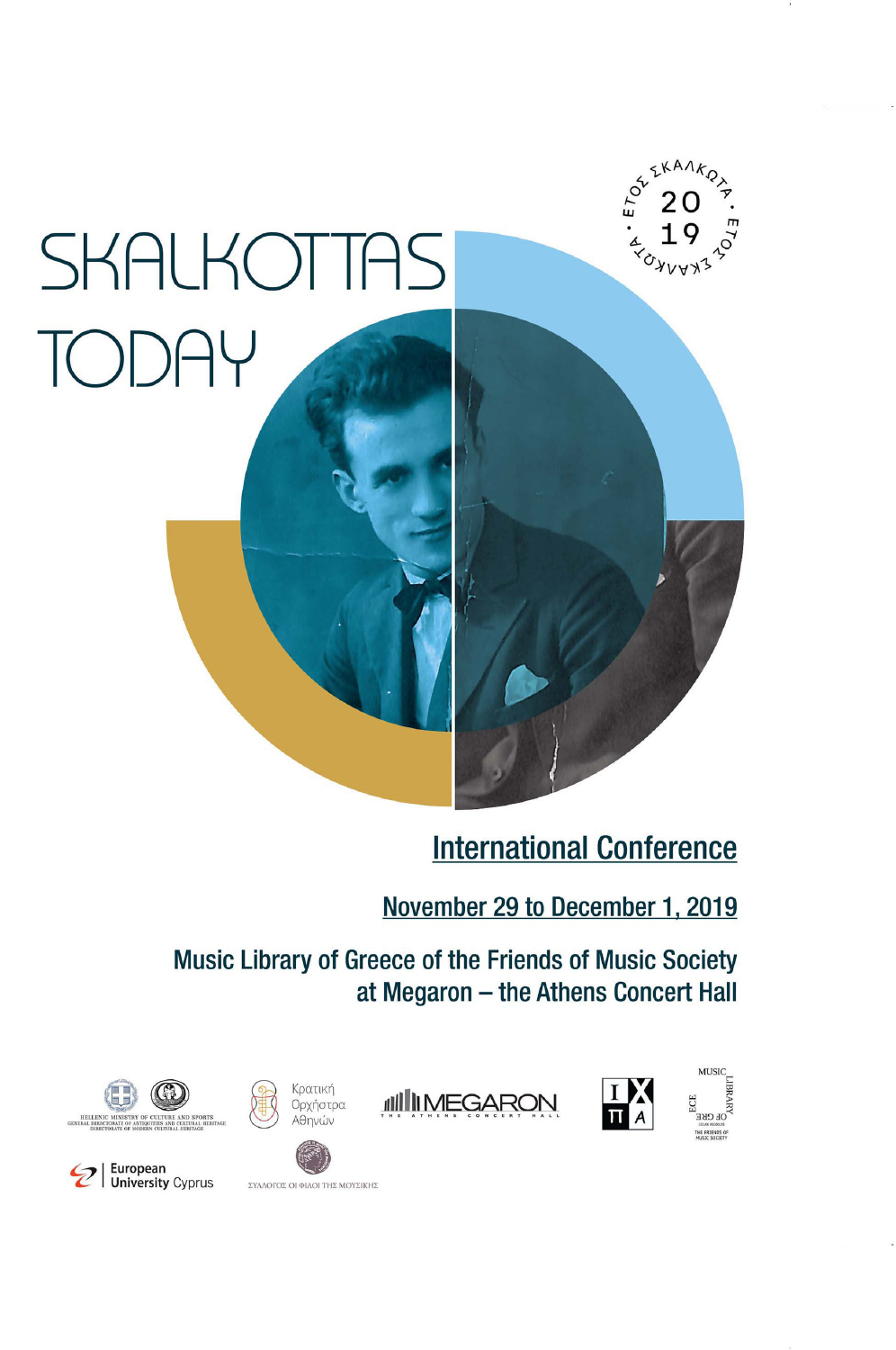# **International Conference Program**

# **"SKALKOTTAS TODAY"**

# **November 29 to December 1, 2019**

# **Music Library of Greece of the Friends of Music Society at Megaron – the Athens Concert Hall**

Organised by the Music Library of Greece "Lilian Voudouri" of the Friends of Music Society, Megaron—The Athens Concert Hall, Athens State Orchestra, Greek Composer's Union, Foundation of Emilios Chourmouzios—Marika Papaioannou, and European University of Cyprus.

> With the support of the Ministry of Culture and Sports, General Directorate of Antiquities and Cultural Heritage, Directorate of Modern Cultural Heritage

The conference is held under the auspices of the International Musicological Society (IMS) and the Hellenic Musicological Society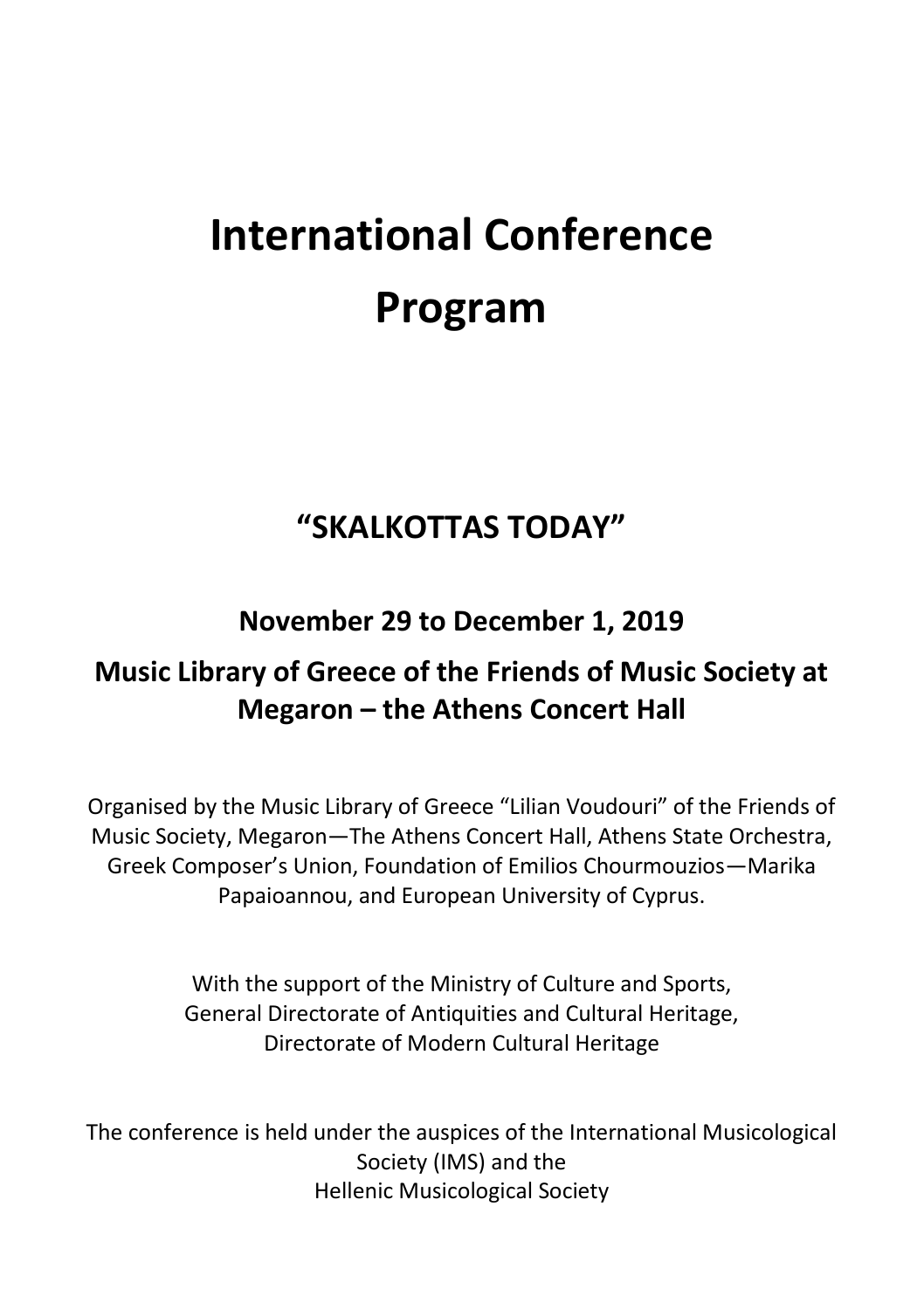# **TABLE OF CONTENTS**

# **Organizing Committee:**

Thanassis Apostolopoulos Alexandros Charkiolakis Titos Gouvelis Petros Fragistas Vera Kriezi Martin Krithara Stephanie Merakos Georgia Petroudi Valia Vraka

# **Program Committee**:

Antonio Baldassarre Nikos Christodoulou Ludwig Holtmeier Eva Mantzouranis Stephanie Merakos Evi Nika-Samson Nikos Maliaras Tatiana Markovich Kostas Tsougras Panos Vlagopoulos Petros Vouvaris Valia Vraka Giorgos Zervos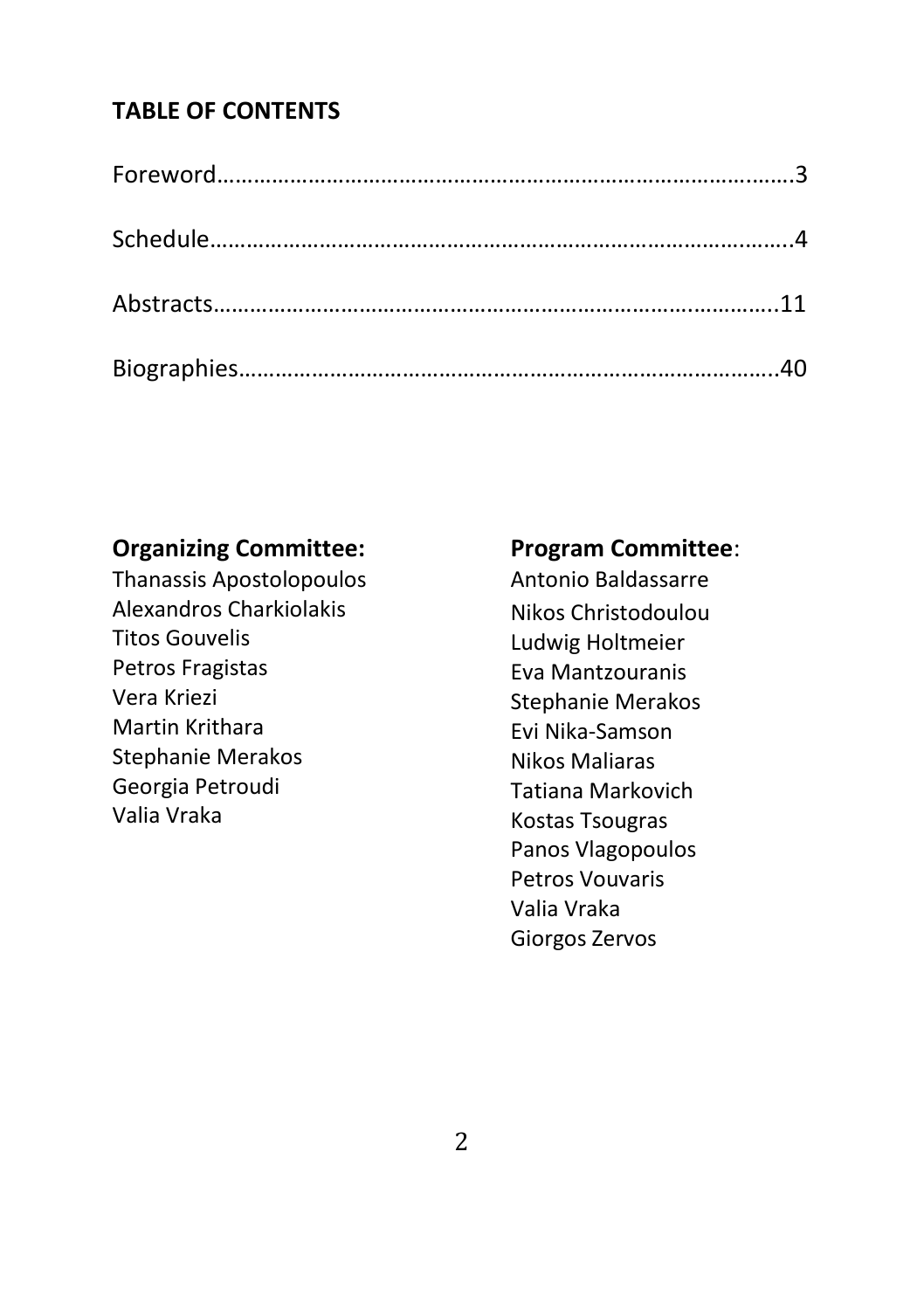# **FOREWORD**

#### **Why Skalkottas and why Today**

It is with great pleasure and anticipation that this conference is taking place in the context of "2019 - Skalkottas Year". The conference is dedicated to the life and works of Nikos Skalkottas (1904-1949), one of the most important Greek composers of the twentieth century, on the occasion of the 70th anniversary of his death and the deposition of his Archive at the Music Library of Greece "Lilian Voudouri" of The Friends of Music Society.

Nikos Skalkottas is a representative composer of European music creation of the first half of the 20th century. His life and his work show the critical elements of contemporary music. He is a pioneer, innovative, inspired, and participant in the development of European music of his time as well as the development of the history of Greek music composition, while being secluded in his own art. He believed in himself, no matter the response of the audiences, he considered himself a European, but he also wanted to write many large scale works so that his country would have an important composer. One can wonder what kind of music would Skalkottas be writing if he lived today.

The conference is organized Today because, 70 years after his sudden death, we still have not revealed all the magnitude of his genius. Even though he is one of the most researched and played Greek composers of the past century, there is much more to accomplish in order to discover his works and compositional technique. This conference will give a chance to musicologists and musicians to present their research on Skalkottas and his environment. It is also happening Today, one year after the Aimilios Chourmouzios-Marika Papaioannou Foundation deposited the composer's archive at the Music Library of Greece "Lilian Voudouri" of The Friends of Music Society to keep safe, document and make it available for research under ideal circumstances.

We are thankful to the co-organizers of "2019- Skalkottas Year", the Athens Concert Hall, the Athens State Orchestra, the Greek Composers' Union, the Foundation of Aimilios Chourmouzios-Marika Papaioannou, and the European University of Cyprus for their support and for sharing the same vision about the great composer. We also express our gratitude towards the most important musicological organization, the International Musicological Society, which immediately embraced our idea for a Skalkottas conference and offered their auspices. Similar gratitude is extended to its branch here in Greece, the Hellenic Musicological Society and to all the members of the Organizing and Program Committees. Last but certainly not least we would like to thank the Ministry of Culture and Sports, General Directorate of Antiquities and Cultural Heritage, Directorate of Modern Culture Heritage for appreciating our efforts to highlight the work of such a universal composer and for offering their generous support.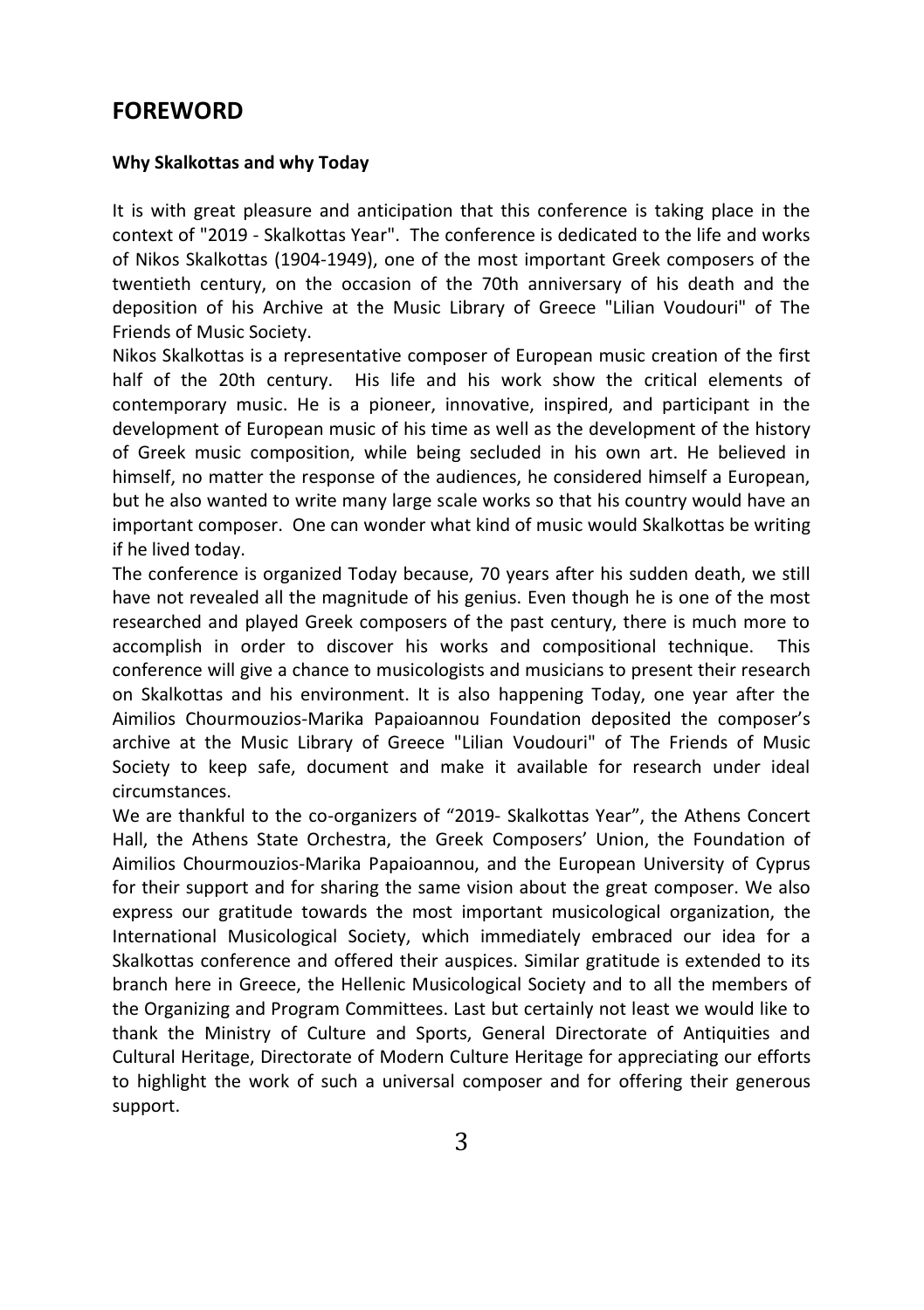# **Friday, 29 November 09:00 – 10:00 Registration**

|             | <b>MULTIPURPOSE ROOM</b>                                                                                                       |                                                                    |
|-------------|--------------------------------------------------------------------------------------------------------------------------------|--------------------------------------------------------------------|
| 10:00-10:30 | <b>Opening - Greetings</b>                                                                                                     |                                                                    |
| 10:30-12:30 |                                                                                                                                | <b>Themed Session:</b>                                             |
|             |                                                                                                                                | The Nikos Skalkottas Archive at the Music Library of Greece        |
|             | <b>Chair: Antonio Baldassarre</b>                                                                                              |                                                                    |
| 10:30-11:00 | Valia Vraka                                                                                                                    |                                                                    |
|             | Archive                                                                                                                        | Behind the documents: past, present and future of Nikos Skalkottas |
| 11:00-11:30 | Penelope Papagiannopoulou                                                                                                      |                                                                    |
|             | Music section of the Nikos Skalkottas Archive: sorting and filing of                                                           |                                                                    |
|             | archive material                                                                                                               |                                                                    |
| 11:30-12:00 | <b>George Boumpous</b>                                                                                                         |                                                                    |
|             | Digitizing the Nikos Skalkottas Archive                                                                                        |                                                                    |
| 12:00-12:30 | <b>Stephanie Merakos</b>                                                                                                       |                                                                    |
|             | If he ever had known: The first attempts towards the publication of<br>Skalkottas' works, as shown in documents of the archive |                                                                    |
| 12:30-13:00 | <b>COFFEE BREAK</b>                                                                                                            |                                                                    |
|             | <b>MULTIPURPOSE ROOM</b>                                                                                                       | <b>LECTURE ROOM</b>                                                |
| 13:00-14:30 | <b>Paper Session: Issues of</b>                                                                                                | <b>Paper Session: The Works of</b>                                 |
|             | <b>Aesthetics and Performance</b>                                                                                              | Skalkottas (I)                                                     |
|             | <b>Chair: Georgia Petroudi</b>                                                                                                 | <b>Chair: Eva Mantzourani</b>                                      |
| 13:00-13:30 | Danae Kara                                                                                                                     | <b>Petros Vouvaris</b>                                             |
|             | 20th century Modernism and                                                                                                     | Skalkottas at the movies                                           |
|             | Skalkottas: from a performer's                                                                                                 |                                                                    |
|             | viewpoint                                                                                                                      |                                                                    |
| 13:30-14:00 | Antonia Vasileiadou                                                                                                            | <b>Murathan Turhan</b>                                             |
|             | Approaching terms Creation                                                                                                     | Aesthetical and theoretical<br>profundity in Skalkottas' 36 Greek  |
|             | and Re-Creation in Music. from<br>composer's<br>the<br>and                                                                     | Dances and their eminence                                          |
|             | conductor's view in regard to                                                                                                  | through generations                                                |
|             | N. Skalkotas' works                                                                                                            |                                                                    |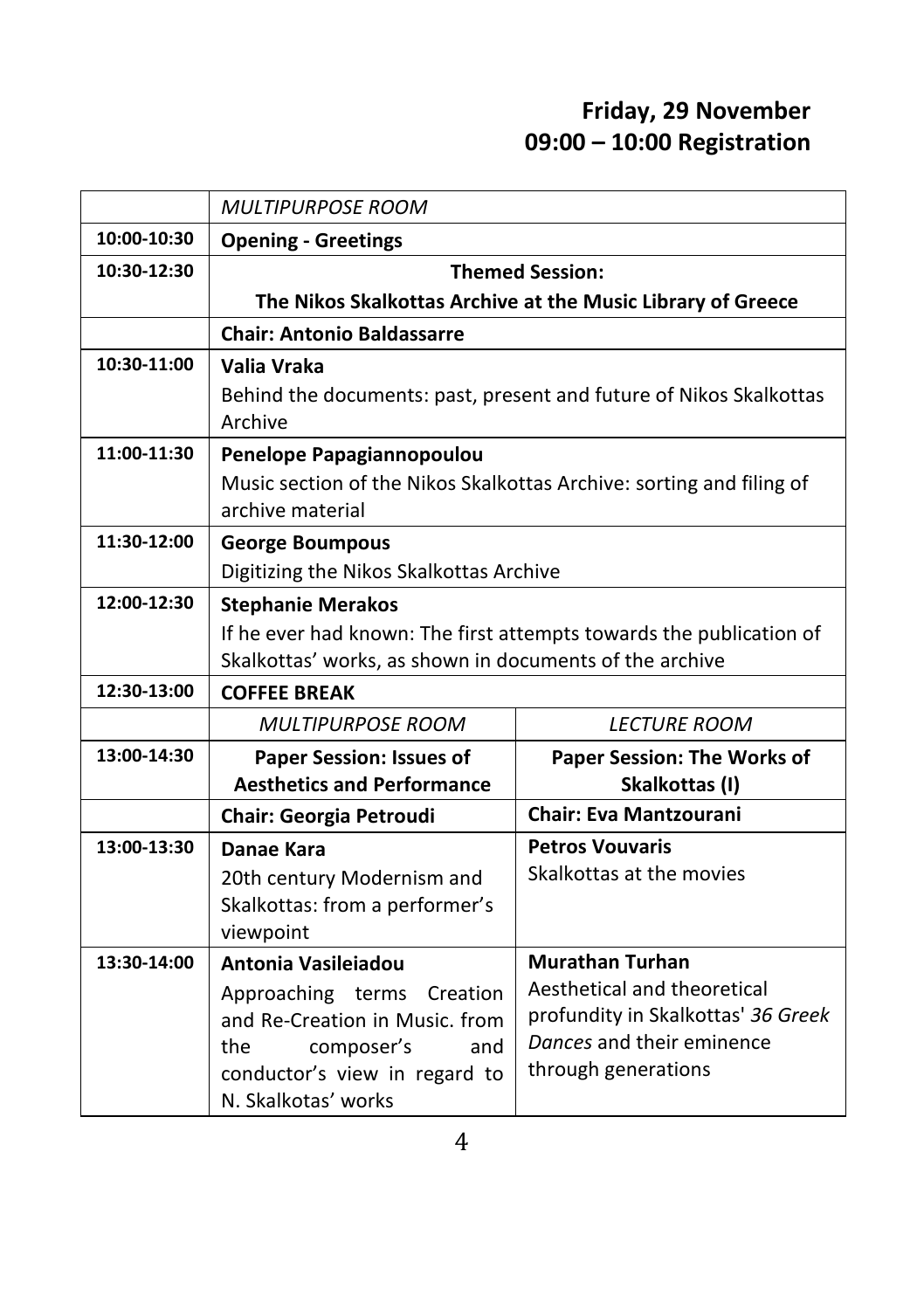| 14:00-14:30 | <b>Nikolaos Samaltanos</b>     | Eirini Diamantouli                 |
|-------------|--------------------------------|------------------------------------|
|             | The experience in making the   | Through the lens of Socialist      |
|             | world premier recording of the | Realism: Skalkottas in the 1930s   |
|             | piano works by Skalkottas,     | and 1940s.                         |
|             | seen from the interpreter's    |                                    |
|             | view point                     |                                    |
| 14:30-16:00 |                                | <b>LUNCH BREAK</b>                 |
|             | <b>MULTIPURPOSE ROOM</b>       | <b>LECTURE ROOM</b>                |
| 16:00-18:00 | Paper Session: Skalkottas and  | <b>Paper Session: The Works of</b> |
|             | the Second Viennese School     | Skalkottas (II)                    |
|             | <b>Chair: Nina-Maria Wanek</b> | <b>Chair: P. Vouvaris</b>          |
| 16:00-16:30 | <b>Vasilis Mitropoulos</b>     | <b>Ioannis Tselikas</b>            |
|             | Schönberg - Skalkottas:        | Skalkottas' concerto form in the   |
|             | common orchestration           | late 1930s - early 1940s           |
|             | elements in violin concerti    |                                    |
| 16:30-17:00 | <b>Raphael Staubli</b>         | Iryna Riabchun                     |
|             | Arnold Schönberg versus        | 15 Little Piano Variations for     |
|             | <b>Heinrich Schenker</b>       | piano solo by Nikos Skalkottas:    |
|             |                                | Composer's individuality, schools, |
|             |                                | directions, epoch                  |
| 17:00-17:30 | <b>Michael Taylor</b>          | Despoina Panagiotidou              |
|             | "seeing how it is done;        | Topics in the music of Nikos       |
|             | whereas I have always helped   | <b>Skalkottas</b>                  |
|             | people to see: what it is!"    |                                    |
|             | [Schönberg letter to Kolisch,  |                                    |
|             | 1932]                          |                                    |
| 17:30-18:00 | <b>Ludwig Holtmeier</b>        |                                    |
|             | Skalkottas, Berlin and         |                                    |
|             | Schönberg's Second-            |                                    |
|             | <b>Generation Students</b>     |                                    |
| 18:00-18:30 | <b>COFFEE BREAK</b>            |                                    |
|             |                                |                                    |
|             |                                |                                    |
|             |                                |                                    |
|             |                                |                                    |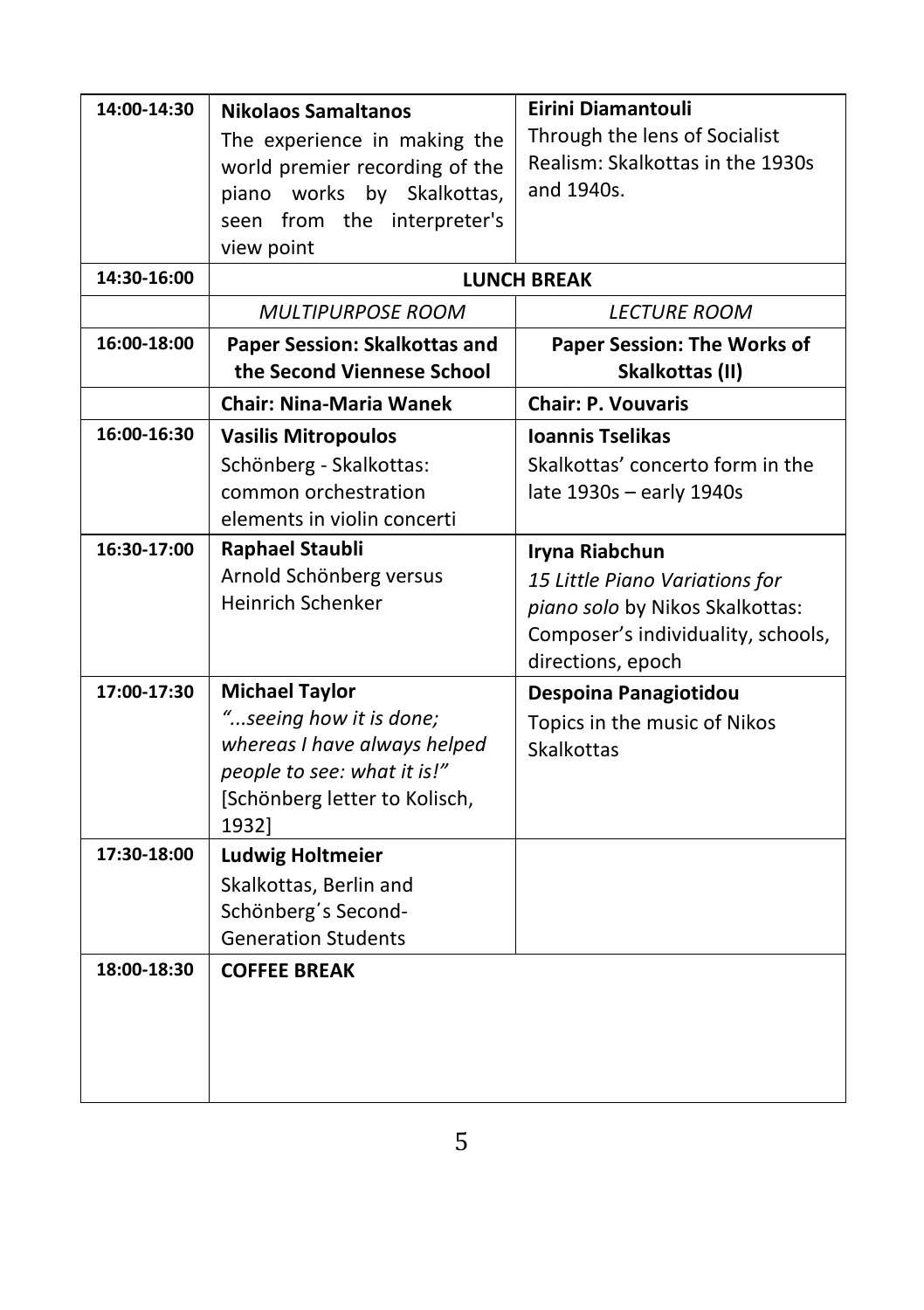|             | <b>MULTIPURPOSE ROOM</b>              | <b>LECTURE ROOM</b>                |
|-------------|---------------------------------------|------------------------------------|
| 18:30-20:00 | <b>Paper Session: The Greek</b>       | <b>Paper Session: The Works of</b> |
|             | <b>Music Scene at the Time of</b>     | Skalkottas (III)                   |
|             | <b>Skalkottas</b>                     |                                    |
|             | <b>Chair: Haris Xanthoudakis</b>      | <b>Chair: George Zervos</b>        |
| 18:30-19:00 | <b>Kostas Chardas</b>                 | Vasiliki Zlatkou                   |
|             | Learning from the past: Nikos         | Nikos Skalkottas, Second Sonata    |
|             | Skalkottas as paradigm in the         | for violin and piano (1940): the   |
|             | emergent Greek musical                | dialogue of a modern composer      |
|             | modernism (1950-65)                   | with traditional sonata form       |
|             |                                       | through an atonal musical context  |
| 19:00-19:30 | Magdalini Kalopana                    | <b>Nicos Christodoulou</b>         |
|             | <b>Skalkotas and Dragatakis:</b>      | Nikos Skalkottas, Suite for        |
|             | asynchronous lives?                   | Orchestra no 2: formal             |
|             |                                       | innovation, multiple-series        |
|             |                                       | method, serial "modality" and      |
|             |                                       | "functional" harmony, developing   |
|             |                                       | variation                          |
| 19:30-20:00 | <b>Christina Michael</b>              | Penelope Papagiannopoulou          |
|             | Greece's Modernisms: Nikos            | Diatonic elements in atonal        |
|             | Skalkottas, Manos Hadjidakis,         | environment. The case of Nikos     |
|             | and the Generation of the             | Skalkottas's Concerto for piano,   |
|             | <b>Thirties</b>                       | violin and orchestra               |
| 20.30       | <b>Athens State Orchestra Concert</b> |                                    |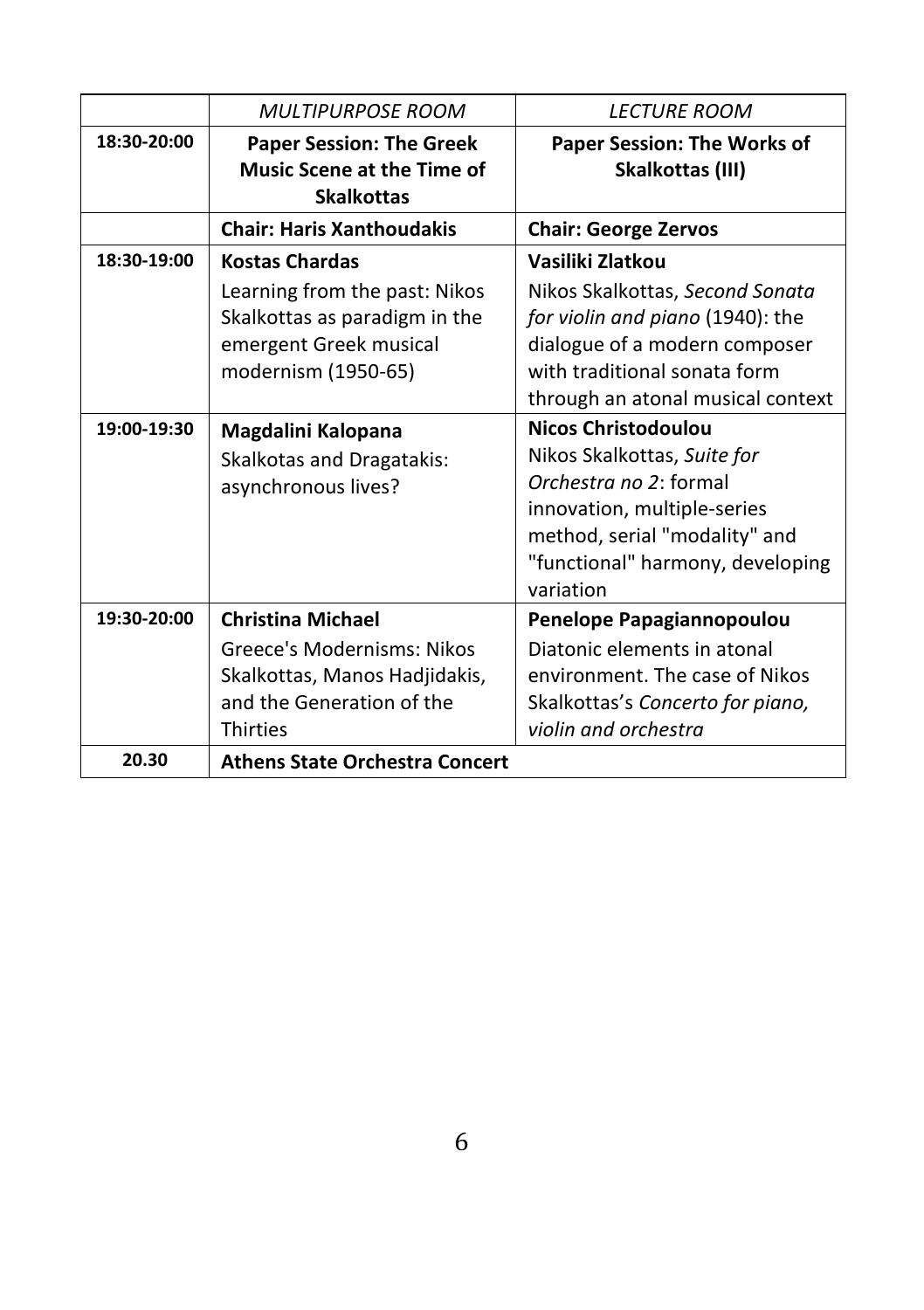# **Saturday, 30 November**

|               | <b>MULTIPURPOSE ROOM</b>                                                         |                                                               |
|---------------|----------------------------------------------------------------------------------|---------------------------------------------------------------|
| 09.30 -11.30  |                                                                                  | Themed Session: Nikos Skalkottas and the Athens Conservatoire |
|               | <b>Chair: Panos Vlagopoulos</b>                                                  |                                                               |
| 09:30-10:00   | Stella Kourmpana                                                                 |                                                               |
|               | Nikos Skalkottas' archival collections and series at the Athens<br>Conservatoire |                                                               |
|               |                                                                                  |                                                               |
| 10:00-10:30   | <b>Panagiotis Daskalopoulos</b>                                                  |                                                               |
|               | Skalkottas and the Athens Conservatoire Orchestra                                |                                                               |
| 10:30-11:00   | <b>Katerina Tsioukra</b>                                                         |                                                               |
|               | Skalkottas' Friends Society chronicle according to its extant                    |                                                               |
|               | documents                                                                        |                                                               |
| 11:00-11:30   | <b>Haris Xanthoudakis</b>                                                        |                                                               |
|               | Dating Skalkottas' composition studies in Berlin                                 |                                                               |
| 11:30-12:00   | <b>COFFEE BREAK</b>                                                              |                                                               |
|               | <b>MULTIPURPOSE ROOM</b>                                                         | <b>LECTURE ROOM</b>                                           |
| 12.00 - 14.00 | <b>Paper Session: The Works of</b>                                               | Paper Session: The Life of                                    |
|               | Skalkottas (IV)                                                                  | <b>Skalkottas</b>                                             |
|               | <b>Chair: Katy Romanou</b>                                                       | <b>Chair: Assaf Shelleg</b>                                   |
| 12:00-12:30   | Eva Mantzourani                                                                  | <b>Nancy Bargerstock</b>                                      |
|               | A new critical edition of                                                        | Nikos Skalkottas: a genius born -                             |
|               | Skalkottas's Violin Concerto                                                     | wrong place - wrong time                                      |
| 12:30-13:00   | <b>Costas Tsougras</b>                                                           | Nina-Maria Wanek                                              |
|               | An analytical approach to Nikos                                                  | Nikos Skalkottas: the early years                             |
|               | Skalkottas's Eight Variations on                                                 | $(1914 - 1920)$                                               |
|               | a Greek Folk Theme for piano<br>trio                                             |                                                               |
|               |                                                                                  |                                                               |
|               |                                                                                  |                                                               |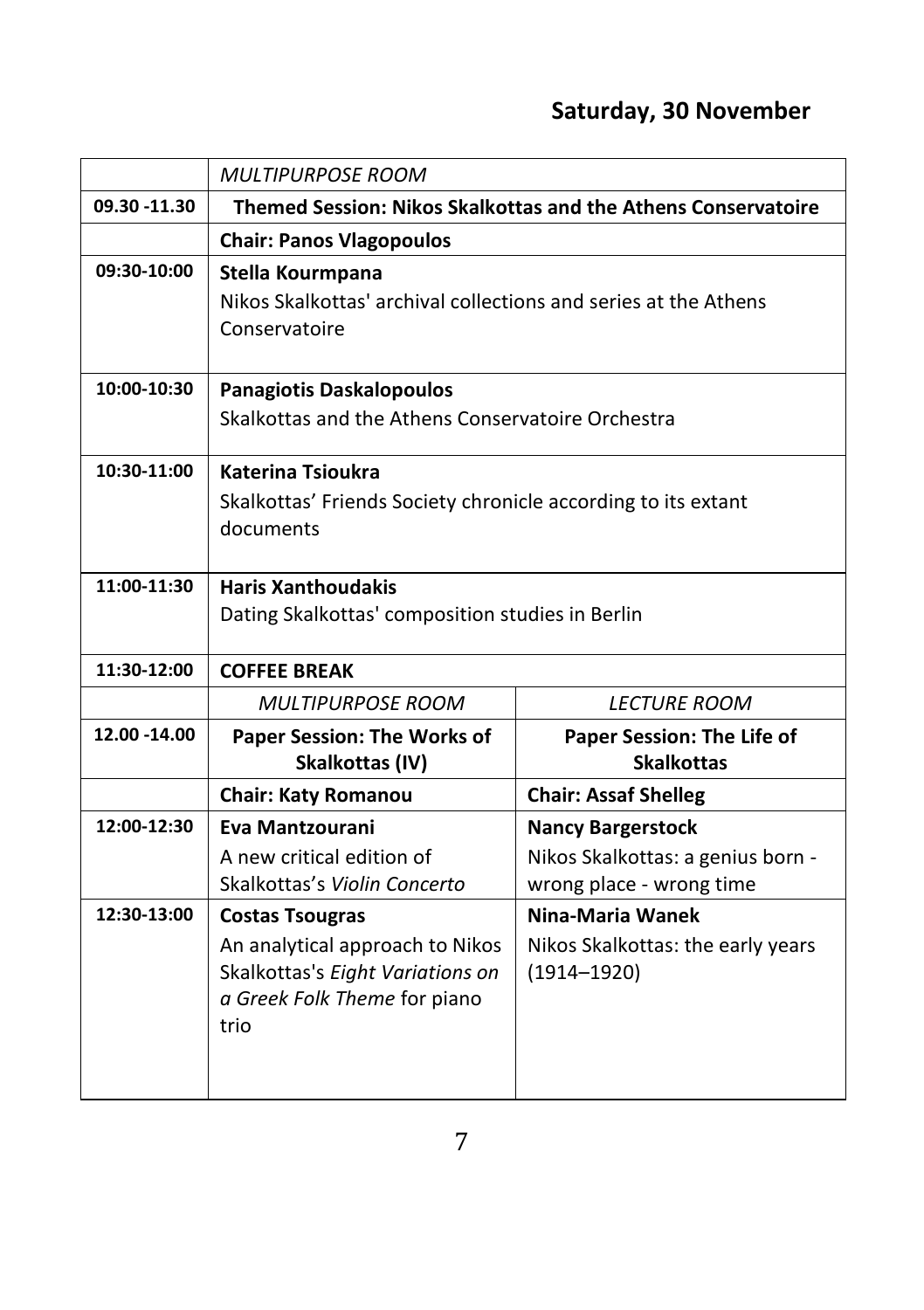| 13:00-13:30 | <b>George Zervos</b><br>Twelve-tone technique,<br>modality and bitonality in the<br>second movement of<br>Skalkottas's Petite Suite No.1<br>for solo violin and piano (1946) | Vana Papaioannou<br>A Different kind of Bridge and the<br>Water Dragon - A music fairy tale<br>for narrator and string orchestra<br>alternative<br>for<br><b>as</b><br>an<br>way<br>the<br>introducing<br>to<br>young |
|-------------|------------------------------------------------------------------------------------------------------------------------------------------------------------------------------|-----------------------------------------------------------------------------------------------------------------------------------------------------------------------------------------------------------------------|
|             |                                                                                                                                                                              | audience<br>Skalkottas's<br>music<br>works                                                                                                                                                                            |
| 13:30-14:00 | <b>Konstantinos Demertzis</b><br>The main stages of the                                                                                                                      |                                                                                                                                                                                                                       |
|             | evolution of Skalkottian                                                                                                                                                     |                                                                                                                                                                                                                       |
|             | orchestration and a<br>"placement" of the                                                                                                                                    |                                                                                                                                                                                                                       |
|             | orchestrations of late tonal                                                                                                                                                 |                                                                                                                                                                                                                       |
|             | ballets for small orchestra                                                                                                                                                  |                                                                                                                                                                                                                       |
| 14:00-17:00 | <b>LUNCH BREAK</b>                                                                                                                                                           |                                                                                                                                                                                                                       |
|             | <b>MULTIPURPOSE ROOM</b>                                                                                                                                                     |                                                                                                                                                                                                                       |
| 17.00-18.00 | Themed Session: References in the Piano Works of Nikos                                                                                                                       |                                                                                                                                                                                                                       |
|             | Skalkottas: from the Baroque Era up to the 20th century                                                                                                                      |                                                                                                                                                                                                                       |
| 17:00-17:30 | <b>Chair: Costas Tsougras</b>                                                                                                                                                |                                                                                                                                                                                                                       |
|             | Lorenda Ramou<br>References form greek traditional music, 19th century piano music                                                                                           |                                                                                                                                                                                                                       |
|             | and commercial jazz in Nikos Skalkottas's piano works                                                                                                                        |                                                                                                                                                                                                                       |
| 17:30-18:00 | <b>Annini Tsiouti</b>                                                                                                                                                        |                                                                                                                                                                                                                       |
|             | A double filter: Nikos Skalkottas's 32 Piano Pieces and the Second                                                                                                           |                                                                                                                                                                                                                       |
|             | Viennese School                                                                                                                                                              |                                                                                                                                                                                                                       |
| 18:00-18:30 | <b>COFFEE BREAK</b>                                                                                                                                                          |                                                                                                                                                                                                                       |
| 18:30-19:30 | <b>Round Table discussion: Performing Skalkottas</b>                                                                                                                         |                                                                                                                                                                                                                       |
|             | Danae Kara, Nicos Christodoulou, Angelica Cathariou<br><b>Coordination: Kostas Chardas</b>                                                                                   |                                                                                                                                                                                                                       |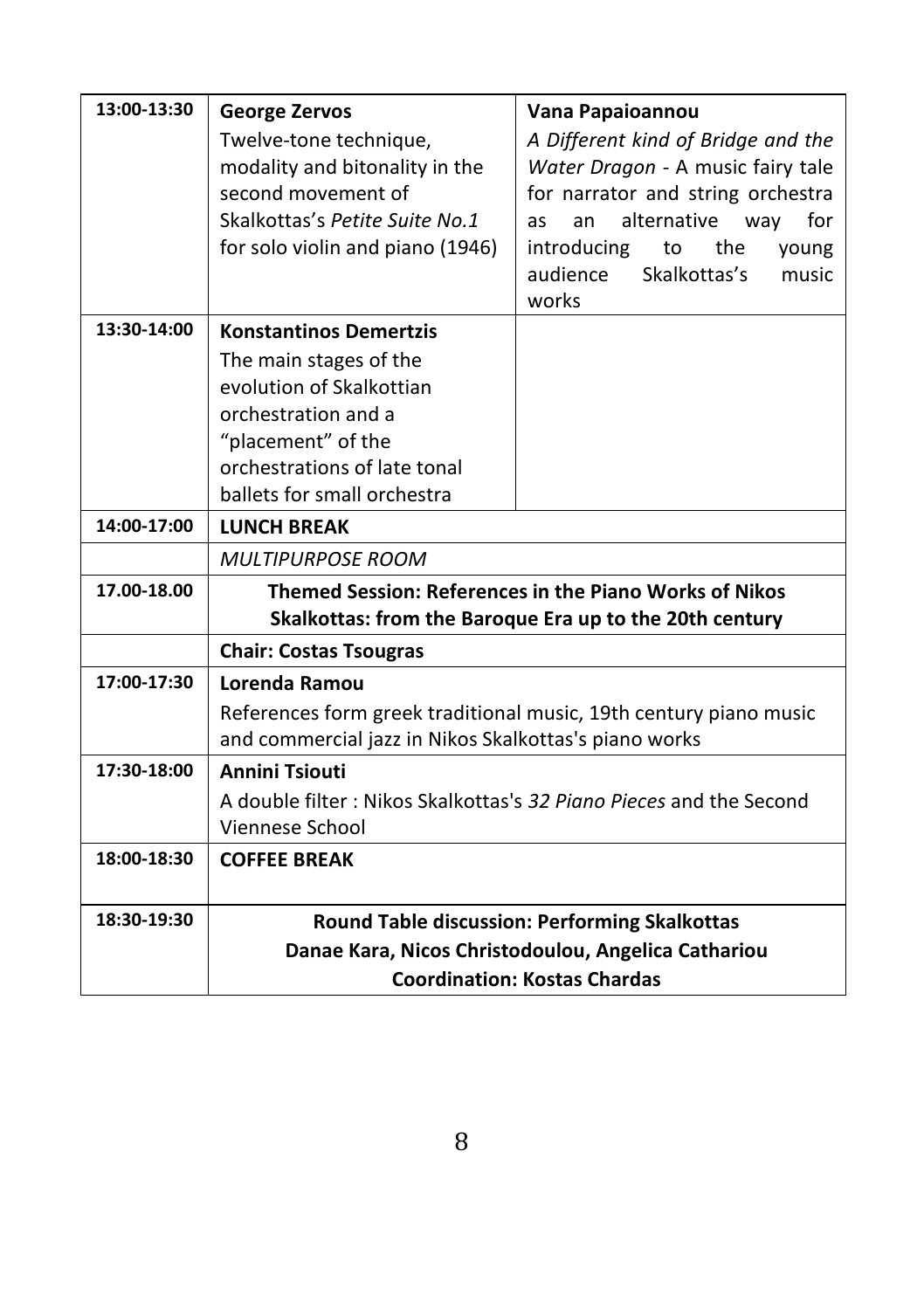# **Sunday, 1 December**

|             | <b>MULTIPURPOSE ROOM</b>                                                                       |                                     |
|-------------|------------------------------------------------------------------------------------------------|-------------------------------------|
| 10.00-12.30 | Themed Session: The Berlin Years: Nikos Skalkottas and his<br>Surroundings from 1921 till 1933 |                                     |
|             | <b>Chair: Stephanie Merakos</b>                                                                |                                     |
| 10:00-10:30 | <b>Katy Romanou</b>                                                                            |                                     |
|             | Skalkottas' compromise with social hypocrisy                                                   |                                     |
| 10:30-11:00 | <b>Alexandros Charkiolakis</b>                                                                 |                                     |
|             | Last efforts to stay in Berlin: the 1932 Felix Mendelssohn-Bartholdy<br>competition            |                                     |
| 11:00-11:30 | <b>Tatjana Markovic</b>                                                                        |                                     |
|             | Modern, new, or exotic: Reception of works by Nikos Skalkottas and                             |                                     |
|             | other Greek composers in Berlin (1929-1939)                                                    |                                     |
| 11:30-12:00 | Georgia Petroudi                                                                               |                                     |
|             | Germany in the 1920s onwards - compositional trends and new                                    |                                     |
|             | ideas: the case of Paul Hindemith and his identity search through                              |                                     |
|             | experimentation in the creation of Das Marienleben                                             |                                     |
| 12:00-12:30 | <b>Antonio Baldassarre</b>                                                                     |                                     |
|             | Deconstructing Musical Berlin of the Roaring Twenties                                          |                                     |
| 12:30-13:00 | <b>COFFEE BREAK</b>                                                                            |                                     |
|             | <b>MULTIPURPOSE ROOM</b>                                                                       | <b>LECTURE ROOM</b>                 |
|             |                                                                                                |                                     |
| 13.00-14.30 | Paper Session: Skalkottas and                                                                  | <b>Paper Session: The Works of</b>  |
|             | his Contemporaries                                                                             | Skalkottas (V)                      |
|             | <b>Chair: Ludwig Holtmeier</b>                                                                 | <b>Chair: Tatjana Markovic</b>      |
| 13:00-13:30 | <b>Panos Vlagopoulos</b>                                                                       | <b>Assaf Shelleg</b>                |
|             | "Schoenbergian Letters": Wit                                                                   | On the notion of peripherality (or, |
|             | and Sprachkritik in the                                                                        | comments from an adjacent           |
|             | formative years of Nikos                                                                       | ecosystem)                          |
|             | <b>Skalkottas</b>                                                                              |                                     |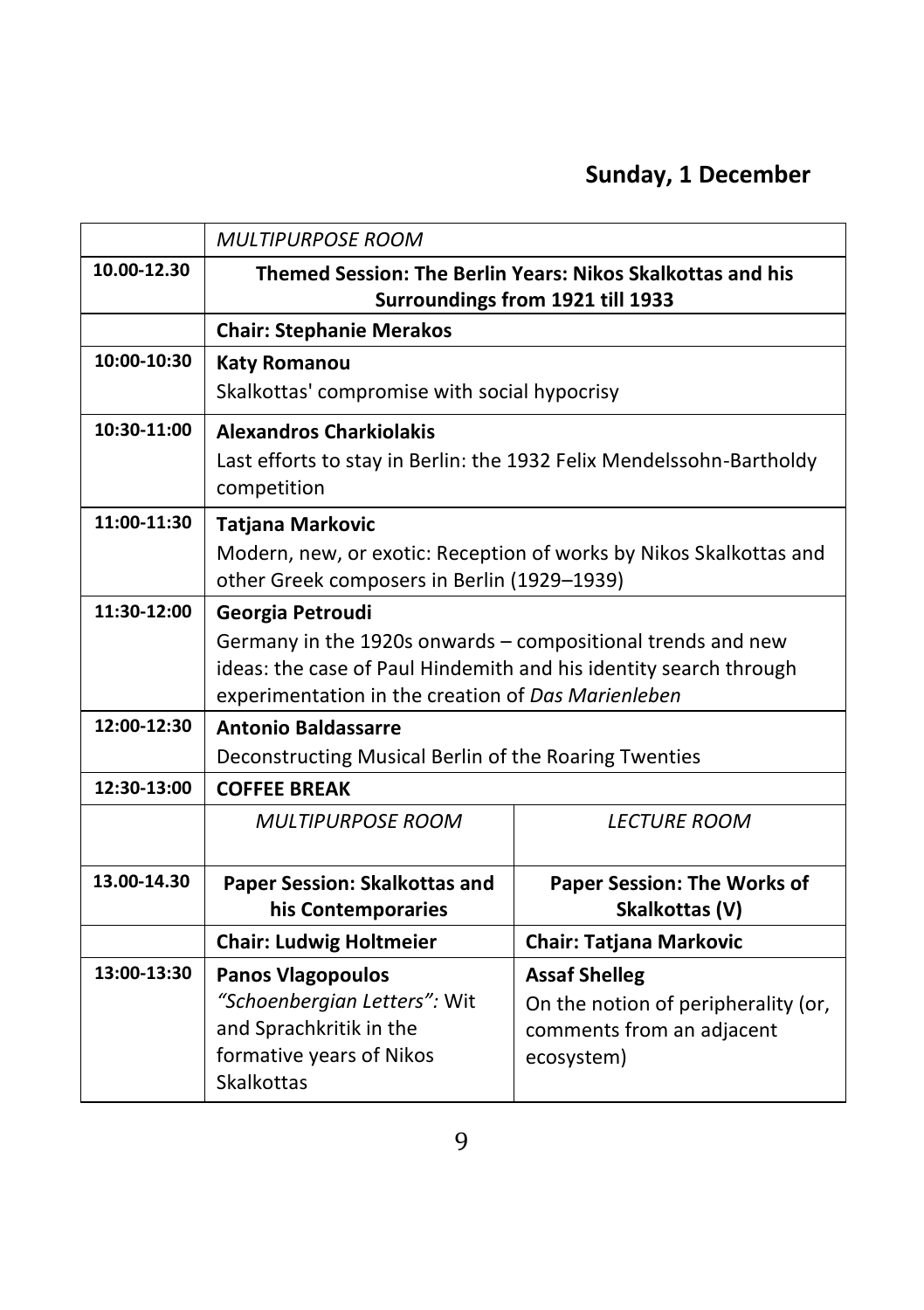| 13:30-14:00 | Niall O'Loughlin<br>Roberto Gerhard and Nikos<br>Skalkottas: Divergent lives                | <b>Charris Efthimiou</b><br>On the parameter of the rhythmic<br>layers in Octet (1931) by Nikos                                                                                                                                                      |
|-------------|---------------------------------------------------------------------------------------------|------------------------------------------------------------------------------------------------------------------------------------------------------------------------------------------------------------------------------------------------------|
| 14:00-14:30 | Polina Tambakaki<br>George Seferis on Nikos<br>Skalkottas: Modernist myths<br>and realities | Skalkottas<br><b>George Zacharias</b><br>Skalkottas' Concerto for violin and<br>viola and wind orchestra; its<br>'multi-dimensional' serial<br>language, transcendental<br>orchestration for winds and<br>performance challenges for the<br>soloists |
| 14.30       | <b>Closing Remarks</b>                                                                      |                                                                                                                                                                                                                                                      |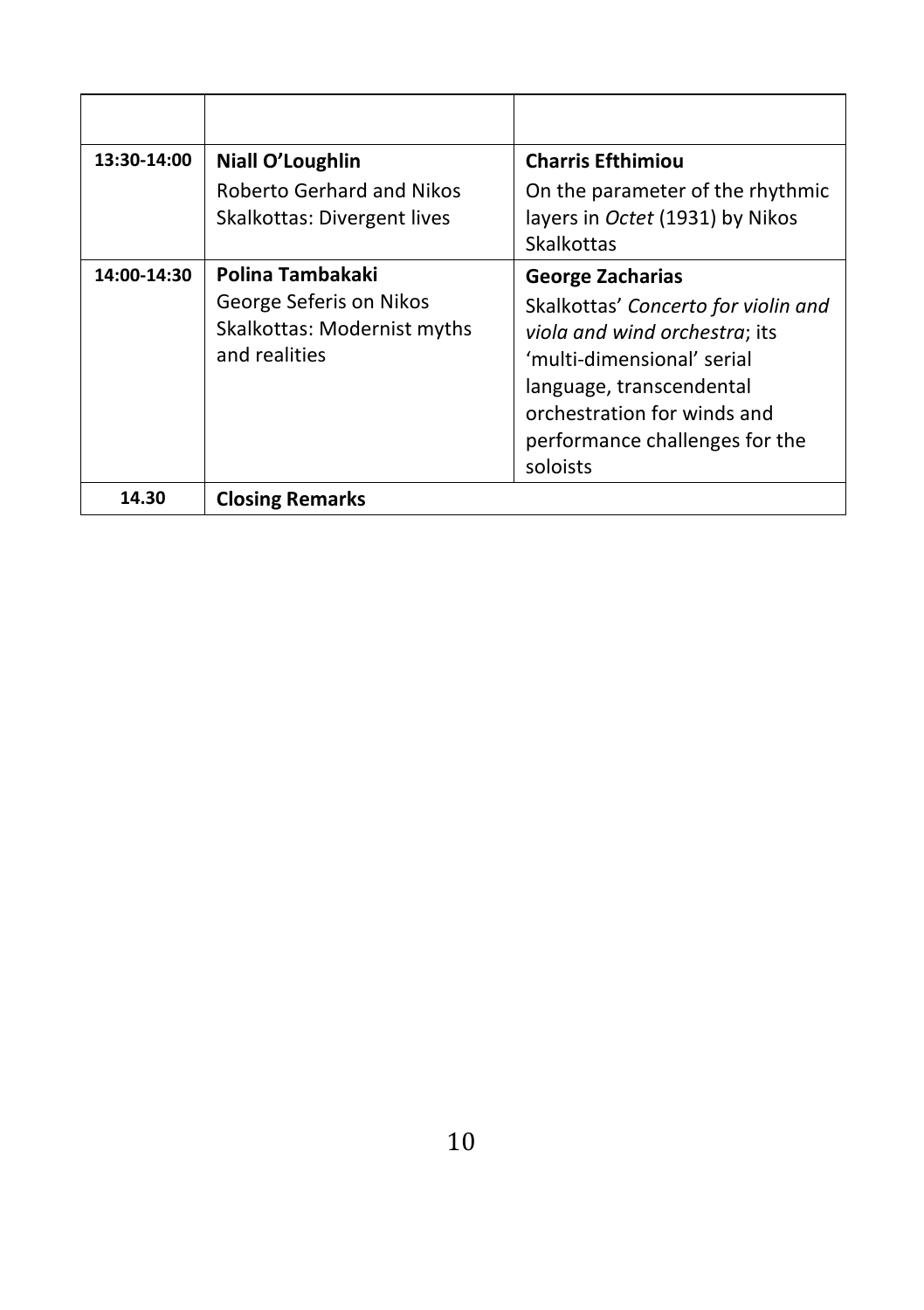# **ABSTRACTS**

#### **Themed Session**

#### **The Nikos Skalkottas Archive at the Music Library of Greece "Lilian Voudouri"**

Manuscripts and other documents that comprise the Archive of Nikos Skalkottas find a place where they can be kept safely, documented properly and made available for research, 70 years after the death of the composer.

The material of the Archive was collected and stored by the Skalkottas Committee (latter The Society of Skalkottas' Friends) while the dedication of Giannis G. Papaioannou was the main power that saved the manuscripts, enriched the collection with other material concerning Skalkottas, and promoted his music by editions and concerts.

The Archive contains the music manuscripts of Skalkottas, photographs, correspondence, concert programs and other printed material from his lifetime as well as documents that were produced after his death.

In July of 2018 the Foundation of Emilios Chourmouzios—Marika Papaioannou trusted this material with the Music Library "Lilian Voudouri". In this session we will present the timeline of the life of the archive, the challenges of documentation, as well as the procedures that the Music Library "Lilian Voudouri" will follow in order to keep the several types of documents safe and promote the research of the music of Nikos Skalkottas in the Library's premises and online.

#### **Valia Vraka**

#### **Behind the documents: past, present and future of Nikos Skalkottas Archive**

The recognition of Nikos Skalkottas music genius, is due to the reconstruction of his archive, which took place after his death in 1949 by his close friends. Thanks to this movement carried out research works, performances and recordings, enabling us to understand the width and value of his compositions. However, after all these years we realize that, despite the impressive efforts made to manage and display the material, the expectations of the music and the research community in the digital era, need further support.

In this paper we will present the history of the archive's creation, with particular reference to the persons and institutions involved in this process, the archival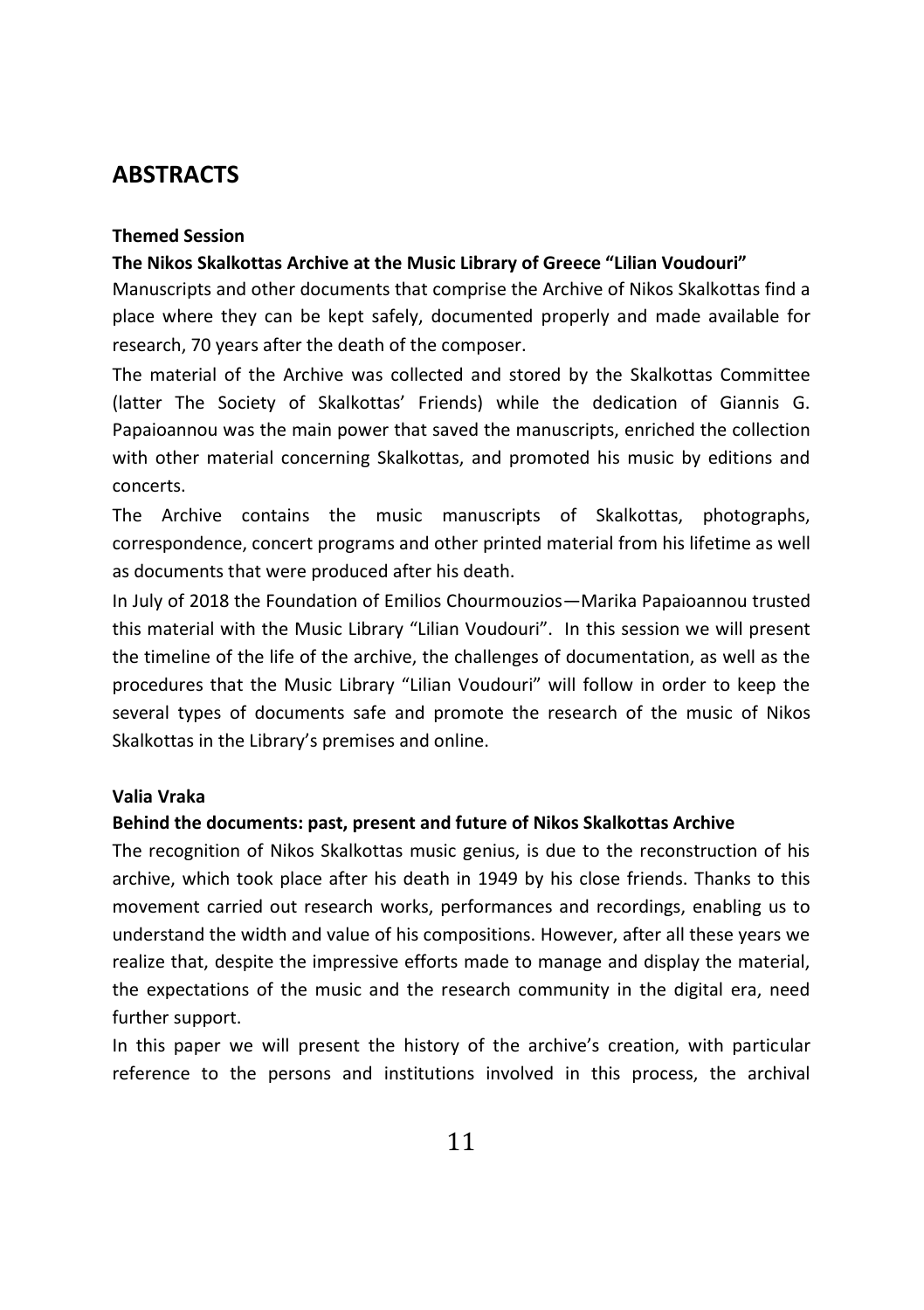documentation and the findings revealed at every stage, and finally, the background which was created for the diffusion and re-use of the material in the future.

#### **Penelope Papagiannopoulou**

#### **Music section of the Nikos Skalkottas Archive: sorting and filing of archive material**

As a fellow of the Friends of Music Society, I worked for two months at the Music Library of Greece "Lilian Voudouri" on the music section of the Skalkottas Archive. In this presentation I will highlight key aspects of processing and compiling the material list, such as the main issues and difficulties that arose and the decision-making process for resolving them. I will also present the way that the archive has been organized based on Papaioannou's catalogue of works, and I will finally give some examples of works that are not included in this catalogue.

#### **George Boumpous**

#### **Digitizing the Nikos Skalkottas Archive**

Digitizing an archive to make its content available online sounds easy, but the reality of finding, transporting, scanning, refining, and organizing large collections of rare documents is anything but. The Music Library of Greece "Lilian Voudouri" has digitized more than 330.000 documents from Greek composers' Archives, Rare Collections of manuscripts, print and audiovisual material and gives online access through its new application "Digital Collections", which allows for the storage, description, search and retrieval of the digitized material.

After the acquisition of the Nikos Skalkottas Archive from the Emilios Chourmouzios - Marika Papaioannou Foundation in 2018, the digitization of the material became a first priority in order to preserve the original material and make it available online.

Nikos Skalkotas' Archive, consists of a variety of material. It includes, among others, autographs, first editions, recordings, digitized copies of works, bibliography, publications and other items. This presentation will show the diversity and peculiarities of the material included in the Archive that raise new issues both in terms of organizing and describing the Archive according to international standards, as well as its availability through the Music Library's "Digital Collections" application.

#### **Stephanie Merakos**

# **If he ever had known: The first attempts towards the publication of Skalkottas' works, as shown in documents of the archive**

One of the main concerns of The Friends of Nikos Skalkottas Society was to have his works printed in order to be available for performances worldwide. Without financial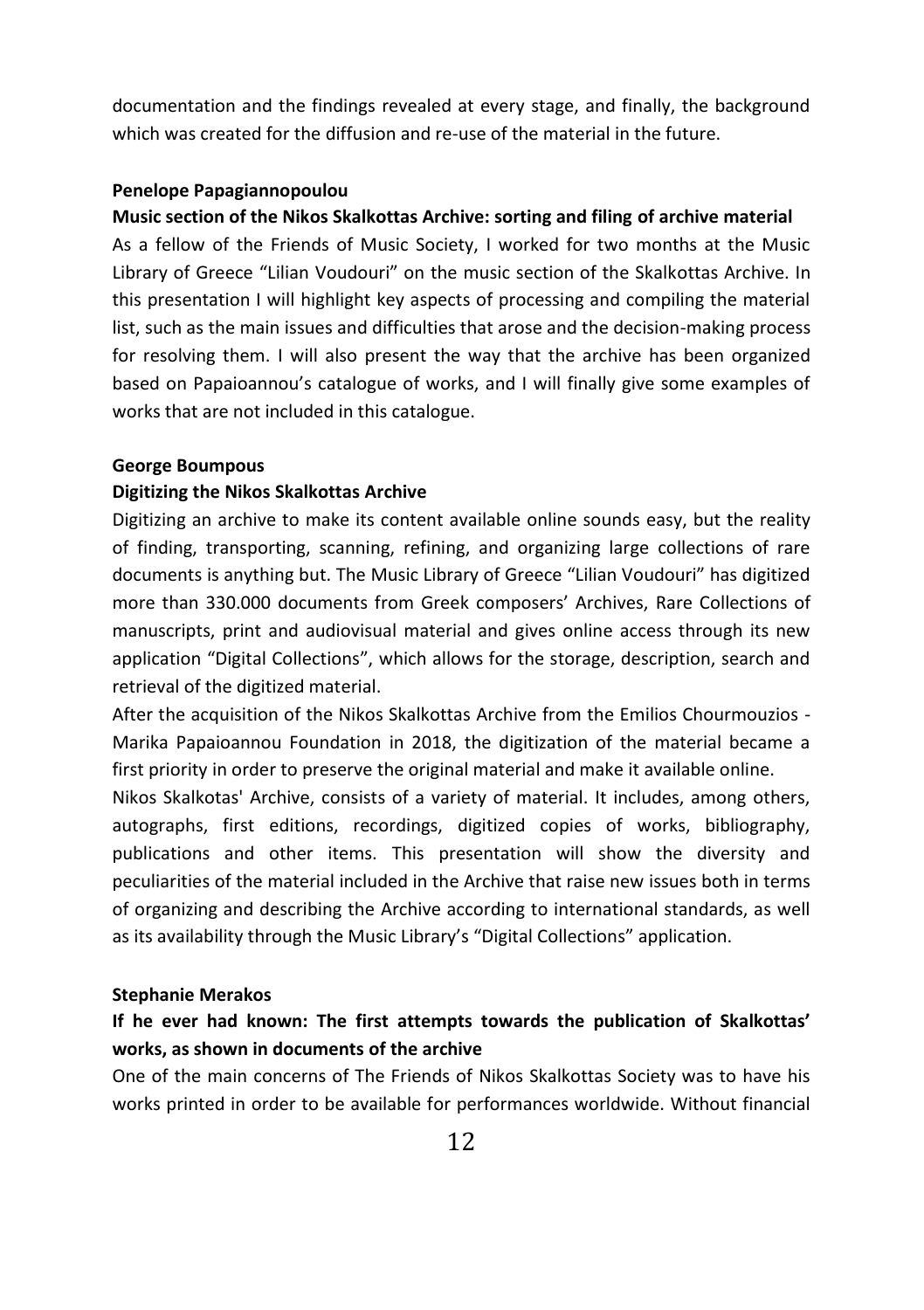support from the state, the Society and especially its president John Papaioannou, managed to have a lot of orchestral, chamber and solo works published by Universal Editions in the 1950's. The correspondence of J. Papaioannou and the publishers is part of the Archive that is reserved now at the Music Library of Greece and show the great efforts of the Society as well as the difficulties that came up and had to be faced in order to have the works published.

This paper will show details of this process, the parties involved and the several facts regarding the performances and artists that were interested in the works of Nikos Skalkottas.

#### **Paper Session: Issues of Aesthetics and Performance**

#### **Danae Kara**

#### **20th century Modernism & Skalkottas: from a performer's viewpoint**

Among the multiple issues that a pianist aspires to tackle with Skalkottas performances, the most prominent has been and still is a rudimentary one: locating the scores. My concert performances and recording of the Concertino in C and the Third Piano Concerto were preceded by a ten-year unnecessary adventure. Any premiering performance per se presents the expected challenges that are more than welcome to any performer interested in decoding a composer such as Nikos Skalkottas who along with Dimitri Mitropoulos are the first Hellene Modernists. Twentiethcentury Modernism, which in itself remains a kind of a definition against all that stands for crowd-pleasing art, suited perfectly Skalkottas' idiosyncrasy and artistic goal. There is certainly a prerequisite for any performer embarking into the Skalkottian world: in his own words "to develop a new way of playing", "a new line of virtuosity". Endeavour, therefore, becomes a condition. One has to start by unlocking the intentionally austere language, to decipher the impermeable appearance of frighteningly dense textures, and to finally succeed in projecting the crystalline beauty of a masterfully organized material. This matrix which constitutes the very content of this music comes in many guises: in Tonality, in Atonality, in his own Twelve-Tone Serialism, in Abstract Expressionism, nevertheless always within a solid framework of Neoclassicism. Communicating through performance the inner link in Skalkottas' rigorous choices with the Hellenic axioms of Absolute Beauty becomes a fascinating journey into the Aesthetics and their evolution in Western European Art Music.

### **Antonia Vasileiadou**

**Approaching terms Creation and Re-Creation in Music. From the composer's and conductor's view in regard to N. Skalkotas works**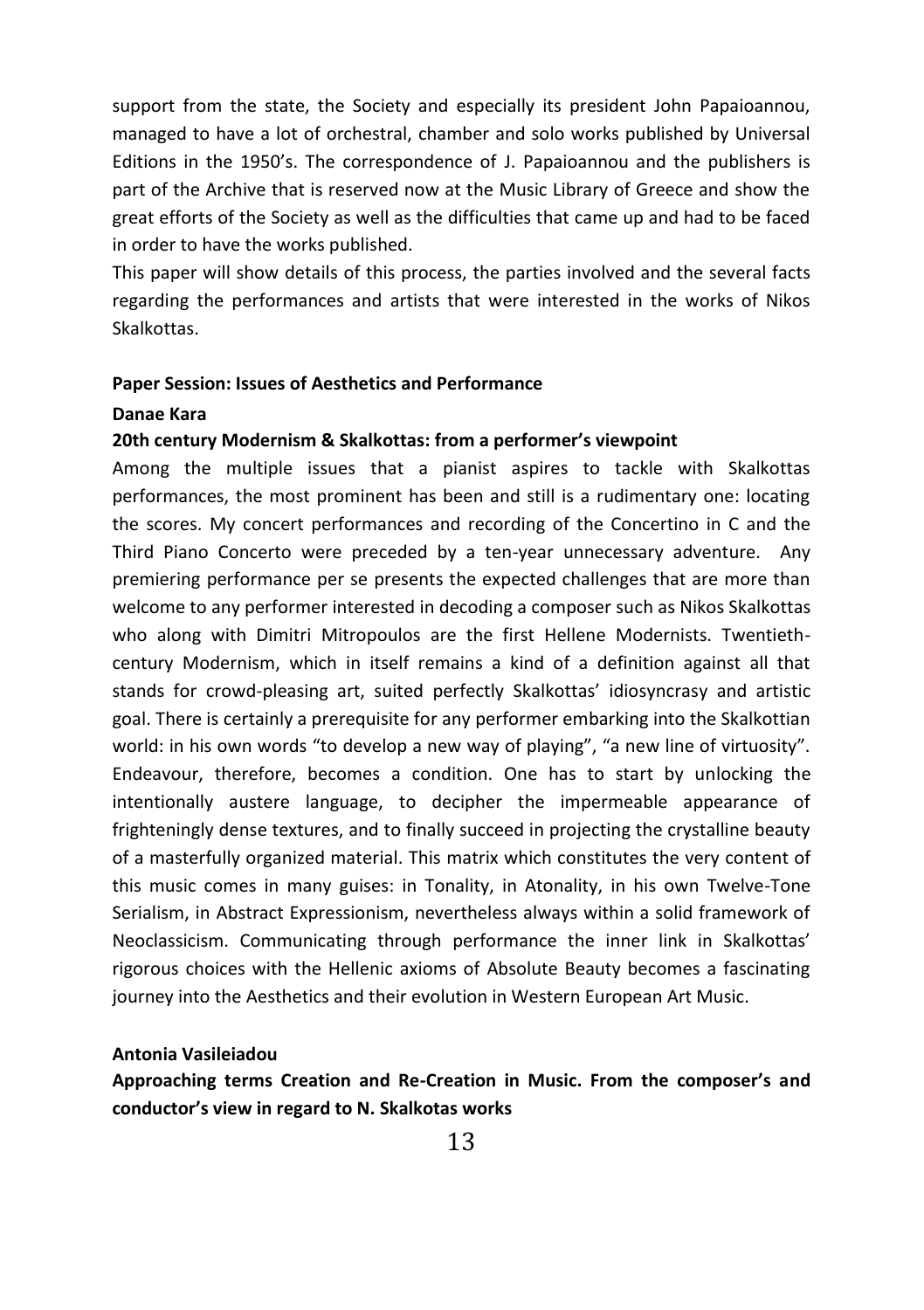If we see the process of a composition as a creation, then we can perceive every performance of it as a re-creation. This paper examines the characteristics and the skills involved in these two music beings, the being of the composer and the being of the performer, especially of the conductor.

The general situation of every time which affects economical, social, political etc. circumstances and the cognitive level, shapes the music creation, too. Therefore each composer has his own character, perception, experiences, philosophical substance and that gives a distinct character in his music. In a different manner, the same applies on the conductor's case. As a re-creator the performer, in this case conductor, has to understand the deepest meaning of the composition. The perception of the basic idea that exists and is evolved in a work and every detail of it should be expressed by the performer-conductor.

How can this work in modern music and especially in the groundbreaking and misunderstood, in its time, music of Nikos Skalkottas? How was the composer thinking about the music of his time, about his music and his contribution to Music Art and especially to Composition. Some thoughts about his music by his contemporaries and thoughts about it nowadays, are some of the issues that this paper focuses on.

### **Nikolaos Samaltanos**

# **The experience in making the world premier recording of the piano works by Skalkottas, seen from the interpreter's view point**

I would like to talk about the followings:

-My personal experience in studying the music of Skalkottas over a period of 16 years (1984-2000). I will present scores with personal indications, private video and recorded private material of this period.

-The recording of the 32 piece cycle, 16 songs cycle, 4 Etudes, Suite No. 1 and a short video from my first, incomplete and unknown recording in Moscow the 32 piece cycle in 1995, before the final and complete publication of the BIS, recorded after in Paris. -The evolution in the interpretation of these compositions over a period of 30 years.

#### **Paper Session: The Works of Skalkottas (I)**

# **Petros Vouvaris**

# **Skalkottas at the movies**

It is a well-known fact that Skalkottas was actively involved with cinema orchestras as a freelance musician during his student years in Berlin. Although there is enough documentary evidence to confirm Skalkottas's reluctance to participate in these orchestras just to gain his livelihood, it seems improbable to have missed the ongoing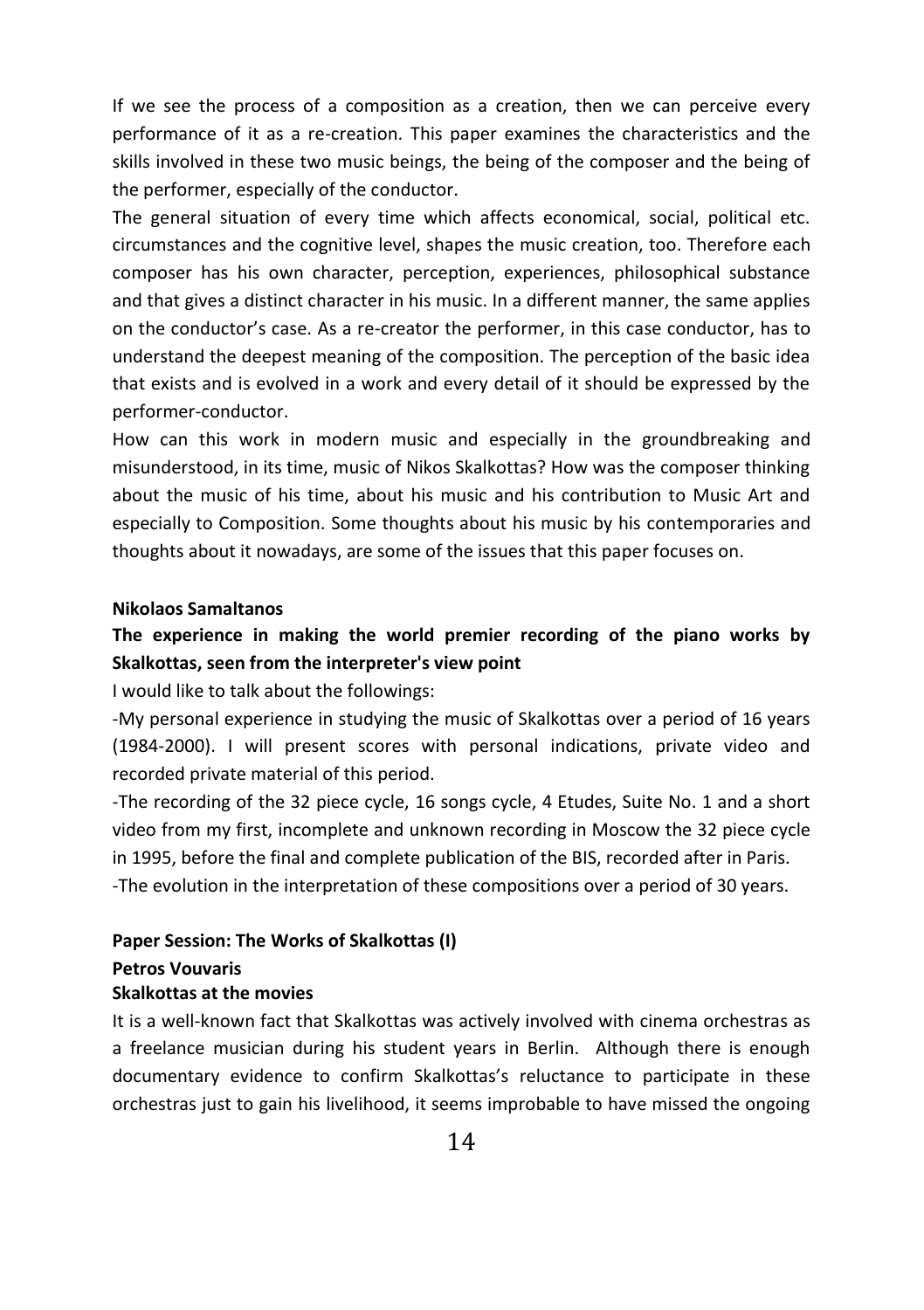debate in Germany at the tie over such issues as the sociopolitical aspects of film production and reception, the cinema as entertainment vs. the cinema as artistic medium, the consequences of the advent of the talkies, the contribution of music to the cinematic narrative, the fluid practice of providing movies with musical accompaniment, and the potential of *Neue Musik* to accommodate the musical requisites of sound films. Skalkottas's preoccupation with these issues became manifest much later, after his return to Athens in 1933, in an unpublished and undated essay entitled *The New Music for the Cinema.* The proposed presentation will intersect Skalkottas's essay with a number of relevant, roughly contemporaneous sources, most notable of which Hans Erdmann's and Giuseppe Becce's 1927 *Allgemeines Handbuch der Film-Musik,* Arnold Schoenberg's 1927 *Der sprechende Film*  and 1940 *Art and the Moving Pictures,* and Theodor Adorno's and Hanns Eisler's 1947 *Composing for the Films.* The purpose of this comparative investigation is to facilitate the induction of an informed and contextualized interpretation of Skalkottas's outlook on the aforesaid issues surrounding film music. This interpretation will then provide the necessary framework for the analytical and hermeneutic approach of the piano piece "Katastrophe auf dem Urwald [Filmmusik]" from his 1940 *32 Klavierstücke.*

#### **Murathan Turhan**

# **Aesthetical and theoretical profundity in Skalkottas'** *36 Greek Dances* **& their eminence through generations**

The 36 Greek Dances of Skalkottas is one of the most remarkable works composed in the 20th century. Not only was the work presented by a new aesthetical approach, but it was also equally significant in the life of the composer and in the musical scene of 20th century Greece. With respect to my literature review findings, I highly suspect that a required theoretical examination is missing for this beautiful collection. I aim to find substantial evidences and solutions to the clauses below. In addition to that there are also some ongoing chronological/historical ambiguities regarding the work.

- 1. Aesthetics: His skillfulness in orchestration and the use of conventional/modal harmony & dissonances.
- 2. Musical Form: In theoretical terms, Bartok's Romanian Folk Dances and Skalkottas' 36 Greek Dances demonstrate some similarities to the Baroque Era's Suite form. And it is widely known that the transformation of the Baroque suite in the 20th century brought a sophistication to itself. Composers like Bartok and Skalkottas adopted this new state for their compositions. But on the other hand, they sought something fairly less sophisticated than the 20th century suite, just like in the Baroque suite and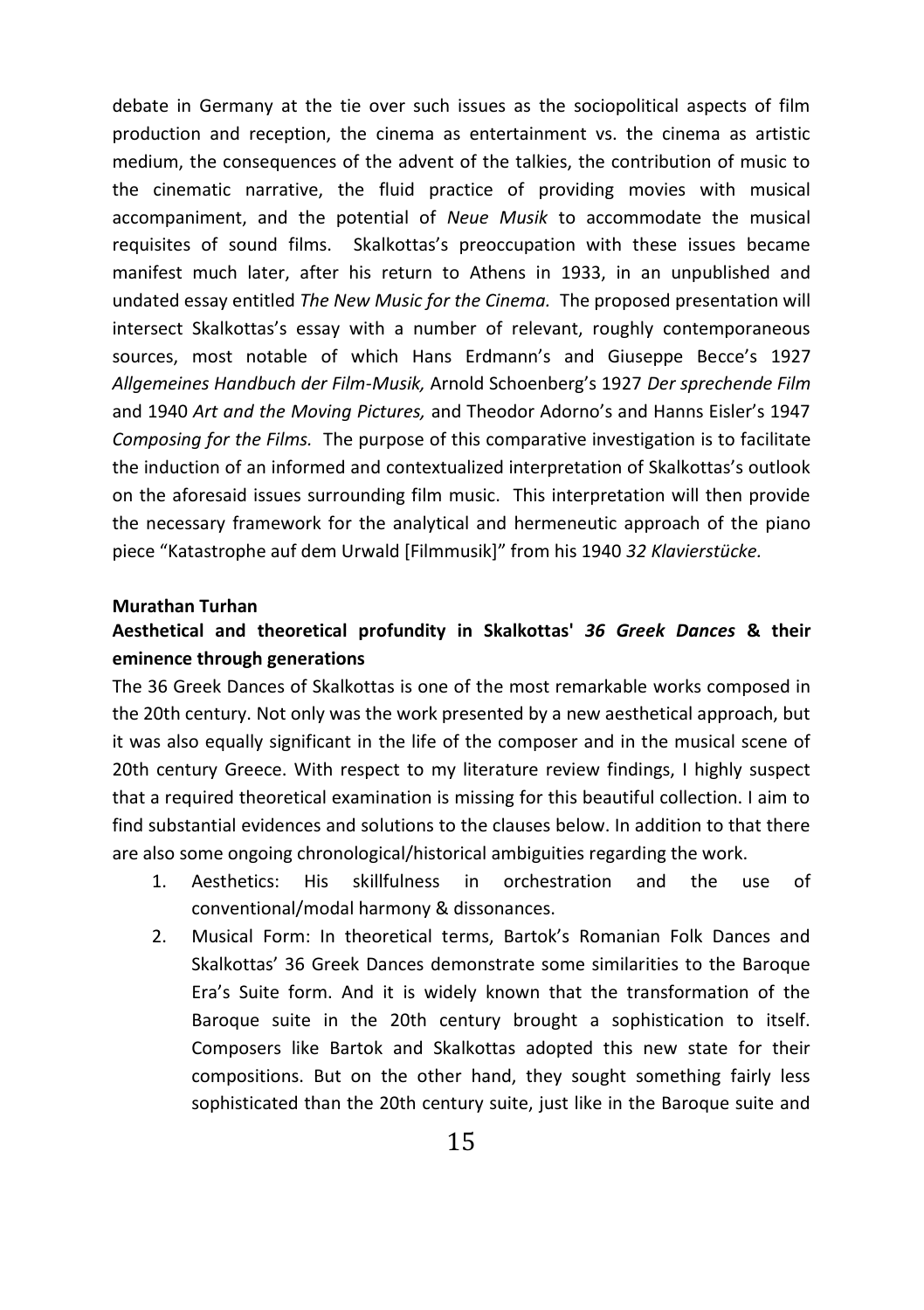composed pieces like Romanian Folk Dances and 36 Greek Dances. Why is that? Is there any sense of nostalgia that these composers felt? (because sustaining a musical convention does not always mean a nostalgia)

- 3. Radical change in his Musical Language: In the last compositional period of his lifetime, what was the true importance and meaning of the 36 Greek Dances to Skalkottas?
- 4. Academic Responsibilities: Current status of the global availability (or access to) & awareness of Skalkottas' 36 Greek Dances

#### **Eirini Diamantouli**

#### **Through the lens of Socialist Realism: Skalkottas in the 1930s and 1940s.**

This paper explores Nikos Skalkottas' engagement with questions of stylistic accessibility in the 1930s and 1940s, considering his efforts to establish a popular musical style in terms of Russian post-Revolutionary cultural discourses and in particular through the lens of the artistic doctrine of Socialist Realism. I bring into critical view Skalkottas' apparent stylistic volte-face after his return from Germany to Greece in 1933, as characterised by a turn away from Schoenbergian modernism to tonal works, many based on Greek folk tunes. Notwithstanding the practical and financial motivations of this move, I suggest that Skalkottas' turn to an accessible musical language was influenced by Russian post-Revolutionary cultural politics, which often advocated for the positioning of music at the service of the proletariat. I focus particularly on the influence of the Russian Association of Proletarian Musicians (RAPM) and the Proletarian Culture (Proletkult) organisation. Referring directly to Skalkottas' compositions as well as to his published and unpublished writings, I set out to examine his engagement with Russian Revolutionary theory and practice. I tease out latent connections and references which challenge established narratives regarding Skalkottas' creative trajectory, as expounded by Manolis Kalomiris and John G. Papaioannou for example. Furthermore, I suggest new ways of interpreting familiar works such as Skalkottas' 36 Greek Dances. In this way, my paper contributes to a more nuanced understanding of the meaningful and transformative impact of the Russian Revolution on the Greek context and spotlights its effective resonance on Greek musical culture in the first half of the twentieth century.

# **Paper Session: Skalkottas and the Second Viennese School Vasilis Mitropoulos Schönberg - Skalkottas: common orchestration elements in violin concerti**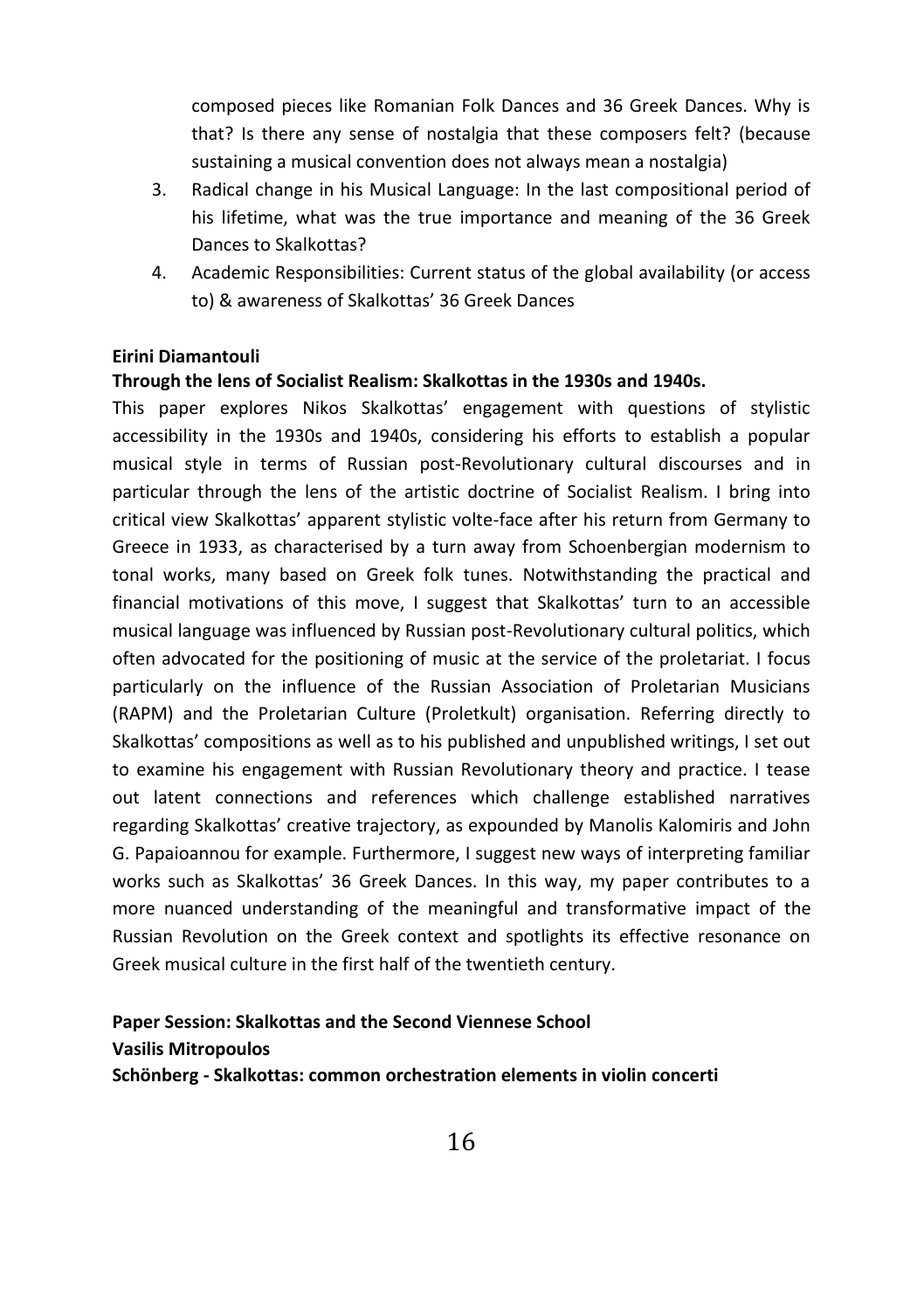In 1925 Skalkottas decided to give up his promising career as a violinist and become a composer. From 1925 to 1927 he studied with Jarnach and in 1926 he took orchestration lessons from Weill. But it was his studies with Schönberg (1927–32) that had been an inexhaustible wellspring of inspiration for all his subsequent work.

The paper explores the potential common orchestration elements that can be traced in both Skalkottas' and Schönberg's violin concerti. The idea of comparing these two works is built around the following reasons. Firstly, the two works were contemporary- Schönberg's violin concerto was composed between 1934 and 1936 (mainly in 1936) and Skalkottas' concerto was composed in 1938. Secondly, the two works were written during a turbulent personal period for both composers Schönberg was forced to leave Germany in 1933, after the victory of the Nazi Party in the German elections, due to his Jewish religion- he reached America and till 1936 he was seeking a stable job. Like Schönberg, Skalkottas left Germany in May 1933 and came back to Greece, where – unlike Berlin – he had to deal with a very conservative musical status, a fact that forced him to live in isolation. Thirdly, the two concerti are comparable because of their similar construction: they are written in a type of concerto form, cast in the respective three movement moulds, traditional in such works, but without the strict classical layout in the individual movements, and they are organized with the twelve-tone composing style.

The orchestration research will focus on the use of the instrumental groups, the solo instruments, the dynamic indications [both at instrumental groups, as well as at solo instruments] and the way harmony, melody and rhythm are rendered.

#### **Raphael Staubli**

#### **Arnold Schönberg versus Heinrich Schenker**

Schönberg published his book "Theory of harmony" in 1911, five years after Schenker released the first volume with the same title of "New Music Theories and Fantasies, by an Artist". Schoenberg, first of all was a composer who reflected upon music while the other felt as an artist by thinking and theorizing about it.

In some point they were very similar in their thinking, on the other hand they differ in fundamental questions and approaches to music (We shouldn't forget that Schenker broke off his efforts to be a composer in order to devote only to his work as a theorist and to an explorer of the very profound laws in music.).

Schoenberg wrote in his book about him: "Dr. Heinrich Schenker, for example, although he breaks through nowhere to complete clarity, is in my opinion worthy of attention and respect just because he is one of the few who are really striving for a system; still more, of course, because he loves and understands the works of the older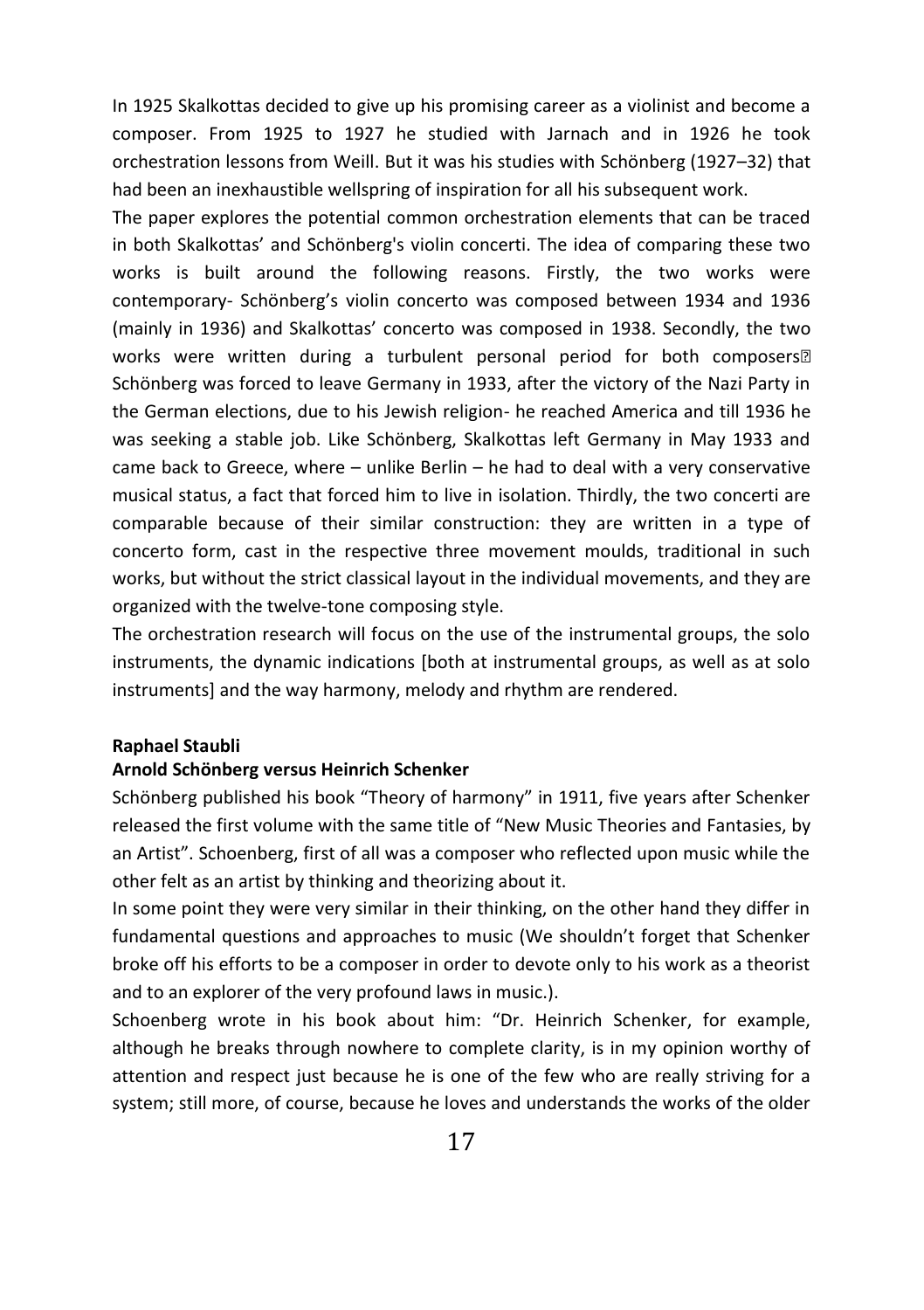art with the same fervor as I, so that even though we are miles apart in the present and future of our art we are so much the closer in its past." This statement is related to the foreword of the second volume of "New Music Theories and Fantasies" about the counterpoint in which Schenker complains about the decline of the high level of composition in that time.

On the basis of the theoretical work of the two, especially of their books about the theory of harmony I will carry out the common grounds and the differences between their approaches to music.

#### **Michael Taylor**

# *"...seeing how it is done; whereas I have always helped people to see: what it is!"*  **[Schönberg letter to Kolisch, 1932]**

Discussion of Skalkottas' music has often been focussed upon its twelve-tone workings, even while acknowledging that such matters were not discussed in classes with Schoenberg in Berlin between 1927 and 1931. This paper argues that a truer appreciation of the impact of the elder composer's teaching may be derived from a close reading of, in this case, the Romance from Skalkottas' First Symphonic Suite (1929) in parallel with the treatment of thematic construction in Schoenberg's Fundamentals of Musical Composition and elsewhere. The appositeness of Fundamentals to the Berlin period has been confirmed by recent research showing that the strategies and substance of Schoenberg's teaching remained consistent across his career. While there is evidence in the Romance of Skalkottas' awareness of Schoenberg's earlier music (for example, Farben from the Fünf Orchesterstücke, Op. 16), the source of his and fellow pupils' knowledge of twelve-tone composition is an interesting question. It has been suggested (by Liavas, in relation to Yannis Constantinidis) that Schoenberg's assistant Josef Rufer played a part, which invites a comparison with Roberto Gerhard who was making his first foray into twelve-tone composition in 1928.

#### **Ludwig Holtmeier**

#### **Skalkottas, Berlin and Schoenberg's second-generation students**

Arnold Schoenberg's "Berlin School" is a construction in function of a historiography of generations in the succession of the so-called Viennese school. As members of a "school", Schoenberg's Berlin students may have felt themselves, but they were never perceived as such. Whether the members of this school, if its own reception had not fallen victim to the war, would ever have been regarded as members of a quasi- "internationalized" Viennese school, can hardly be seriously discussed in retrospect.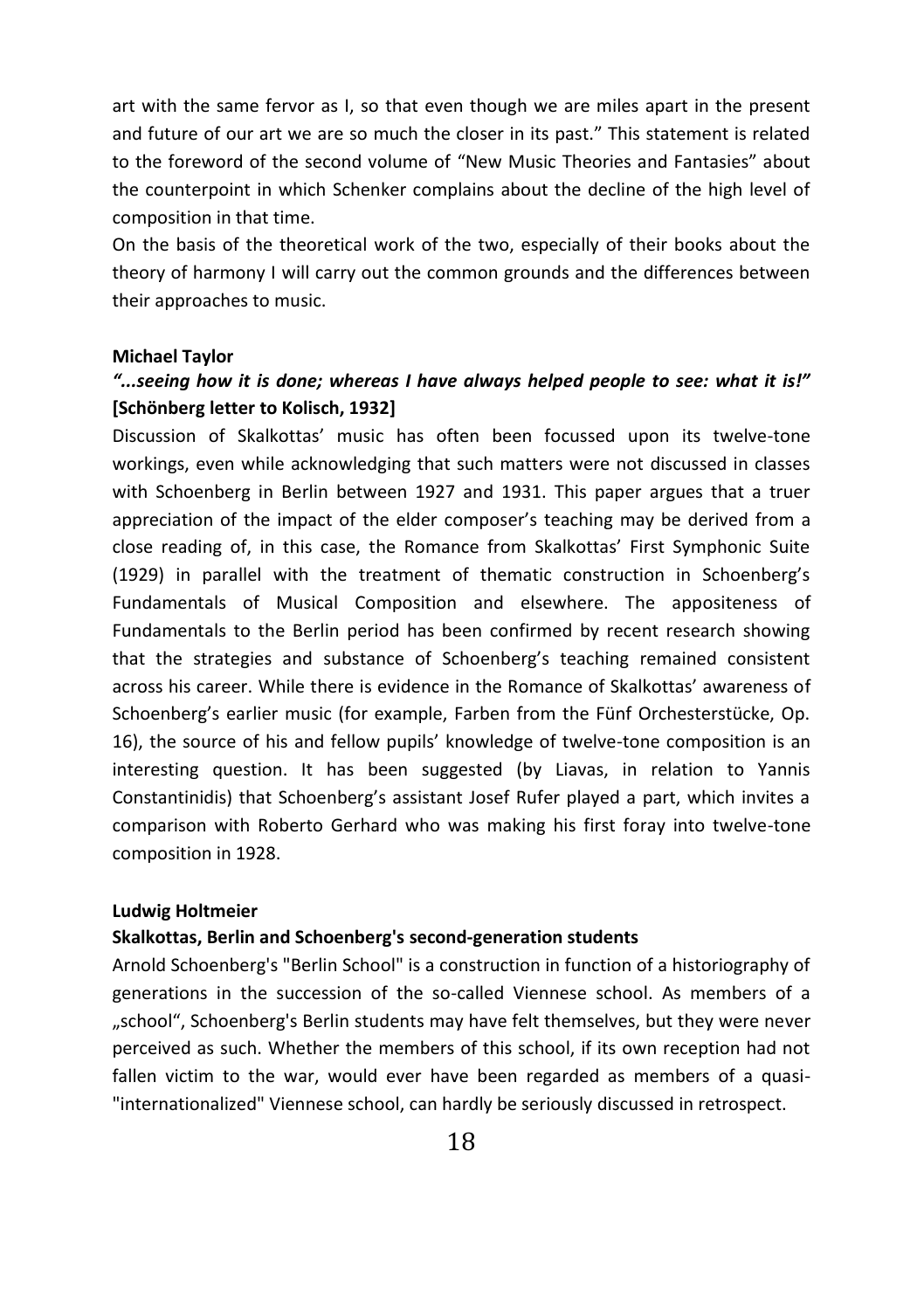The second generation of Schoenberg's pupils cannot be regarded as a "school", if only because this younger generation had already been influenced by the musical revolution which Schoenberg had evoked more than any other composer of the 20th century. For Schoenberg, Berg and Webern the idiom of late-romantic German music was like a native language, the foundations of which they will then tear down together. The Viennese School has already become a part of music history for Schoenberg's Second-Generation Students, just as Schoenberg, in general, in the twenties, already was an established (and old) member of the "heroic" generation of the musical avant-garde. None of his Berlin students is learning his metier as composer in Schoenberg's Berlin class. Most of them have already completed a degree in composition. All of them also bring an incomparably greater degree of their own compositional (and national) history and experience into the classroom. All apply to Schoenberg's class with a "modern" work. They cultivate a wide variety of musical styles and have different aesthetic and national preferences: Bartók, Stravinsky, Ravel, Catalan and Greek folk music are just as much a part of their tradition as the music of the Viennese school. Although they are more strongly connected with the tradition of this school by a certain compositional thinking than with any other - in the music of Skalkottas, Hannenheim or Gerhard Viennese atonal modernity has absorbed a multicolored dazzling "neoclassicism". One might also say that "radical" Viennese provincialism and "tolerant" Berlin internationality have entered into a productive connection: The presentation of the multistylistic and multiaesthetic background of this generation will be the topic of my lecture.

#### **Paper Session: The Works of Skalkottas (II)**

#### **Ioannis Tselikas**

#### **Skalkottas' concerto form in the late 1930s – early 1940s**

Skalkottas' output throughout the Second World War includes numerous concertos for uncommon combinations of instruments such as the 3rd concerto for piano and 10 winds, the concerto for violin, viola and wind orchestra, the double-bass concerto and the concertinos for oboe and piano, and trumpet and piano. Besides the 3rd piano concerto, the rest of these works, using a freer atonal music style, share some common formal features. In this essay, the formal organization of the first movements of these concertos will be investigated. Furthermore, a comparison and juxtaposition with the views on the classical concerto form as treated by contemporary theorists (such as Caplin, Hepokoski, and Darcy) will be attempted, as it is generally admitted that Skalkottas relied heavily on classical forms in order to shape his own compositions.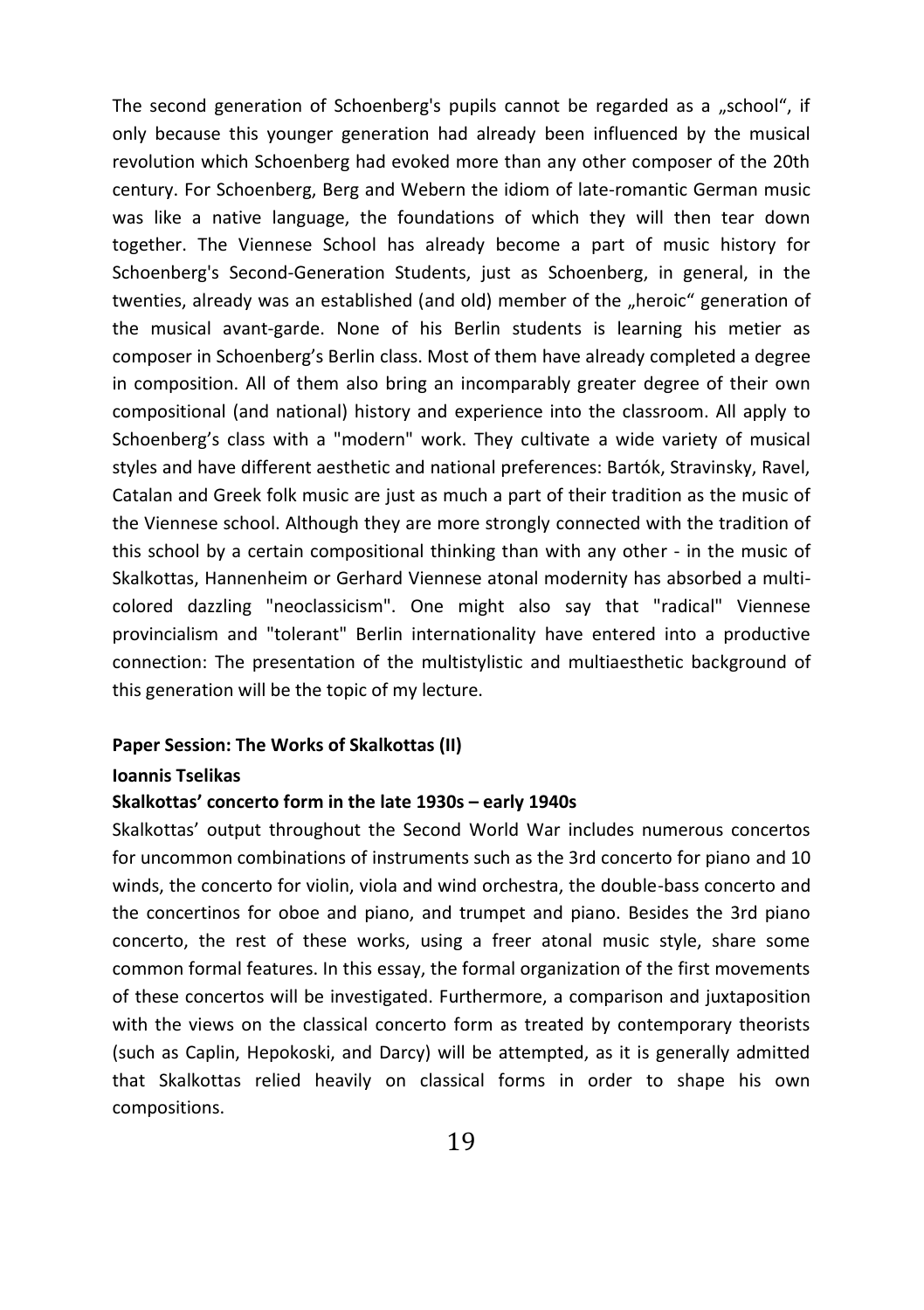#### **Iryna Riabchun**

# *15 Little Piano Variations for piano solo* **by Nikos Skalkottas: Composer's individuality, schools, directions, epoch**

The early piano work by Nikos Skalkottas – 15 Little Variations for Piano solo (1927) is an important work for understanding the specifics of his artistic point of view on the eve of his studying at A. Schoenberg's class. In this work we can find several allusions to L. van Beethoven's piano variations: primary message of the connection with the Viennese Classic N. Skalkottas gives the number of variations. It is possible to find the reason for this in the "Greek" content of the above mentioned Beethoven's work with the same number of variations. We can find similarity in the structure of N. Skalkottas' theme and in the texture of the 2nd, 8th, 11th and other Variations – with another Beethoven's piano work, the 32 variations. Two serial rows presented in N. Skalkottas' and Beethovenian pathos, based on the dialectic of the theme, are creating internal collision in which appear melodic motives with Greek flavor. Despite the endings of the sentences of the theme being analogous with the ending of the theme of Beethoven's 32 Variations, these melodic motives are comparable with "seeds": from short fractures they are growing up to become the leading melody of the 5th, and most important of the 15th variations, which is the last and longest in the circle. Thus, as a result of the interaction in the composition of three stylistic paradigms - Viennese, Second-Viennese and Greek - the last one becomes dominant. The nostology emblem of the gone classic–romantic epoch we can find in the Viennese Waltz allusions (8th variation). They are replaced by the feeling of a new era, transmitted in sharp collisions in which the image of a new musical hero is formed.

#### **Despoina Panagiotidou**

#### **Topics in the music of Nikos Skalkottas**

Nikos Skalkottas composed simultaneously or alternatively in all of the contemporary styles of his era. His musical oeuvre, as Thornley presents it, is defined by heterogeneity in tonal language due to its division into 'tonal,' 'free atonal,' and '12– note' works, and current scholarship has shown that the composer juxtaposed or combined atonal, postromantic, jazz, and folk styles. Yet Skalkottas's practice is compatible with the tradition of musical topics firstly described by Leonard Ratner, Danuta Mirka and others. More recent approaches broaden topic theory's orbit to facilitate early-twentieth-century repertories. Adopting two conceptually different approaches for twentieth-century topics, Johanna Frymoyer's generalized hierarchical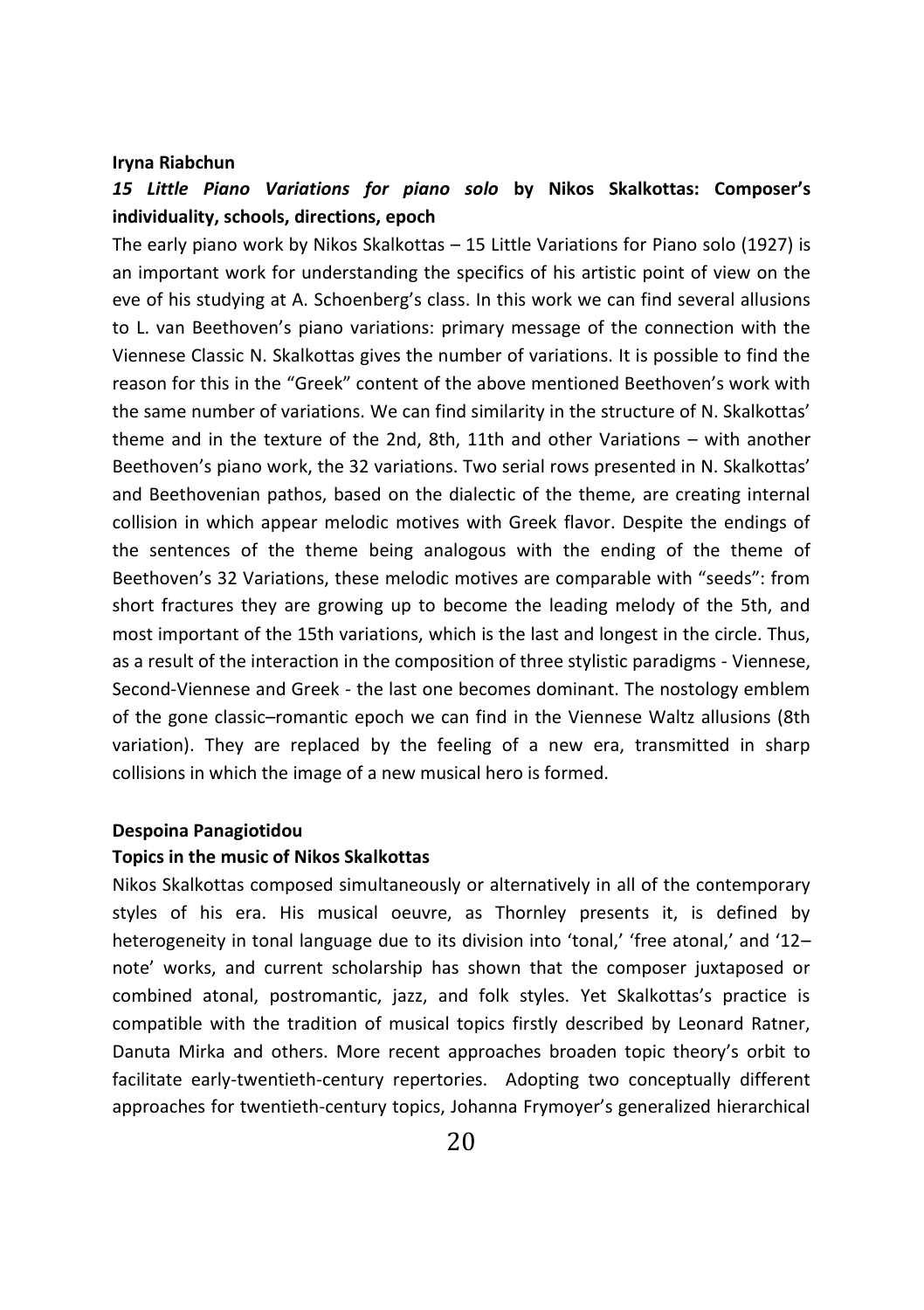model, and Tom Johnson's network of signifiers for the tonal-topic, the proposed paper explores the 32 Piano Pieces and the Ten Sketches for strings (both from 1940) to demonstrate how the use of different styles can convey expressivity and meaning. Furthermore, Skalkottas uses familiar styles and idiosyncratic modern stylizations of traditional styles, thus balancing historicity, and innovation in his music. Understanding Skalkottas' compositional language through a topical filter demonstrates connections between his works and their historical and cultural contexts and results in a fresh hearing of his music.

#### **Paper Session: The Greek music scene at the Ttme of Skalkottas**

#### **Kostas Chardas**

# **Learning from the past: Nikos Skalkottas as paradigm in the emergent greek musical modernism (1950-65)**

The main concern of all modernist movements of the 20th century was to conquer the future. However, as many scholars on modernism have shown (e.g. McClary 2015), the argument of historical necessity for eternal advancement also presupposes an organic perception of historical time. In the case of the emergence of Greek musical modernism in the 1950s, a central aspect of this past was 'constructed' by the posthumous discovery and dissemination of the music of Skalkottas, especially through the writings of the musicologist, pianist and architect John G. Papaioannou. Through Papaioannou's activity Skalkottas was perceived by the composers of the emergent Greek modernism as their only Greek forerunner of international calibre. Skalkottas idiosyncratic manipulation of serial thinking in his 'absolute' music was understood as the soil on which Greek modernism should flourish, in order to contribute to a future development of the universal musical language. Through a critical discussion on Papaioannou's untiring activity as a writer and creator of institutions regarding the canonization of modernism in Greece, and through analytical observations on texts and musical works by Greek composers of the era, the present paper will argue that Skalkottas (as he was mediated by Papaioannou) played a decisive role as an exemplar of an uncompromising, heroic artistic struggle with the idea of music as an autonomous art and set the rules (exerting a social influence he had never achieved during his life) for the first phase of Greek musical modernism (1950-65) and its concentration on technical compositional parametres.

#### **Magdalini Kalopana**

**Skalkotas and Dragatakis: asynchronous lives?**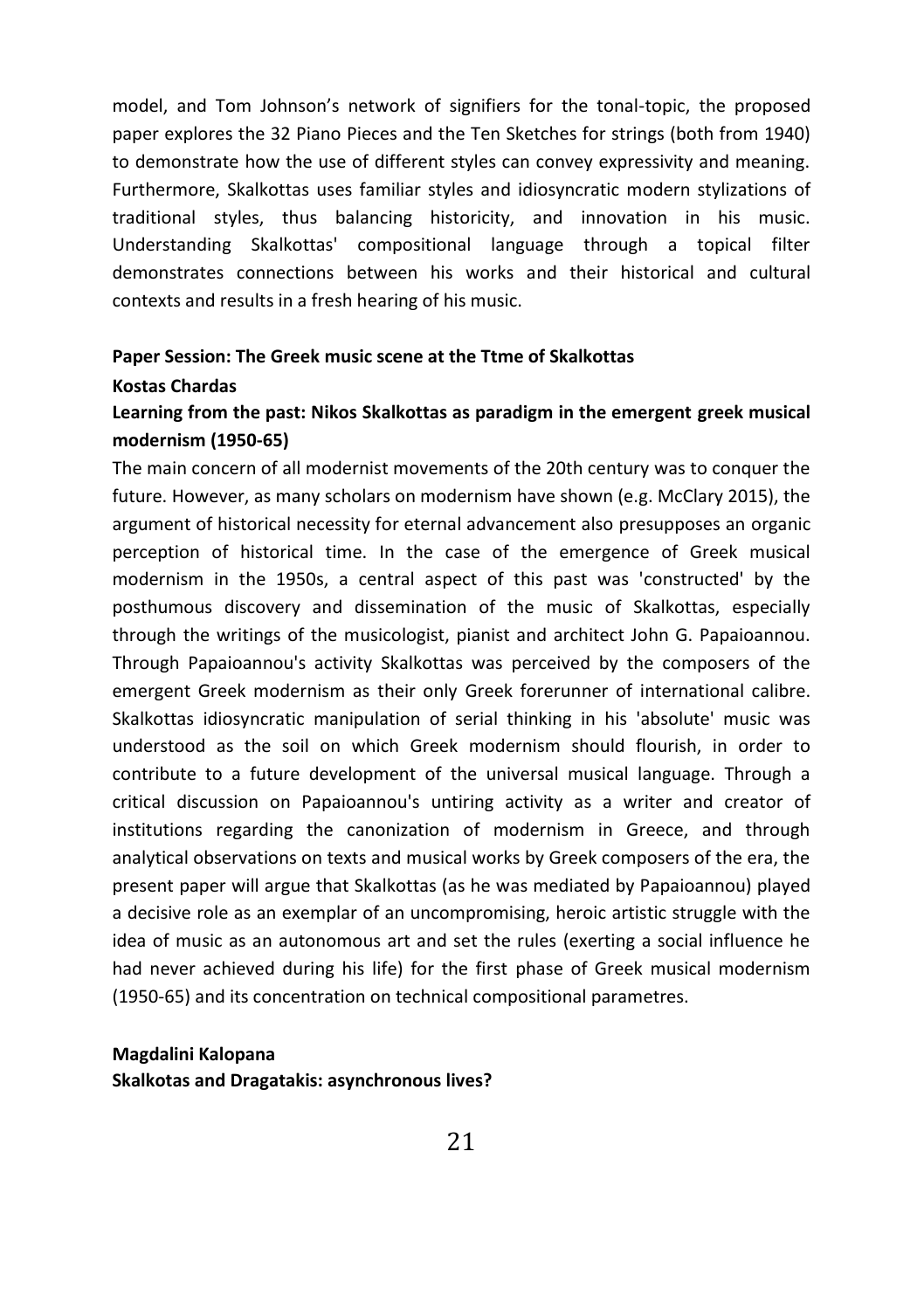Nikos Skalkottas (1904-1949) and Dimitris Dragatakis (1914-2001) were two composers with a different family and education background and a rather reverse musical route. Nevertheless, the years 1944 – 1947 found them co-existing in the back stands of the National Opera's Orchestra. It was then that Dragatakis met Skalkottas and got to know this gifted, though marginalized, musician. The depth of their relationship is unknown, and very little evidence exists.

Nevertheless, music can speak up for itself and it is very interesting to find out surprisingly, how Skalkottas' and Dragatakis' music interact. We will consider chamber works, not only those written during the period in focus, but also works composed by Dragatakis until his encounter with atonality (1961), together with Skalkottas' few public performances in Athens. Aspects concerning tonality, melodic exploitation, form, rhythmic patterns and timbre are studied and correlated. What seems even more interesting are affinities between works of Skalkottas, based on traditional Greek melodies and Dragatakis first "modal" works, as well as the path bridging Dragatakis' first and Skalkottas' last atonal pieces. Of course, these issues and investigative explorations cannot be easily clarified so as to result to definite conclusions. What is substantial, though, historically, is to bring to light this unknown part of Greek Art Music.

#### **Christina Michael**

# **Greece's Modernisms: Nikos Skalkottas, Manos Hadjidakis, and the generation of the Thirties**

In this paper I intend to discuss the difficulty of discussing Greek music modernism represented by Nikos Skalkottas (and others) in relation to the modernism of composers who have been identified with Greek literary modernism, such as Manos Hadjidakis. According to Griffiths, music modernism was 'in evidence and as a term, in association with Stravinsky's The Rite of Spring (1913), with Schoenberg's move into atonality (in about 1908), with the music of the Italian Futurists and Russian followers of Skryabin, and with Busoni's Sketch for a New Aesthetic of Music (1907)'. Even though Nikos Skalkottas' modernism had its own distinctive characteristics, his work could be broadly related to the aforementioned description of music modernism within a western context. In Greece though, unlike most European countries, the terms modernism and music modernism do not bear the same meaning, making the academic discussion, at the very least, challenging.

In Greece, the term modernism has been identified with the advent of a belated and distinctively Greek form of literary modernism that animated the public activities of the so-called Generation of the '30s. Greek writers of this generation articulated this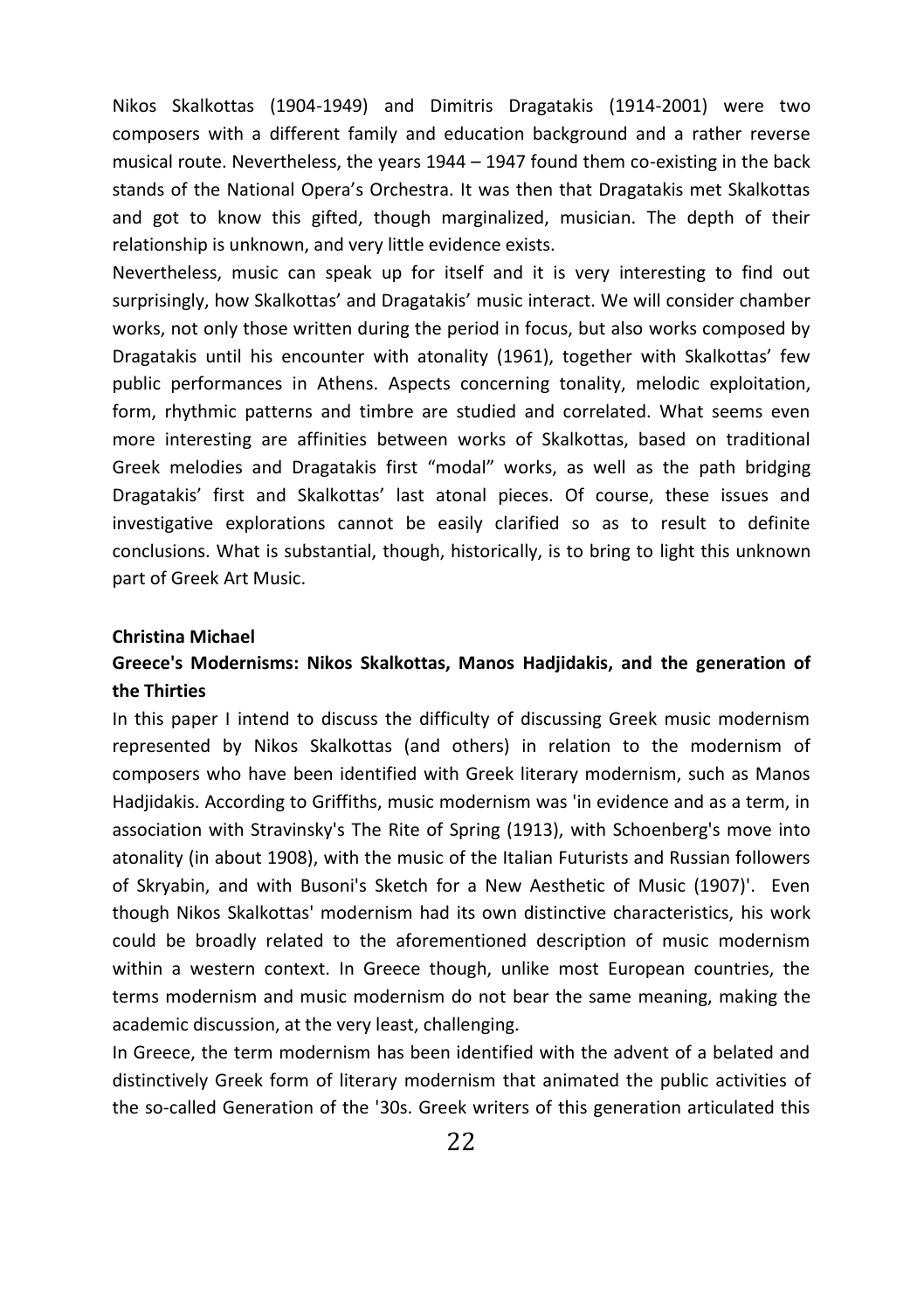peculiarly modernist form of Greekness - that was also very distinct from the Greekness proposed by the National Music School - through creating art that reinterpreted Greek traditions in contemporary contexts. The emergence of another genre of music in the late '30s, the so-called art-popular song, complicated the matter of distinguishing the ideologies of music modernism to those of literary modernism even further. The initial form of art-popular song, created by Manos Hadjidakis, is ideologically linked to literary modernism and the aesthetic of the Generation of the '30s. Focusing on the aesthetic value of rebetiko and the aestheticisation of tradition, instead of its historicisation, Hadjidakis moved towards similar directions to those of the Greek modernists of the 1930s. Thus Hadjidakis and his music is naturally -but confusingly- related to Greek modernism more than the music modernism proposed by composers such as Nikos Skalkottas or Dimitris Mitropoulos.

#### **Paper Session: The Works of Skalkottas (III)**

#### **Vasiliki Zlatkou**

**Nikos Skalkottas,** *Second Sonata forv iolin and piano* **(1940): The dialogue of a modern composer with traditional sonata form through an atonal musical context**

Skalkottas's second sonata for violin and piano is an atonal composition and comprises three movements. He composed the specific work after his return to Greece, parallel to his dodecaphonic period. The first movement is in type 3 sonata form, which includes an exposition, development and recapitulation, according to the categorization that Darcy-Hepokoski define in their book Elements of Sonata theory. Main characteristics of the composition are: the atonality, which is revealed by the pitch class set analysis, the use of referential sets, such as the octatonic and the whole tone scales, during significant structural points of the work and the emphasis on specific pitch classes, which acquire the role of instantaneous pitch classes in emphasis. All of the above, in conjunction, delineate an evident structure, which, along with the two contrasting themes, constructs an idiosyncratic sonata arched form with cyclical elements.

The main purpose of the present research study is the endorsement of a pre-existing tradition, which is based on the tonal idiom and its survival into a new musical context, the atonal idiom. The morphological and structural analysis of the composition uses a new sonata theory proposal, which is an expansion of Caplin and Hepokoski & Darcy's sonata theories. This theory is applied in order to promote the existence of the internal structural principles of sonata form, from one side and from the other side, to investigate how these principles have been adapted and transformed, while being employed by the new musical technical sources.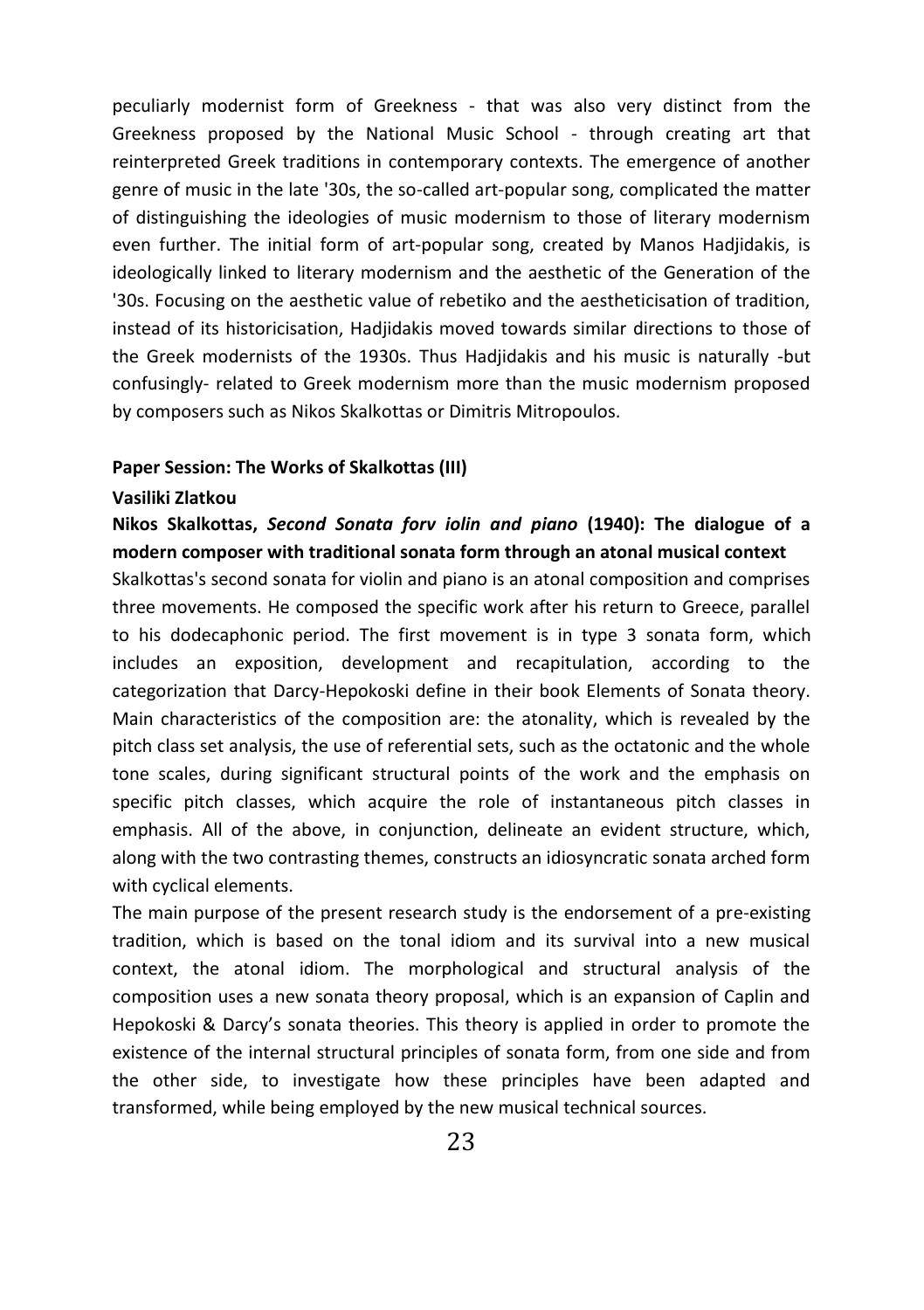#### **Nicos Christodoulou**

## **Nikos Skalkottas,** *Suite for Orchestra no 2:* **formal innovation, multiple-series method, serial "modality" and "functional" harmony, developing variation**

Skalkottas's Suite for Orchestra no 2 is considered a culmination of his compositional and serial conception. An uncommonly large, six-movement work, it was completed in short score around 1944 and orchestrated in later years. Τhe composer's premature death in 1949 interrupted the orchestration before the ending of the fifth movement. In the movements of the Suite, Skalkottas uses organised groups of tone-rows, which are interconnected in various ways, up to sixteen rows in the fourth movement, Largo Sinfonico. The fascinating interrelation of the rows in the Suite's course is examined, especially the derivation from the four basic rows, presented as a vibrant musical curtain at the start of the first movement, Ouvertüre Concertante. The first and third of these rows appear in a pure scalic form (the other two in chords), albeit with a different, distinctive order of tones and semitones, thus providing the work's two primary rows, two twelve-note scales functioning as two "serial modes" pervading the Suite. Themes, motifs and harmony are generated from the rows, their connection and simultaneity as a group, as well as from their intervallic and expressive qualities. The work's harmonic structure, as generally in the works of Skalkottas, appears as a kind of atonal "functional" harmony. The inventive formal evolution is linked to the ingenious transformative strategy in a continuous, exploring 'developing variation' of the thematic material. Formal innovations include the first movement's sonata design, the condensed symphonic design of the Tema con Variazioni fifth movement and especially the unique fusion of the essentially contrasting, full variation and sonata forms in Largo Sinfonico. There will be also a brief mention to the completion of the orchestration of the Tema con Variazioni by the presenter (recorded with the BBC Symphony Orchestra), since in the work the evolution of the orchestration is related with the formal evolution.

#### **Penelope Papagiannopoulou**

# **Diatonic elements in atonal environment. The case of Nikos Skalkottas's** *Concerto for piano, violin and orchestra*

Nikos Skalkottas' oeuvre includes over thirty orchestral works composed between 1929-1949, among which fourteen are concertos or concerto-like works. His Concerto for violin, piano and orchestra (1930), which was recently discovered (2016), was written first in this series (concertos, which may have been composed earlier, are lost). Skalkottas composed this concerto during his studies in Berlin, where it was first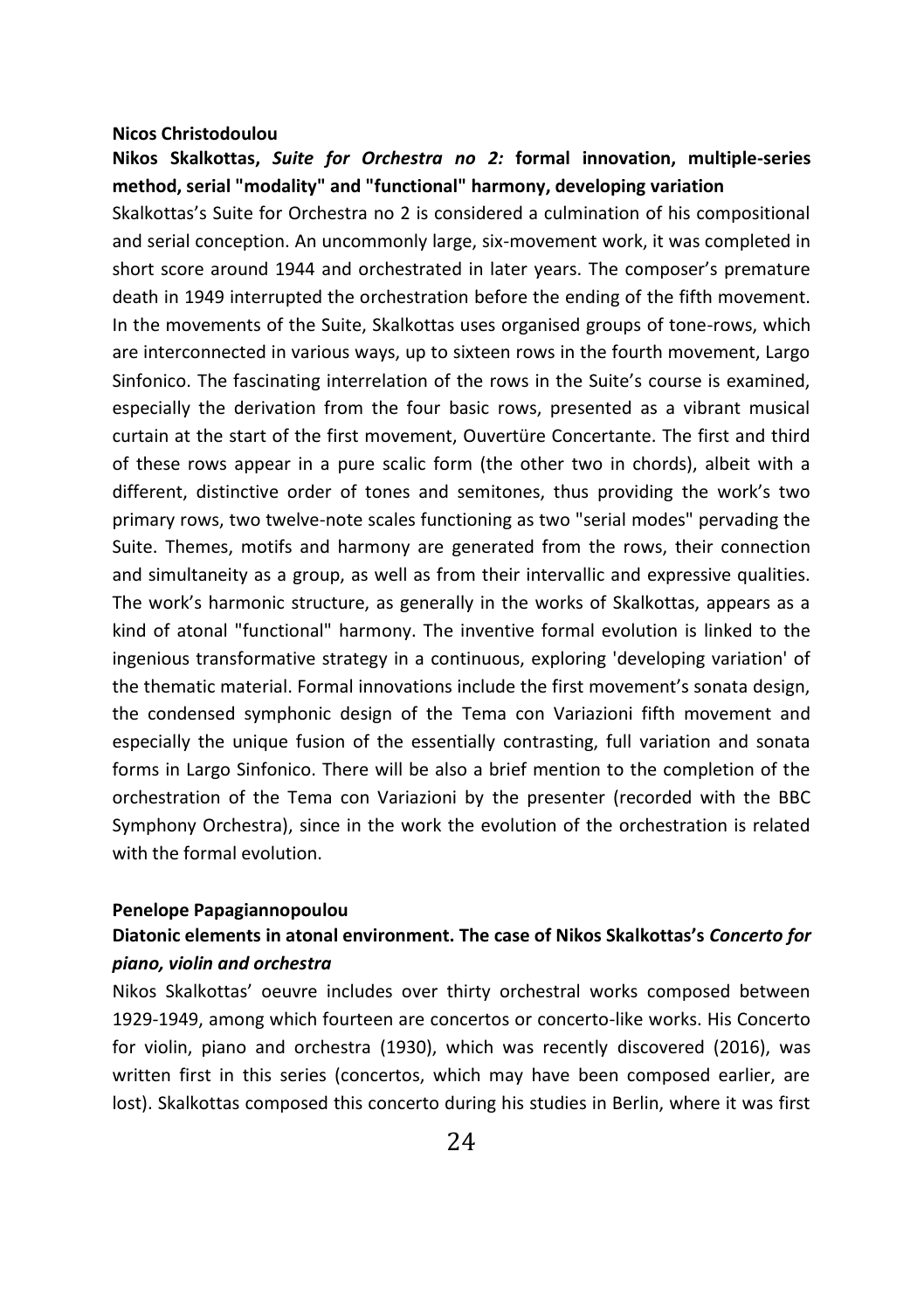presented. In terms of form it has many differences from the following ones. By contrast, in terms of thematic and motivic development, as well as harmonic language, one can find elements of very fundamental techniques that he uses thereafter. One of them is the use of diatonic elements, which – generally in the work of the composer – either originate from Greek elements that he often includes, or are a part of the inner structural harmonic organization.

The present paper will try to explore the way diatonic elements function in this concerto. Their functional or not-functional role in the musical surface and the harmonic structure will be organized in categories. From those categories there will occur comparisons with other works.

The research has been conducted with the assistance of the Friends of Music Society  $-$ Kyveli-Horn Scholarships.

#### **Themed Session: Nikos Skalkottas and the Athens Conservatoire**

#### **Stella Kourmpana**

#### **Nikos Skalkottas' archival collections and series at the Athens Conservatoire**

The archival material concerning Nikos Skalkottas stored at the Athens Conservatoire is multifarious and consists of various archival series and collections. Apart from the main series of the Athens Conservatoire Historical Archives connected with the Conservatoire activity – series that provide information about Skalkottas' studies at the institution and consist of registers, examination books, reports, concert programs, as well as notes, correspondence and scores – the Athens Conservatoire Archives (ACA) also dispose a wide range of collections that include archival material about Skalkottas. The Chourmouzios-Papaioannou Archives (now located at the ACA), as well as other archives and collections, such as the Gina Bachauer Archives, or the Stathis Arfanis Collection, enrich the ACA with manuscript and printed scores, photographs and documents, often revealing unknown aspects of Skalkottas' life and activity. The Athens Conservatoire collection of printed scores, periodicals, books and disks complete the material on Nikos Skalkottas located at the ACA.

#### **Panagiotis Daskalopoulos**

#### **Skalkottas and the Athens Conservatoire Orchestra**

Nikos Skalkottas is known, at least outside Greece, mainly as an important Schoenberg pupil and as a composer who wore different hats: he was one of the earliest exponents of the 12th-tone system and later adopted a more accessible style. This paper, based on archival materials and contemporary newspaper reviews, will discuss his other activities, as a performer of other people's music, as well as his own. A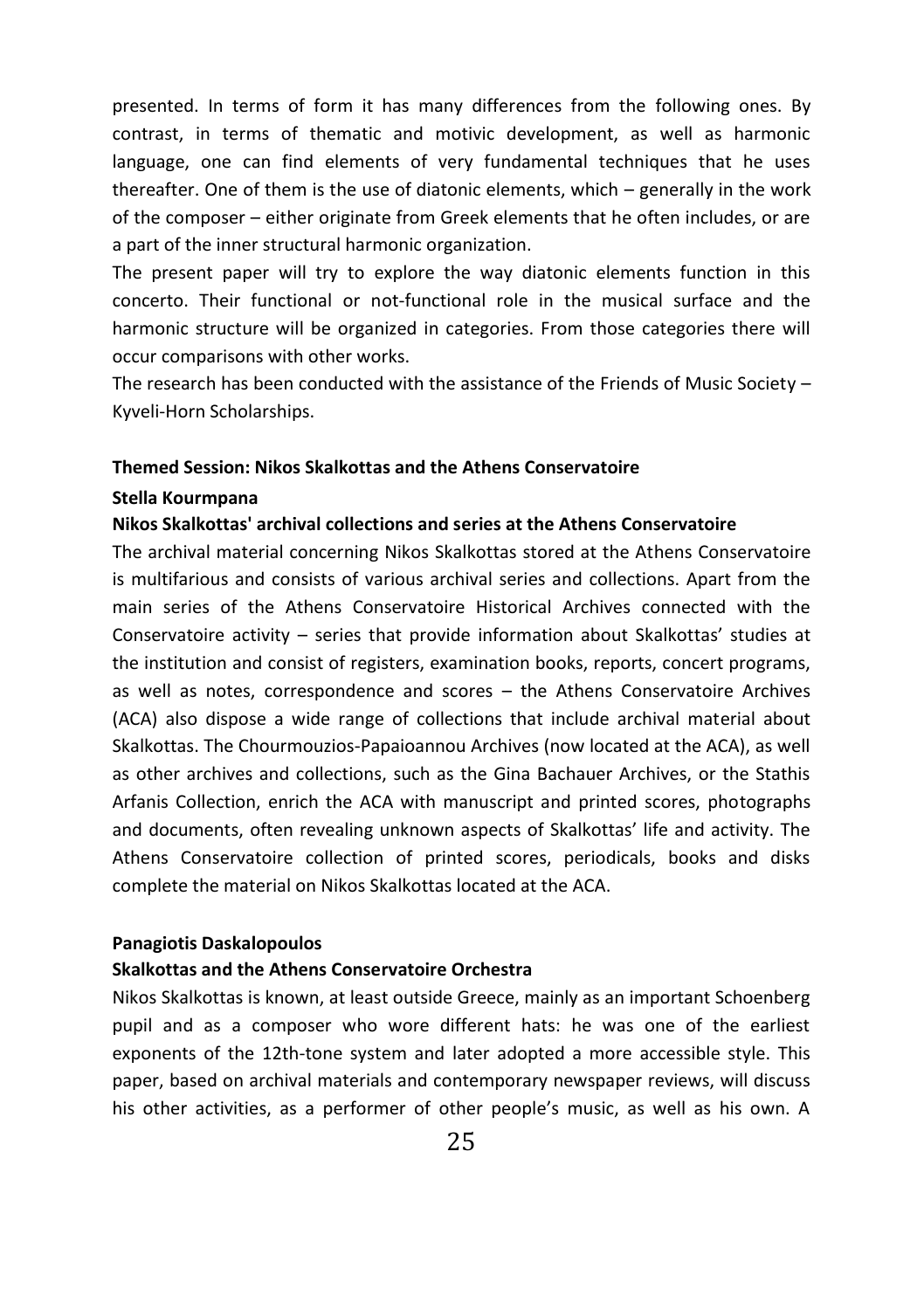violinist, Skalkottas was a member of the Athens Conservatoire (later the Athens State) Orchestra. Before that, in 1930,he made his one and only appearance as a conductor, introducing his Concerto for Winds in Athens and eliciting mainly negative reviews. Minds changed after the composer's premature death.

#### **Katerina Tsioukra**

#### **Skalkottas' Friends Society chronicle according to its extant documents**

The establishment and the activity of the Skalkottas' Friends Society are considered key reasons for introducing Nikos Skalkottas to a wide audience not only in Greece but internationally. Thanks to its founding members the Society's activity has been described in numerous occasions. However, its story has not yet been told in full. This paper will attempt the historical account of the Society based on the unified archival material of the Contemporary Music Research Center (KSYME-CMRC) and the Chourmouzios – Papaioannou Foundation, now accommodated at the Athens Conservatoire Archives.

#### **Haris Xanthoudakis**

#### **Dating Skalkottas' composition studies in Berlin**

The exact time span of Skalkottas' studies with Kurt Weill and Philipp Jarnach has remained until recently unspecified. Thanks to a number of archival documents and testimonies we are now in the position to know some details about this matter as well as about the beginning of Skalkottas' interest in musical composition. This paper will contain a commentated presentation of these documents as well as an overall sketching of the young musician's early concern about matters of musical creation.

#### **Paper Session: The Works of Skalkottas (IV)**

#### **Eva Mantzourani**

#### **A new Ccritical edition of Skalkottas's** *Violin Concerto*

Nearly all of Skalkottas's works were unpublished and, apart from a handful of compositions, unperformed during his lifetime. The Violin Concerto was one of those works neither performed nor published during Skalkottas's lifetime, and the autograph sources remained unedited and in manuscript form. The first editorial work on the concerto started around 1960, and the piece was first published by Universal Edition in 1964. Similar to the other early published works, it contains several copyists' and engravers' errors, misreadings of the sources, a liberal amount of interpretative performance indications that are not Skalkottas's, and it lacks any Critical Commentary or explanation of the editorial changes, additions and emendations to the music.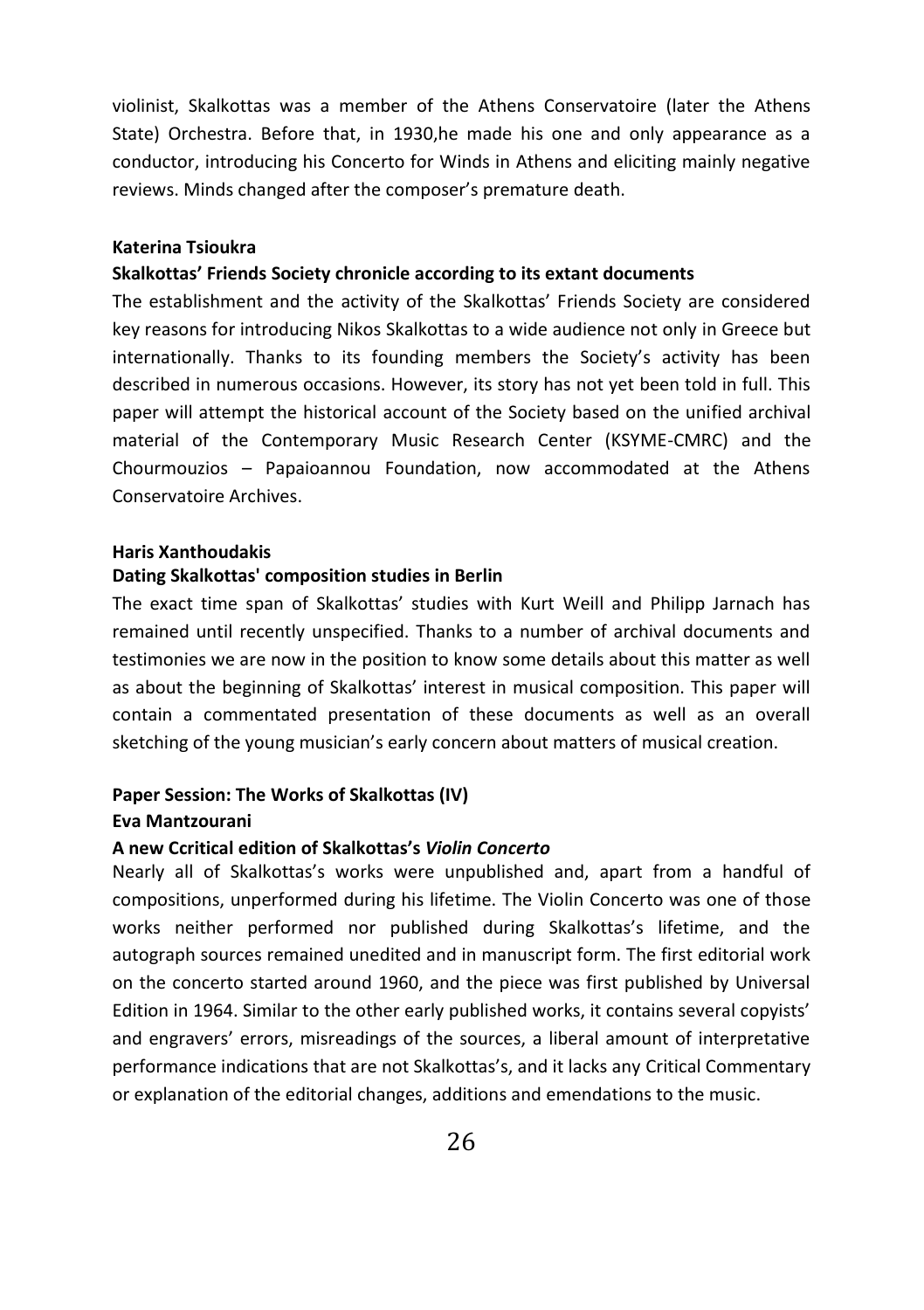A new Critical Edition of both the Concerto for Violin with full orchestra, and its version for Piano with Violin, edited by Eva Mantzourani, aims to rectify this state of affairs. It provides an authoritative performance text, based on meticulous study of all known sources and prepared in accordance with modern editorial and text-critical principles, which open new possibilities for performance, recording and further study of this remarkable piece.

This paper provides a musicological examination of the primary sources and the editorial decisions underpinning the production of this new edition.

#### **Costas Tsougras**

### **An analytical approach to Nikos Skalkottas's** *Eight Variations on a Greek Folk Theme* **for piano trio**

Nikos Skalkottas used folk or folk-like musical elements in a considerable number of tonal or atonal works, while employing a great variety of compositional techniques for the exploitation of the embedded folk elements. The present paper examines a representative of the category of "Theme & Variations" works that, although based on modal diatonic Greek folk melodies, are overall atonal. The work examined is the Eight Variations on a Greek Folk Theme for violin, cello and piano (Acht Variationen über ein griechisches Volksthema, A/K 43, composed in 1938). The analysis focuses on the harmonisation of the original folk melody for the creation of the theme, on its transformation during the eight sectional variations –while functioning as melodic and structural core through developing variation techniques–, as well as on the evolution of the musical texture throughout the unfolding of the variation form. The analysis reveals Skalkottas's outstanding capacity to fuse traditional formal elements with modernistic harmonic and transformational techniques and corelates this piece with other members of the same category (such as the Thema con variazioni from the Suite no. 3 for piano, the Kurze Variationen auf ein Bergsthema from the 32 Klavierstücke and the Variations on a rebetico song by Vassilis Tsitsanis from his Concerto for 2 Violins). The paper also extends its scope by comparing the present compositional approach with the ones employed in his other atonal variation-type works –not based on Greek folk tunes– moving towards the understanding of the principles of Skalkottas's variation forms.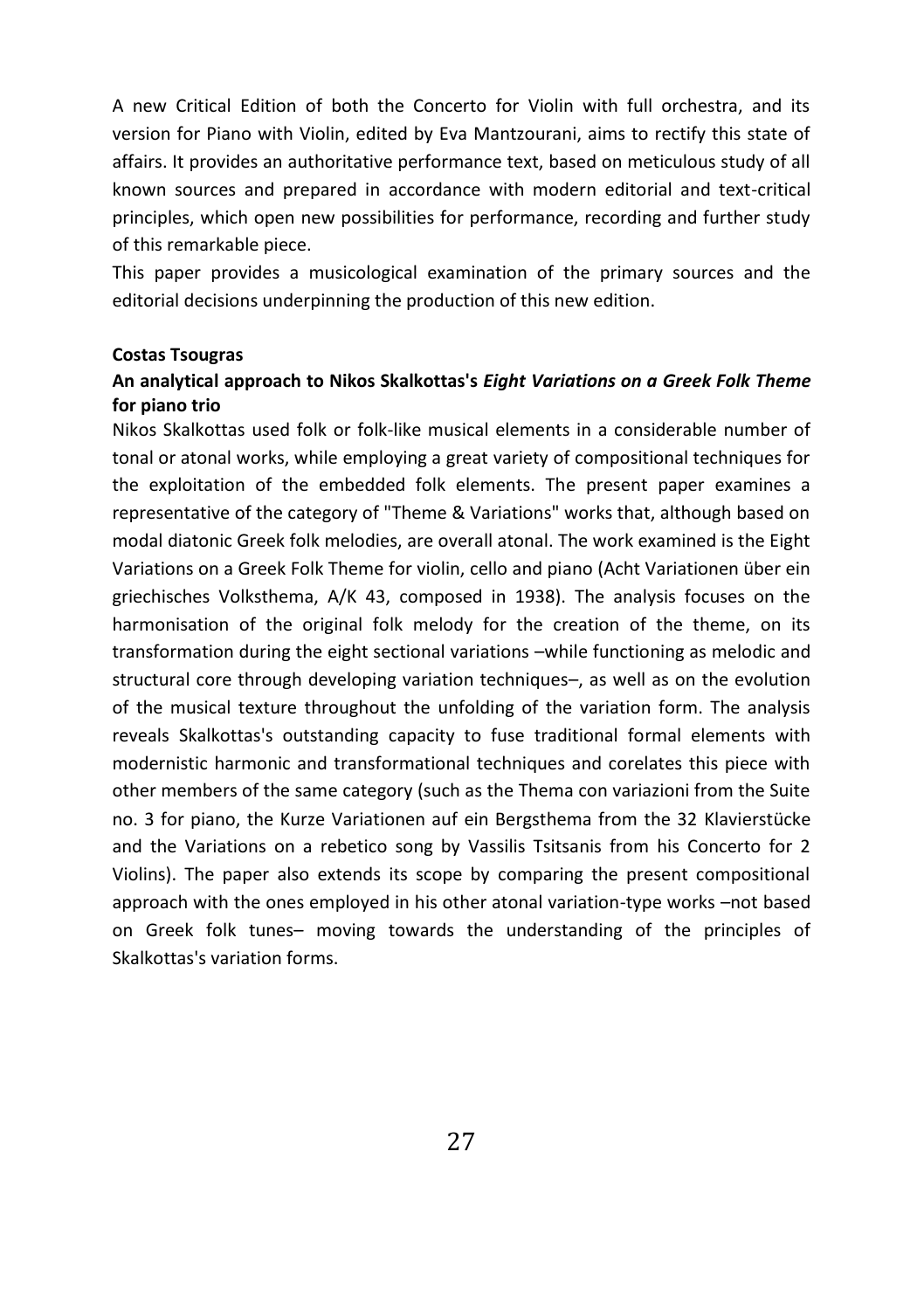#### **George Zervos**

# **Twelve-tone technique, modality and bitonality in the second movement of Skalkottas's** *Petite Suite No.1 for solo violin and piano* **(1946)**

Skalkottas was unique among twentieth-century composers in that throughout his creative life he composed in several idioms and, in that sense, we can hardly find linear development in his style in a way that is analogous to that of other composers of the twentieth century. Nevertheless, from the late 1920s onward there begins to emerge a tendency to blend different idioms, which can be initially traced in certain chamber music works. This tendency begins with the Sonatina No.2 for violin and piano (1929), continues with the Eight Variations on a Greek folk tune for piano trio (1938), and is also evident in late works such as his Petite Suite No.1 for solo violin and piano (1946). In contrast to the first movement of the Sonatina No.2, in which Skalkottas rearranges the twelve tones of the row of the first theme so that a second, folk-like theme is produced, in the second movement of the Petite Suite no horizontal twelve-tone row can be identified; instead, the total of twelve tones results from the addition of the seven tones of the tonal folk melody and the rest five tones of the piano accompaniment. In this presentation, we will try to show how, through this complementarity, Skalkottas achieves to combine – in a brilliant way – three heterogeneous musical idioms: modality, twelve-tone technique and bitonality, considering that the seven-tone melody of the violin is in D melodic minor, while the piano accompaniment is in E flat minor, that is, in a semitone distance.

#### **Konstantinos Demertzis**

#### **The main stages of the evolution of Skalkottian orchestration and a "placement" of the orchestrations of late tonal ballets for small orchestra**

Skalkottas' call for "lucidity" in music is reflected in the orchestration technique of each period of Skalkottian orchestra in different ways, according to the period in which each score has been composed.

Skalkottas alters his orchestration guidelines, in his mature orchestral works, materializing his aim for "transparency" with different ways:

- through free combinations of the orchestral instruments or group of instruments (e.g. 1st Symphonic Suite, Concertino for two pianos, i.e. about 1935),

- through free combinations of the orchestral families of instruments (e.g. The Greek Dances, 1st issue, i.e. till 1936), or

- through the establishment of a "classical" instrumental hierarchy, based on the strings (e.g. the Violin Concerto, 1938),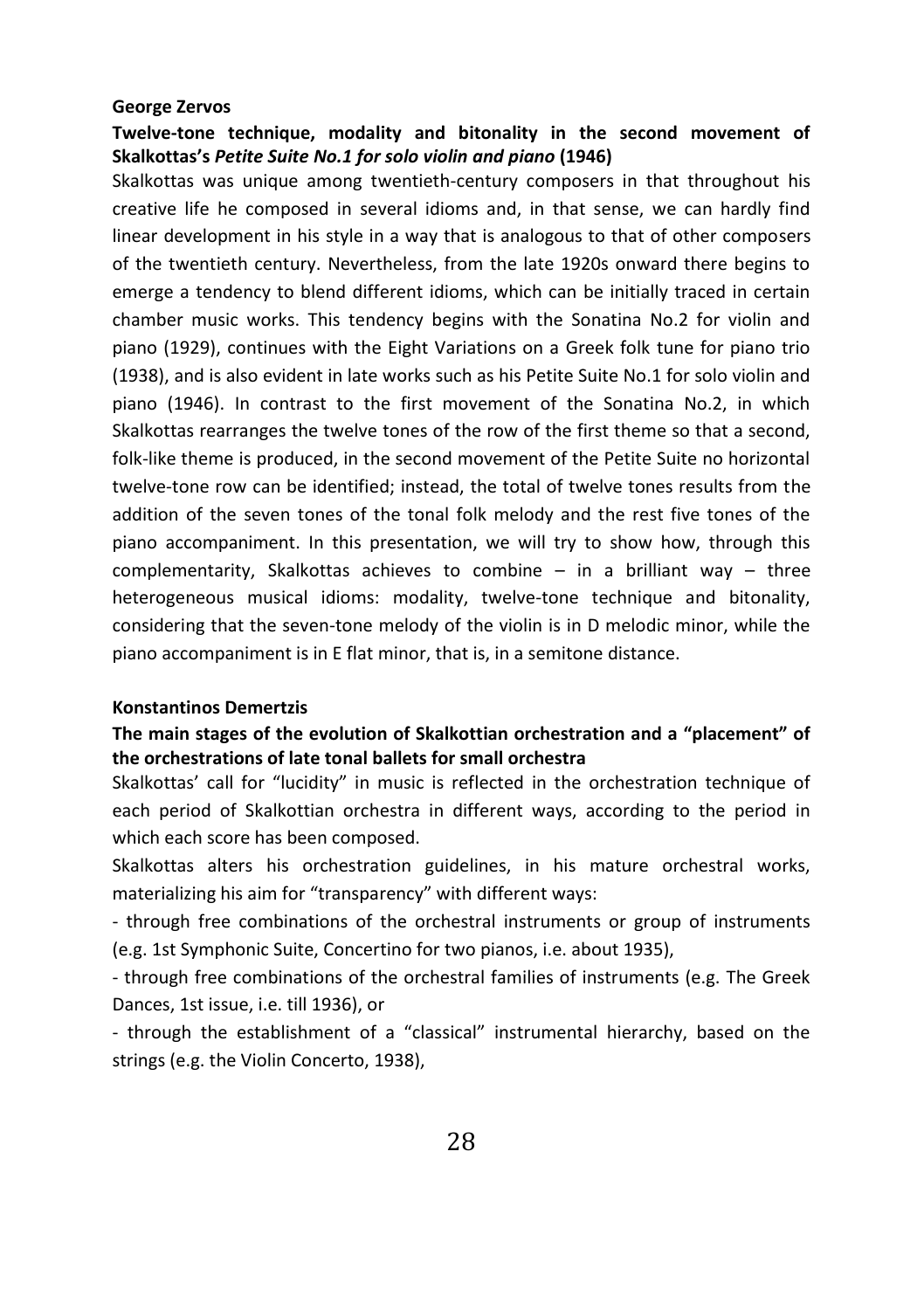- and hence, to the evolution of more "academic" orchestration techniques, implying the systematic use of doubling instruments (some parts of the 2nd Orchestral Suite, With the Spells of May, about 1944), and

- moving forward to a more liberal orchestration style, involving more freedom in writing parts, hierarchical subversions and a richer use of the percussion (Concertino for Piano, The Sea, i.e. about 1949).

In this stage-evolution scheme, Skalkottian orchestrations of tonal ballets for small orchestra (The Paghana, Three parts of the Sea), seem to catalyze the evolution to a more diversified orchestration style, becoming implicit in his final scores (e.g. the 5th part of the 2nd Symphonic Suite).

# **Paper Session: The Life of Skalkottas**

# **Nancy Bargerstock**

#### **Nikos Skalkottas: a genius born - wrong place - wrong time**

"In modern Greece, Orpheus tunes his lyre atonally. This scordatura was initiated by Nikos Skalkottas, a Greek disciple of Schoenberg, who died in 1949."<sup>1</sup>

Nikos Skalkottas, a 20th century Greek modernist composer born in 1904, is little known outside of his homeland. With an uncompromising artistic attitude, he wrote as many as 160 works in a career spanning only twenty-five years. The sheer volume of Skalkottas' output and its consistently high quality set a new standard of cultural excellence for his country, inspiring succeeding generations of Greek composers.

His initial choice to pursue a solo violin career led Skalkottas to studies in Berlin in 1921, where, surrounded by the city's extraordinary environment of musical creation, his focus shifted from violin to composition. He eventually studied with Arnold Schoenberg, whose serial technique left a permanent mark on him even after he returned to Athens in 1933. However, the Greek audiences of the 1930s and 40s, unaccustomed to anything avant-garde, rejected Skalkottas' highly complex music, forcing him to compose the rest of his life in musical isolation. He wrote an abundant number of mostly instrumental works (in tonal, atonal and serial style) that remained virtually undiscovered and unperformed during his lifetime. The realization of his cultural worth and his place as an early founder of the Modern Greek School of serious art music occurred only after his death in 1949. He combined modern compositional techniques and Greek folk elements to create a unique body of work. Circumstances

<sup>1</sup> Slonimsky, "New Music in Greece", in Contemporary Music in Europe: A Comprehensive Survey, edited by Paul Henry Lang and Nathan Broder, (New York: Schirmer, 1965), 225.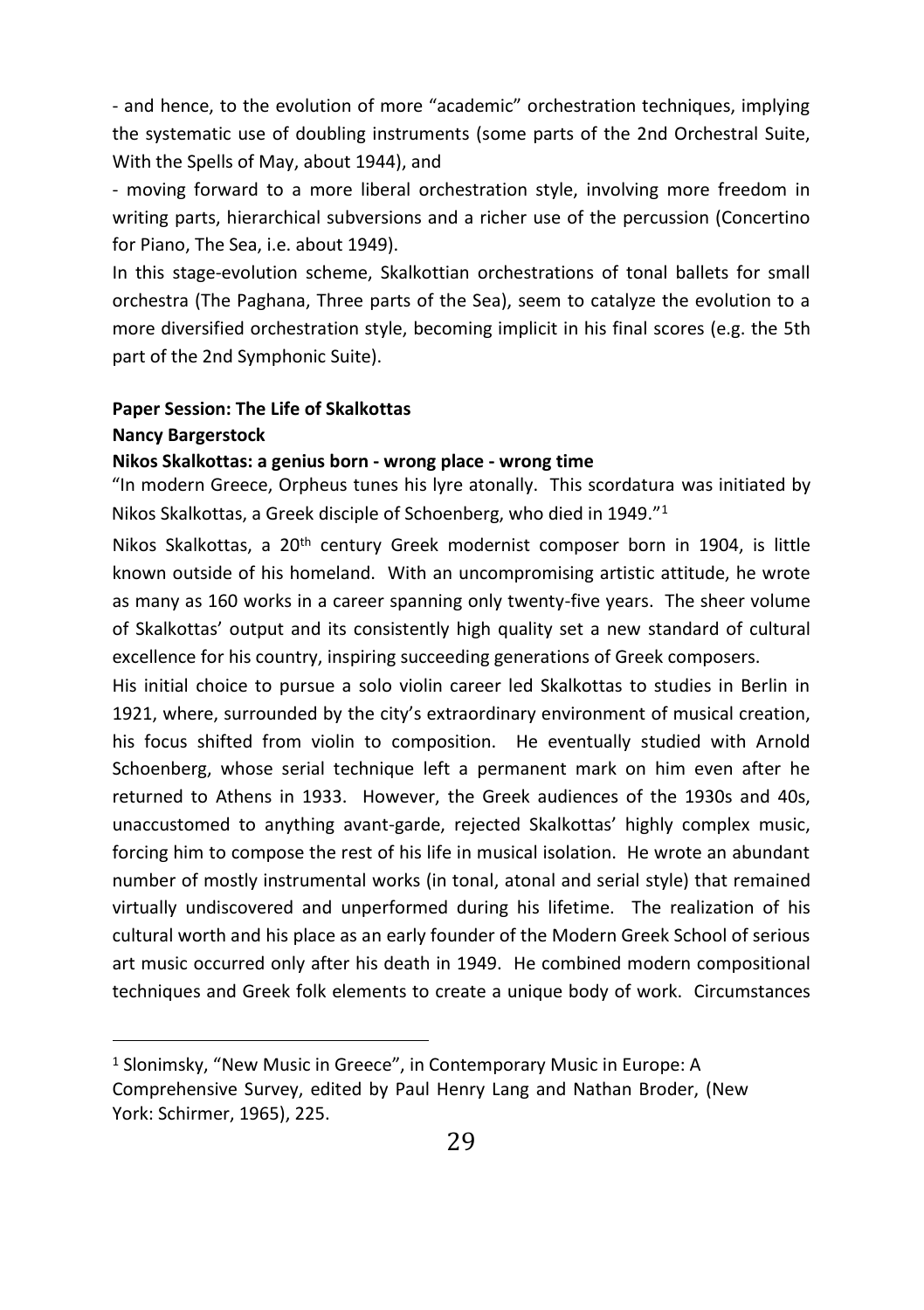surrounding his personal fate left the bulk of his compositions unperformed and unrecorded until recent years.

My own dissertation on Skalkottas (2004) helped celebrate the composer's centenary of his birth. I believe that causes for the composer's obscurity included: insufficient performances, lack of available scores, inaccessibility of the Skalkottas Archive, limited research on the composer, and Greece's basic lack of historical musical identity. Skalkottas stood alone at the helm of avante garde musical expression in Greece. He labored totally alone. He sought to forge something new and unique in the history of his country, but Greece was resistant to change and did not modernize easily. Ultimately, Skalkottas' works served to end an era of neo-Hellenism, while they provided a catalyst to a more modern musical culture in Greece.

#### **Nina-Maria Wanek**

#### **Nikos Skalkottas: The early years (1914–1920)**

Nikos Skalkottas has become quite a well-researched composer throughout the last two decades. Especially his studies in Berlin with Willy Hess (violin) and subsequently with Arnold Schönberg (composition) hold an unwavering fascination for his researchers. His early years in Athens though have not received such a high degree of attention: In Skalkottas' biographies they are rather regarded as an intermediate stage usually dealt with in two or three sentences. This paper would therefore like to shift the focus to Skalkottas' time at the Athens Conservatory, which he attended from age ten to sixteen: Who were the formative teachers of Skalkottas there, who provided him with such a thorough education that Willy Hess called his acceptance at the Berlin Academy of Music as "unquestionable"? Skalkottas' Dutch violin-teacher Tony Schultze is referred to with the highest regard. However, next to nothing is known about Schultze's own life except that he must have been a very good musician. More is known about Philoktitis Oikonomidis, with whom Skalkottas studied theory and harmony, but we do not know if already Oikonomidis could have incited Skalkottas' later interest in composition. Also Avra Theodoropoulou is often mentioned as a leading figure in the cultural life of Athens, but as Skalkottas' teacher in music history she is only mentioned in a byline.

The paper will therefore re-evaluate Skalkottas' early years through the lives of his teachers at the Athens Conservatory in order to gain more knowledge of those years which made his studies in Berlin possible in the first place.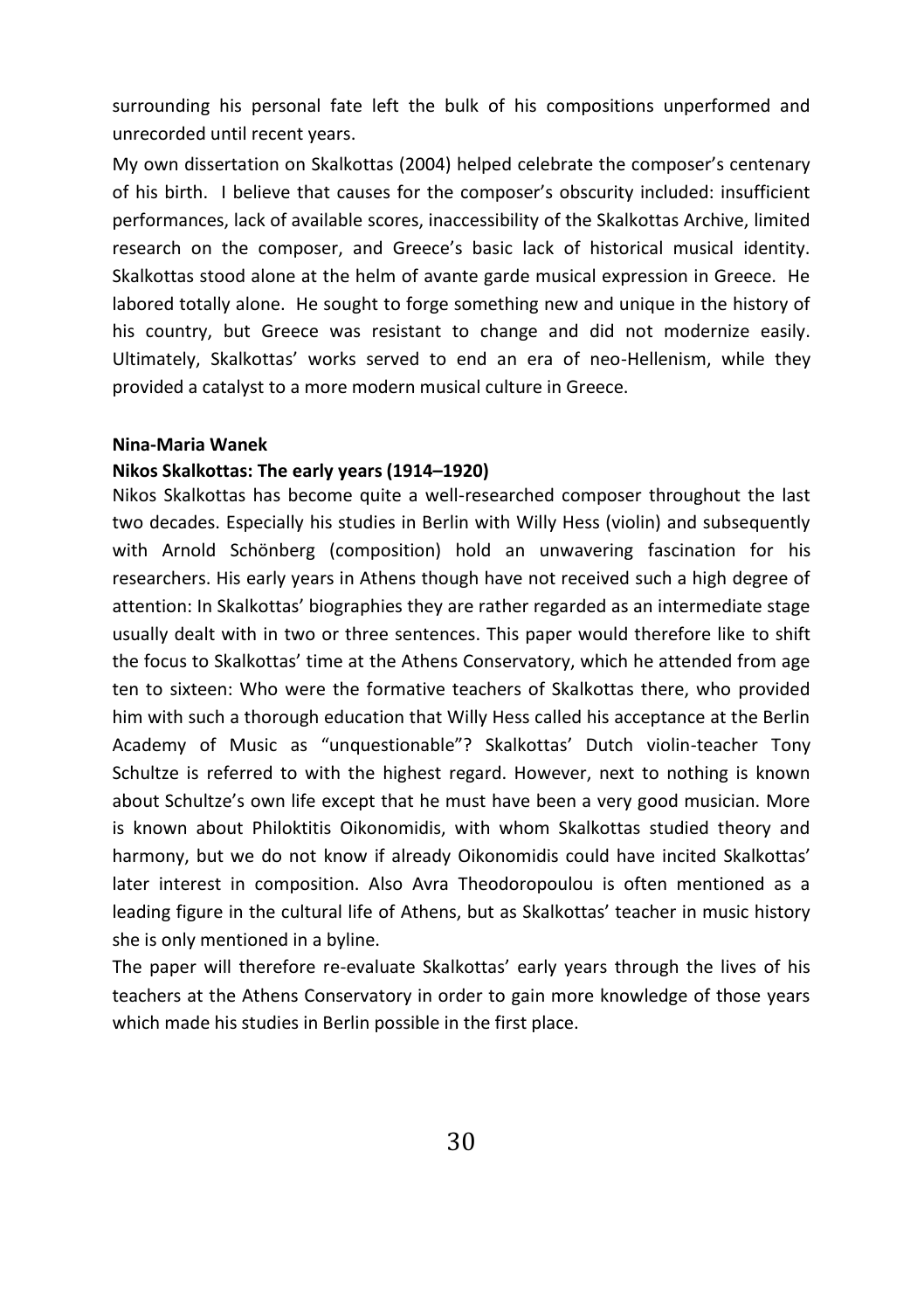#### **Vana Papaioannou**

# *''A Different kind of Bridge and the Water Dragon''* **- A music fairy tale for narrator and string orchestra as an alternative way for introducing to the young audience Skalkottas's music works**

This presentation is about a children's fairy tale book for the composer N. Skalkottas, which has been transformed to an educational event for children and teens with the intention to introduce them into the world of musical genres, music notation, tonal and atonal music centers while processing awareness raising on issues related to social solidarity and cultural history.

Having as basic music part the famous Five (5) Greek Dances for string orchestra, the Trawler (part of the folk ballet "The Sea") as well as other compositions from composers of whom Skalkottas had studied their works as an academic student, this music fairy tale is fleshed by a narration which presents the musical personality of Nikos Skalkottas along with highlights from his biography. The music fairy tale for narrator and orchestra ''A Different kind of Bridge and the Water Dragon'' aims to present a model of a 60' music concert which can fit in a short time many decades of music history, tonal theories and music forms, cross-curricular (thematic) teaching matters with an artistic connotation mood. Finally the music fairy tale gives credit to the musical experiences of childhood which define our cultural future as adults.

# **Themed Session: References in the Piano Works of Nikos Skalkottas: from the Baroque Era up to the 20th century**

#### **Lorenda Ramou**

# **References form Greek traditional music, 19th century piano music and commercial jazz in Nikos Skalkottas's piano works**

Greek traditional music constitutes one of Skalkottas's most explored sources of inspiration. In the piano works, the composer uses elements related to Greek music in a wider sense and new approaches to the genre. Commercial jazz of the 1920's infiltrates both movements of larger and independent works, connecting Skalkottas with a then predominant compositional style. References to the core piano repertoire include formal structures related to specific Beethovenian works, as well as textural and stylistic elements coming from 19th century character pieces. Last but not least, pieces inspired by silent film music show the composer's awareness towards a new genre.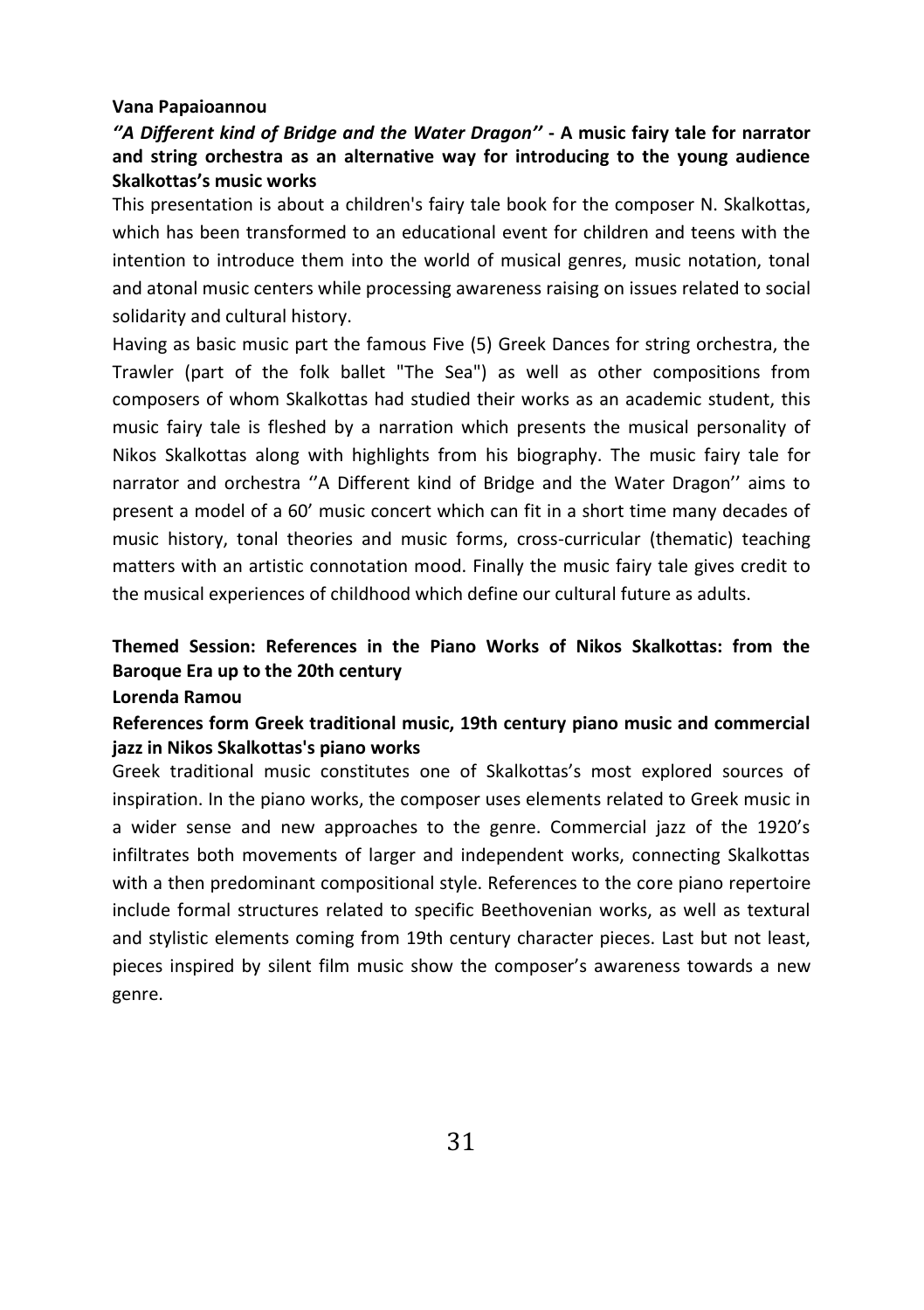#### **Annini Tsiouti**

**A double filter: Nikos Skalkottas's** *32 Piano Pieces* **and the Second Viennese School** References to baroque forms abound in Skalkottas's piano music, and particularly in the 32 Piano Pieces. These can be categorized alongside with other external sources of inspiration found in his works (cf. previous paper), or they can be considered as a double filtering of the Second Viennese School's influence. Through the examination of specific examples drawn from the 32 Piano Pieces, alongside with examples from other interwar composers, this paper aims to illustrate how Skalkottas appropriates not only formal structures, but also aesthetic elements and pianistic configurations. The cycle of 32 Piano Pieces can be considered as it simultaneously belongs in two complementary and non-exclusive time zones: its time of composition (1940) and the musical era it evokes in the composer's mind.

# **Themed Session: The Berlin Years: Nikos Skalkottas and his Surroundings from 1921 till 1933**

#### **Katy Romanou**

#### **Skalkottas' compromise with social hypocrisy**

In mid-war Berlin, winds of change were challenging the inherited concepts of the works of art weightiness and the composer's respectful persona. Music played in the cinema, in streets and public parks, in coffee shops and nightclubs; also, the migrants from the East, not to speak of the war's disasters, all resulted in seeing hypocrisy in formal seriousness. Highly educated musicians, liberated, participated in the city's multifaceted culture. Old and new concepts of music culture coexisted (or fused) and were expressed crosswise in works written in new and old musical idioms. The Zeitopern by Krenek, Weill, Hindemith, Max Brand and others met with great success in a vast public. These operas, representative of the new atmosphere, had journalistic (non-historic) subjects and diversity; in them the city's popular (not folk, anymore) culture dominates (as Stravinsky had already done, and as the craze with the rebetiko would follow in Athens).

Skalkottas was a vivid member of this popular music-making, playing the piano in night clubs and cinemas, while perfecting concurrently his compositional techniques. Involved in this ephemeral music making were also other students in Schoenberg's Masterclass, most notably, Walter Gronostay and Allan Gray (Josef Zmigrod) in the fields of radio and cinema music, respectively.

Thus, Schoenberg, the carrier of German tradition and old values of music culture into the 20th century, was freely admitting representatives of the new culture in his **Masterclass**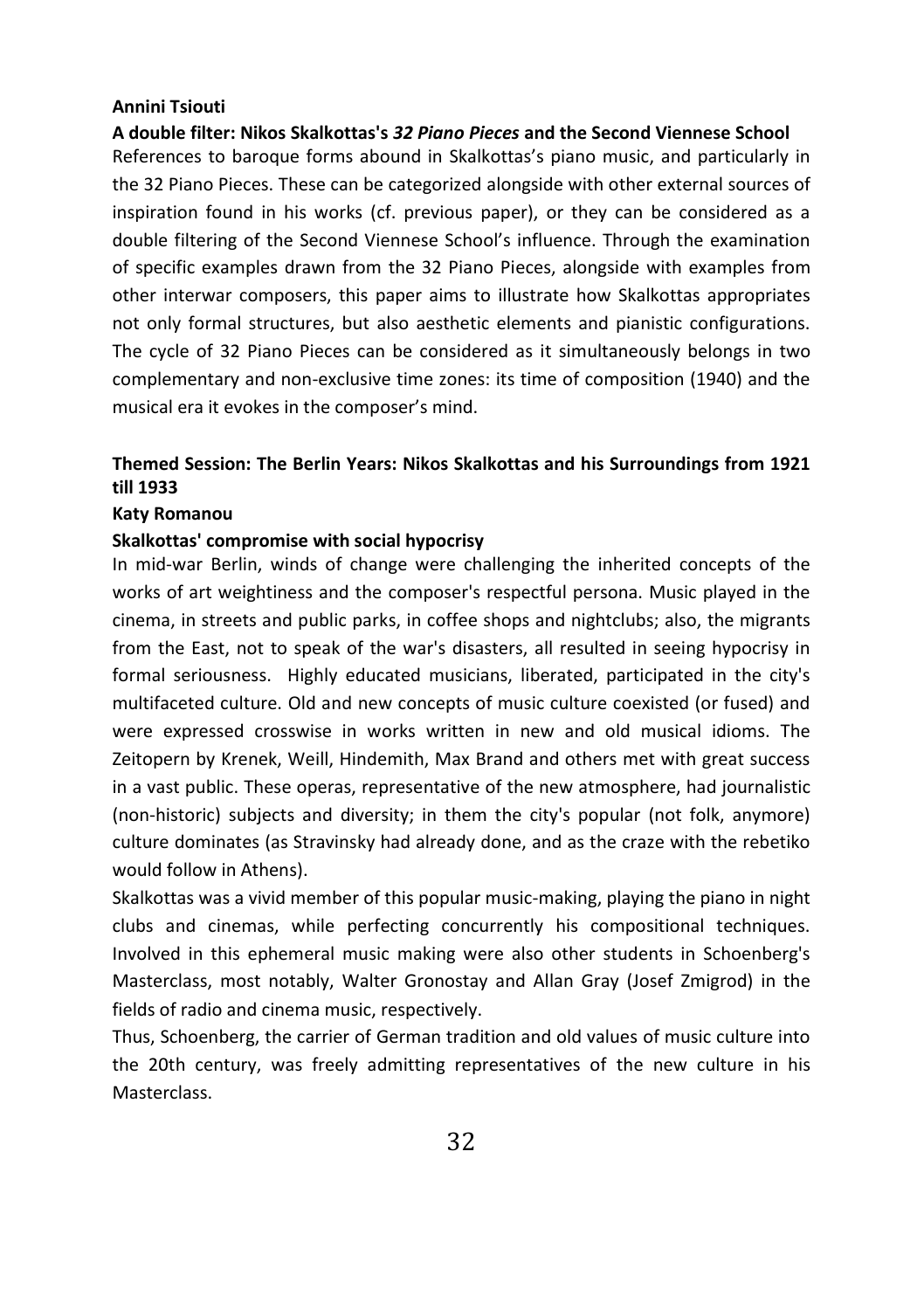Reading again Skalkottas' correspondence with Manolis Benakis [Thornley 2002] it becomes clear that it was him who demanded Skalkottas to concentrate in serious music, to move in a respectful neighbourhood, and, in general, to stick to old values. It is therefore quite possible that Skalkottas abandoned his attitude to everyday life and music, in order to receive Benakis' stipend. The potential psychological effects of this fact are investigated in Skalkottas' music and in texts related to him.

#### **Alexandros Charkiolakis**

### **Last efforts to stay in Berlin: the 1932 Felix Mendelssohn-Bartholdy competition**

Life in Berlin although admittedly difficult was much preferred compared to life in Athens for Nikos Skalkottas, especially during the first two years of the 1930s when the Nazi effect was visible, present and upcoming but haven't taken full control as yet. Skalkottas feels more at ease among his circle in Berlin and although he makes an attempt to return to Athens (August 1930 to January 1931) he decides to try once more in Berlin. He will remain there until 1933 when he will return to Athens for good. During his second, and far shorter, period in Berlin, Skalkottas will enter his Octet into the long-standing Felix Mendelssohn-Bartholdy Stiftung competition, hoping that he could secure some funds in order to continue living in Berlin. Unfortunately, and despite the favorable report by Arnold Schoenberg who was a member of the decision committee, Skalkottas does not win one of the composition prizes. In this paper we will try and investigate the impact that this competition decision had on Skalkottas, researching also his relationships with other Schoenberg students who entered the competition, most importantly with Norbert von Hannenheim.

#### **Tatjana Markovic**

# **Modern, new, or exotic: Reception of works by Nikos Skalkottas and other Greek composers in Berlin (1929–1939)**

Nikos Skalkottas (1904–1949) formed his poietic credo during his Berlin years i.e. the studies with Arnold Schoenberg and creative contacts with many other composers and music performers in the German capital, which was one of main European cultural centers. I will present this period of his activities through the archival documents, which also testify his international contacts. I will especially shed light on works by Skalkottas' and other Greek composers performed at four concerts in Berlin. They were held during Skalkottas' studies in the framework of annual public presentations of the composition class of Arnold Schoenberg (1929, 1930, 1931) and afterwards, at the introduction of "new" Greek music through Greek-German cultural exchange (1938/1939). Five compositions by Nikos Skalkottas were performed at these concerts,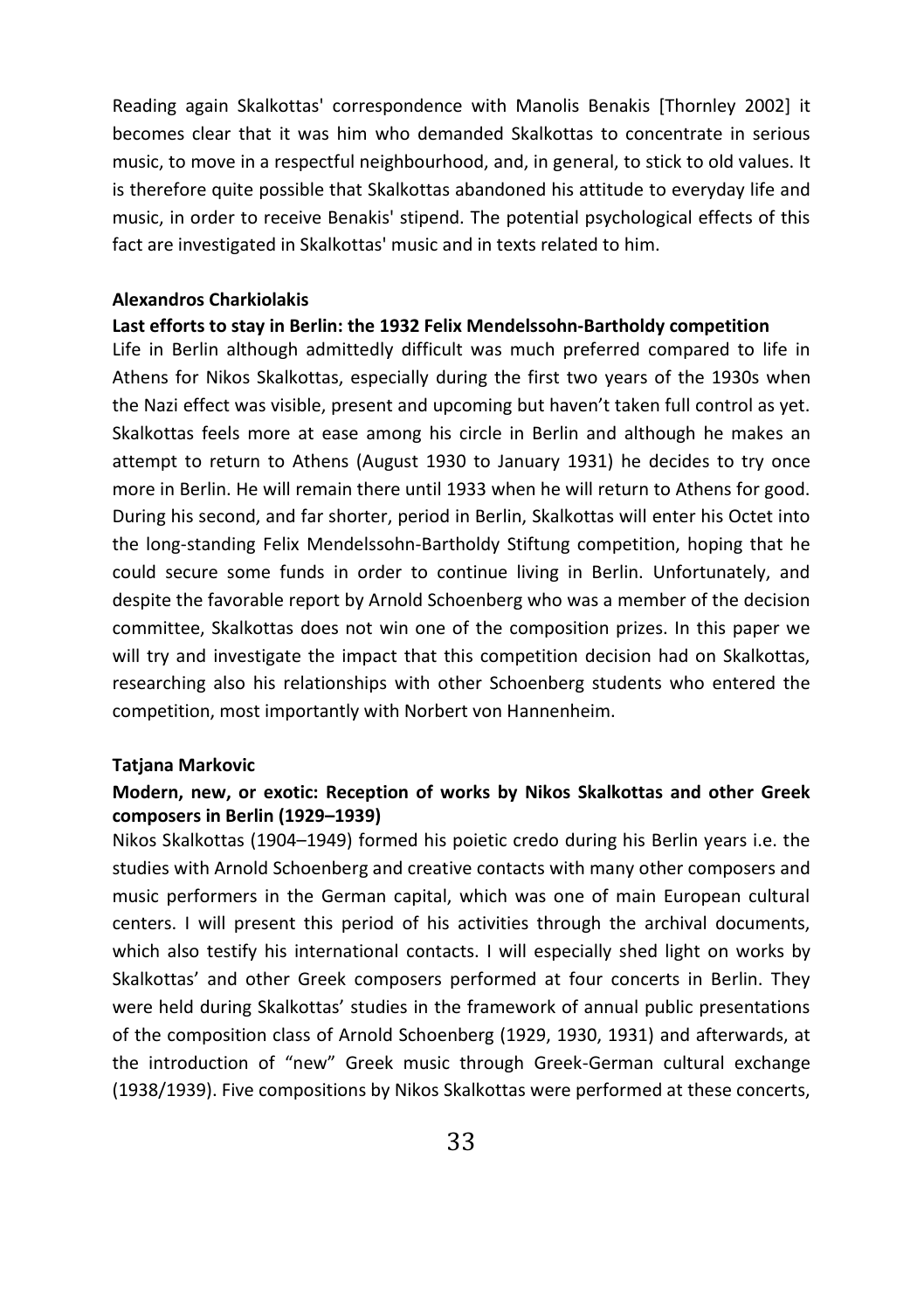starting with two sonatinas for violin and piano and the string quartet (1929), via his Concerto for brass orchestra and Octet for woodwinds and four strings (1931), to the Four Greek dances (1938). Among performers were, for instance, the Berlin Symphony Orchestra and the Berlin Philharmonic. Additionally, Skalkottas performed or conducted his and other composers' works at three concerts.

The mentioned compositions exemplify various characters and compositional techniques, like twelve tone technique in the Octet, or the tonal Greek Dances inspired by traditional music, showing Skalkottas' inclination to Bartók's style. Their reception will be presented through the discourses in German periodicals, ranging from "new" and "modern" to "exotic" Greek music. German mainstream "universalism" obvious in these discourses will be also analyzed in the (opposite) perspective exemplifying Greek pluricultural identity.

#### **Georgia Petroudi**

# **Germany in the 1920s onwards – compositional trends and new ideas: the case of Paul Hindemith and his identity search through experimentation in the creation of**  *Das Marienleben*

Paul Hindemith made his name with music that was influenced by the style of Brahms, Puccini, Schreker and Strauss. Gradually, he started developing his own natural style and composing came out of his need to create not just for its artistic sake, but for the sake of the practising musician's interest in music. After World War I and with the gradual failure of the Weimar Republic from its early years after the war, Hindemith saw his dreams failing and he turned anti-Romantic. Hindemith's self-confidence in his early years released an unrivalled creative energy, and within a very short space of time he produced a huge quantity of new works: one-act operas, chamber music, piano music, vocal works, parodies, entertainment music and film scores'. He was not conservative in exploring musical styles, but instead he was one of the boldest of his generation in Germany. By the 1920s he became known as the enfant terrible of the modernist school.

The first Marienleben derives from Hindemith's youth, from a time when change was in the air, tonality in the process of an expansion which threatened its disintegration, and when the then twenty-seven-year-old Hindemith spearheaded a contrapuntal revival intended to buttress the about-to-be-inundated foundations of tonal harmony. The second Marienleben is the summation of Hindemith's lifelong quest for systematic coherence – a product of intense cerebration, thorough calculation, and thoughtful consideration for the vocal and instrumental personnel concerned. Das Marienleben was the composition Hindemith was working on during the formulation of his tone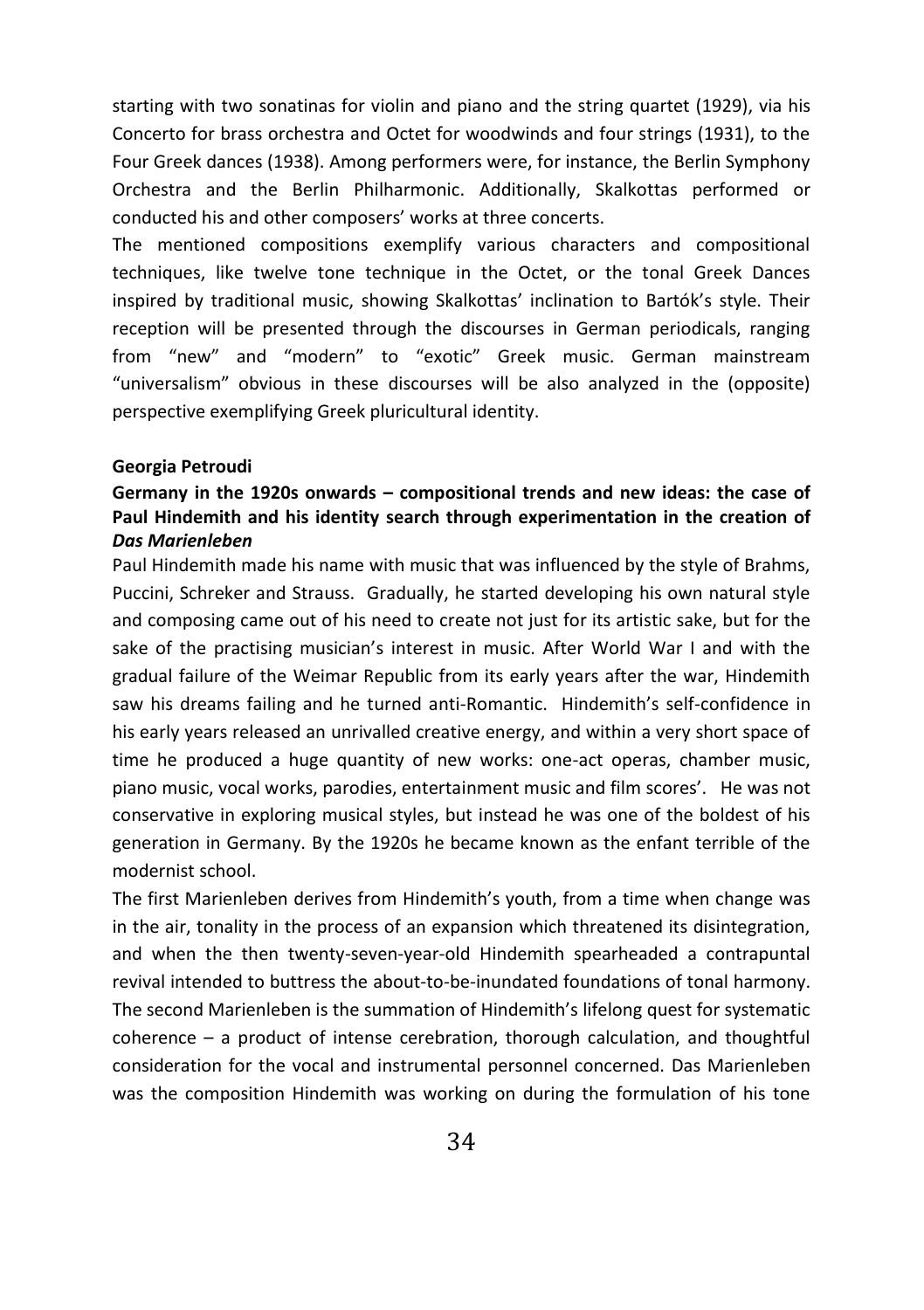Series. It served as a vehicle for "testing" and trying out the tonal relations which came out of his overtone calculations.

#### **Antonio Baldassarre**

#### **Deconstructing Musical Berlin of the roaring twenties**

It is well known that numerous artists and intellectuals moved to Berlin in the 1920s, including the Greek composer Nikos Skalkottas (1904-1949). After completing his studies at the Athens Conservatory of Music, Skalkottas received a scholarship to study abroad, spending most of his time in Berlin from 1921 to 1933. The image of Berlin as the most cosmopolitan and tolerant city of the "Roaring Twenties" reflects an inaccurately narrow perspective that ignores the presence of opposing cultural attitudes. Numerous literary, journalistic and autobiographical documents from this period, the exhibition Das Gesicht der Weimarer Republik (The Face of the Weimar Republic) at the Deutsches Historisches Museum in Berlin in 2000, and the recently launched and highly successful German neo-noir crime TV-series Babylon Berlin have sharpened awareness that the often proclaimed cosmopolitan culture of Berlin of the 1920s was also strongly connected to petty-bourgeoisie, chauvinism, and right-wing and anti-Semitic radicalism. Skalkottas' choice to go to Berlin can be explained, however, by his desire to consolidate his education in violin and composition, and the very favorable institutional conditions during this period for pursuing these studies. The paper explores Skalkottas's network during his Berlin years and its potential impact on his musical creativity, primarily focusing on the contexts and constellations linked to music and theoretically grounded in post-structuralist music-sociological paradigms.

#### **Paper Session: Skalkottas and his Contemporaries**

#### **Panos Vlagopoulos**

# *Schoenbergian letters***: Wit and Sprachkritik in the formative years of Nikos Skalkottas**

Skalkottas's course to compositional self-awareness got impressively boosted up (if not kickstarted altogether) somewhere in the early twenties, while in Germany, where he originally went on a scholarship from Athens Conservatory to study the violin. Besides the unique musical stimuli he was to receive in turn from Jarnach, Weill, and Schoenberg (and their circle), findings in his correspondence testify to other cultural influences too. Most prominent among them is the literary/linguistic influence, one standing in an interesting dialectic with the young artist's relevant Greek background (i.e., the Dimotiki/Katharevousa debate). Berlin in particular, and the German-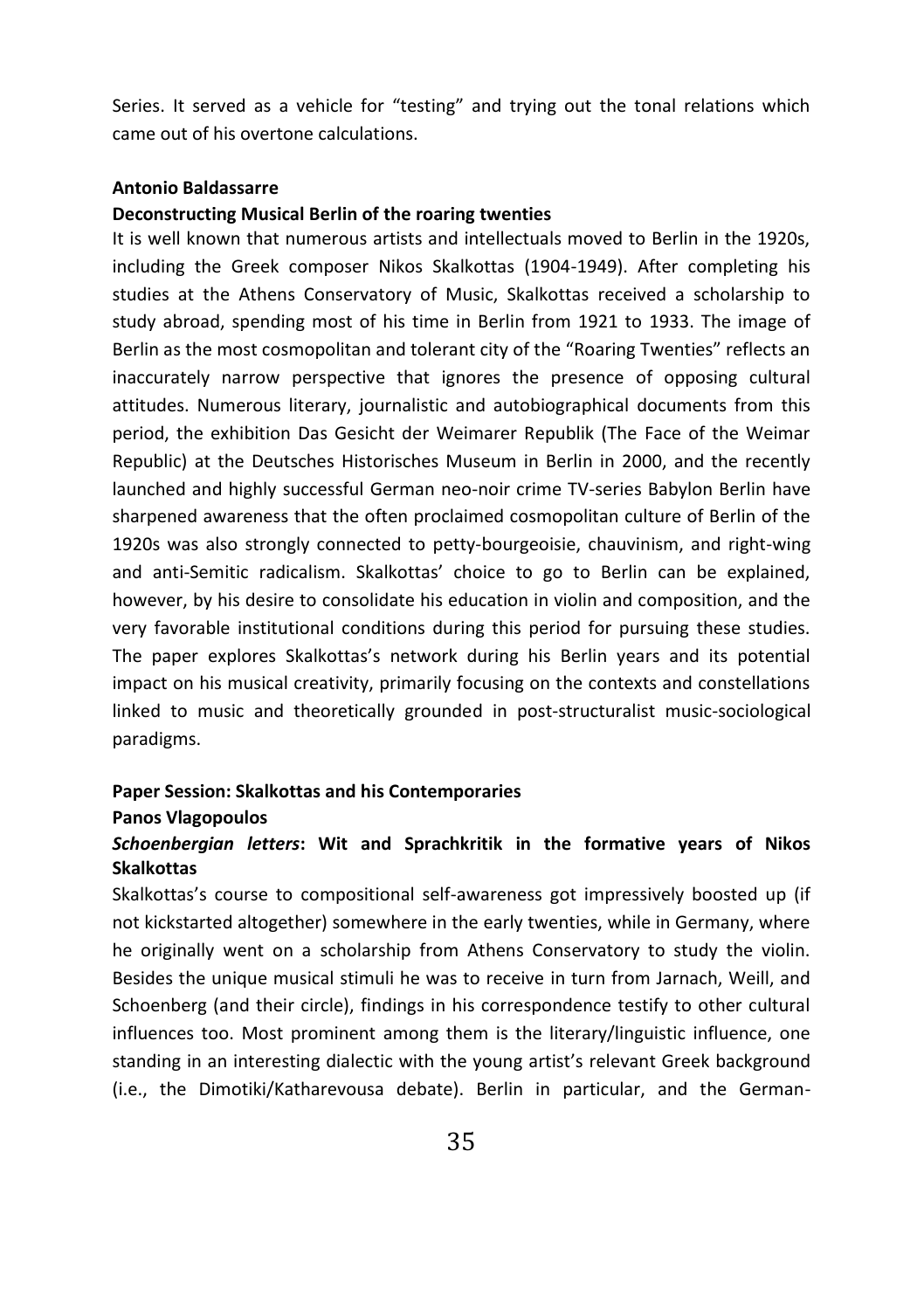speaking world in general, was home to a dynamic and multi-faceted tradition of Sprachkritik, manifested in literature (Morgenstern, Hofmannsthal), the cabaret stage (Valentin, Überbrettl), journalism (Kraus), philology (Wustmann), and philosophy (Mauthner). Skalkottas's documented fascination with the nonsense-poetry of Christian Morgenstern opens up a field of investigation revealing Skalkottas's playful, still no less critical –sometimes even anarchist- stance to things linguistic, ideological, and musical. More specifically, his idiosyncratic use of (the Greek) language either in his correspondence and other writings could be compared with –and shed a new light to- his similarly unconventional approaches to musical language.

### **Niall O'Loughlin**

#### **Roberto Gerhard and Nikos Skalkottas: Divergent lives**

Roberto Gerhard (1896-1970) and Nikos Skalkottas (1904-1949), from Spain and Greece respectively, both studied composition with Arnold Schoenberg, Gerhard in 1923-28 and Skalkottas in 1927-31. They were both well thought of by their teacher. Their subsequent development began in similar fashion, but the final outcome was totally different. Analysis of representative but roughly contemporary works illuminate this process, step by step, also examining other factors involved. Both absorbed the essence of Schoenberg's 12-note technique, with new works in the years 1927-33. Significant were the seven-note row working of Gerhard's Wind Quintet and the multiple 12-note set working of Skalkottas's Octet. Gerhard's Schoenberg-inspired works were not well received in Barcelona nor were Skalkottas's in Athens. Reacting to local criticism, Gerhard produced works such as Catalan-related songs and a cantata, while Skalkottas looked to folk or folk-like music in the Greek Folk Dances to fulfil expectations. Gerhard fled to England after the Spanish Civil War, producing Spanish and Catalan influenced music (Don Quixote, Pedrelliana), incorporating some 'hybrid' Schoenbergian elements. Skalkottas, however, in complete contrast remained in Athens, after years of silence and only then writing mostly 12-note music in secret (String Quartets 3 and 4, Piano Concertos 2 and 3, Violin Concerto). A reaction to the continued non-performance of serial works may have led Skalkottas to compose a group of non-serial atonal works and in the years 1947-48 some tonal works for orchestra. Gerhard with similar problems produced the opera The Duenna, with its non-serial but extended tonal idiom and Spanish elements. For both composers 1949 was the critical year. After composing a fascinating group of works for cello, Skalkottas died, leaving his music mostly unperformed, unpublished and unknown. With strong support from a small group of influential musicians, Gerhard quickly developed his serial technique based on elaborate hexachordal workings, with the final flowering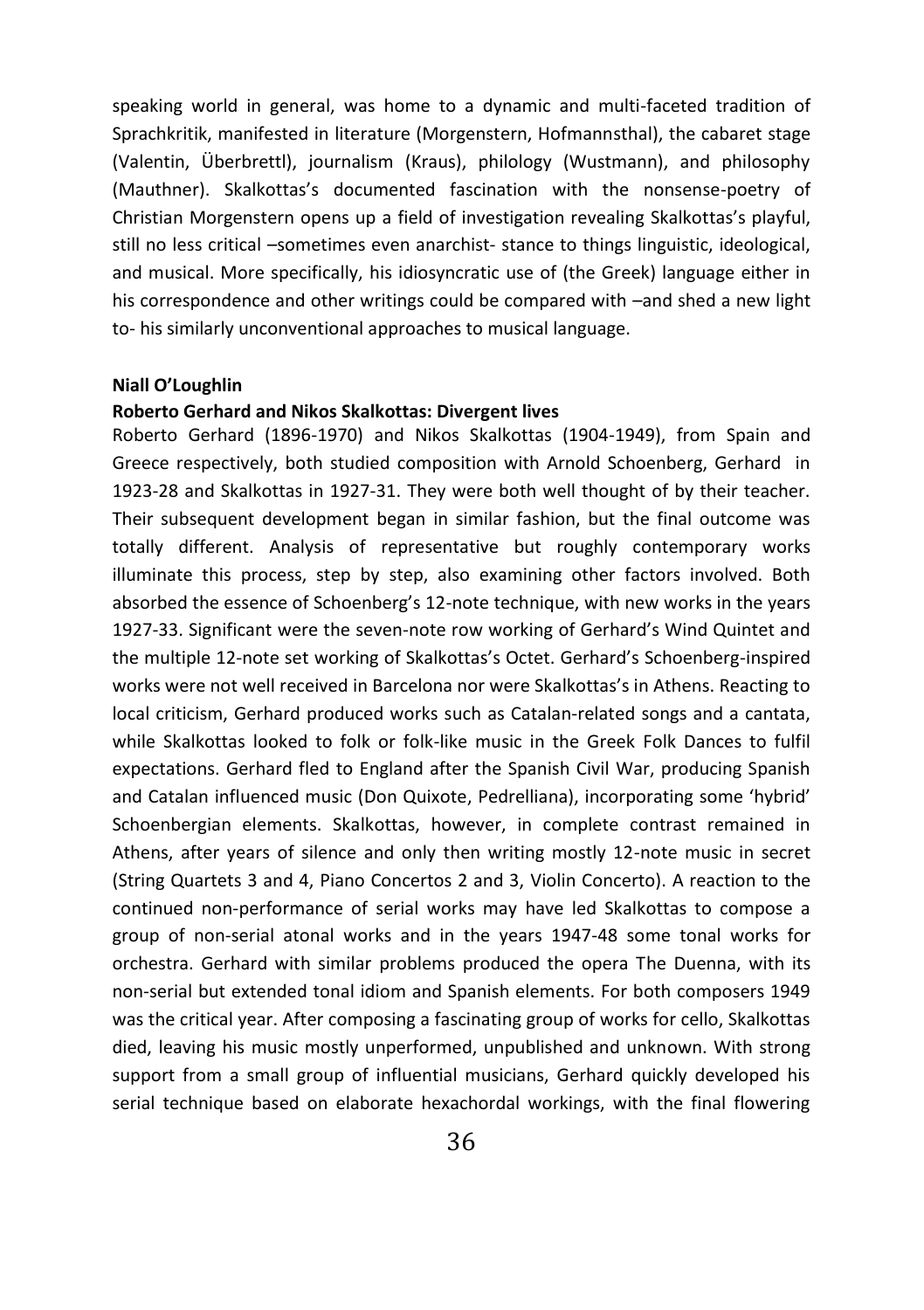(1955-70) in Symphonies 1-4, the Concerto for orchestra, some well-crafted chamber music, the cantata The Plague and electronic music.

#### **Polina Tambakaki**

#### **George Seferis on Nikos Skalkottas: Modernist myths and realities**

In his 1939 essay 'Monologue on poetry' Seferis wrote: 'Ιf they want to console themselves, the poets who complain should think of those who wish and deserve to make true music in Greece'. Many years later, in 1962, in the second edition of his collected essays, Dokimes, Seferis added the following note to the statement above: 'When I wrote this, I did not even suspect the tragic case of our unique Nikos Skalkottas'. This paper will examine the retrospective recognition of Skalkottas by the poet who played a decisive role in the shaping of what has been called 'the myth of the [literary] Generation of the Thirties'. Might Seferis have been ignorant of Skalkottas in 1939? As I will argue, the answer must be negative. The paper aims to shed new light on the intellectual and artistic context of Greece in the decades around the Second World War, by investigating Seferis' 'discovery' of Skalkottas as a representative example of a series of silences, distortions or 'lies' on the part of the Greek poet on musical matters, especially in relation to Greek music. Key themes will be Seferis' references to atonal music, together with his well-known distinction between the 'European Hellenism' and 'Greek Hellenism', and the much more implicit – but no less powerful and influential – distinctions between French-British vs German traditions, and southEuropean/Mediterranean vs central-European sensitivities. Seferis' belated recognition of Skalkottas in 1962 will be viewed as a way of effacing the tense conflicts which dominated the cultural life of Greece during the previous decades, and at the same time as a way of opposing both Kalomiris' National School of Music and 'art-popular music'.

# **Paper Session: The Works of Skalkottas (V) Assaf Shelleg**

#### **On the notion of peripherality (or, comments from an adjacent ecosystem)**

It may not be the kind of paper this conference aims at, but this much has to be said: "Mozart of our time", or "The voice of a Mediterranean Bartok," are not just the "qualities attributed to Nikos Skalkottas," to quote from your CFP; as far as Mozart is concerned, similar qualities have been assigned to Erich Korngold, and Bartok has many Israeli contenders—mainly those composers whose musical imagery complemented the Zionist trope of Hebrew nativism. Notions that use Mozart or Bartok as metaphors understandably seek to underscore what has been omitted from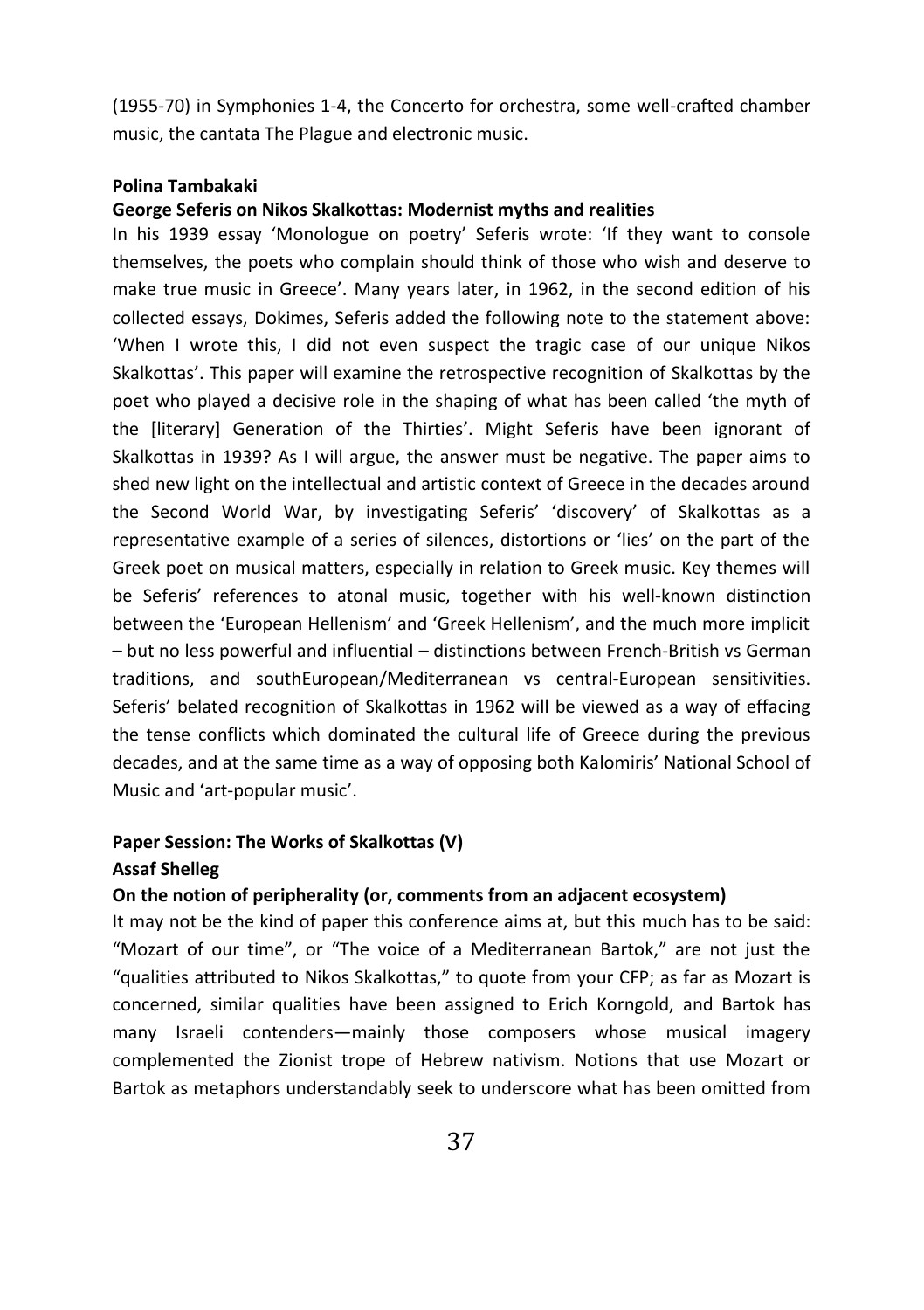musicological narratives that prioritized composers' run to the (modernist) patent office. But then these alleged qualities can become harmful: not only do such premises subjugate local composer to mere casting the role of canonic figures (and in so doing they declare that history can only be written through its peaks), they also demonstrate the extent by which musicologists have internalized the notion of peripherality. And internalizing this notion means that modernist hierarchies that created the peripheral space from the outset have been uncritically adopted to the discrouse along with their evolutionary understanding of culture. Consequently, the very notion of Mediterraneanism in art music (and Israel has that too) serves a function under the purview that 'peripheral' musical ecosystems can 'develop' in European backyards and towards the European center, but never gain such a status (hence the symptomatic, self-compensating imagery of the self in the form of Mozart or Bartok).

What could this paper offer, then? Rather than comparing the Israeli and Greek habitats, or examining the gap between the semiotic and the semantic in the making of national constructs, my talk would grapple with the historiographical impact of internalizing of the notion of peripherality; at the same time, it will suggest how we can steer the discourse out of peripheralism, toward synchronous narratives and the delexicalization of Otherness.

#### **Charris Efthimiou**

#### **On the parameter of the rhythmic layers in** *Octet* **(1931) by Nikos Skalkottas**

The "Octet" is one of the most interesting compositions of Nikos Skalkottas before his return to Athens in 1933. Eva Mantzourani´s analysis of the "Octet" demonstrates Skalkottas' individual approach to the 12-tone compositional thinking. Eva Mantzourani explains in detail his 12-note technique and enables us to follow the development of the rows through the entire composition.

The aim of this paper is to stress the parameter of the rhythmical layers consisting the "Octet". Skalkottas is doubling melodic lines, but without doubling the same notes in the octave, or in the third. In this way he creates a full sound without creating an opulent atmosphere. Is there any correlation between the rows and the doublings? If yes, where do those doublings occur?

A further aim of this paper is to compare the "Octet", according to this technique, to other large scale chamber music pieces of the same period (among others: Janacek´s Sinfonietta and Mladi, G. Enescu´s String Octet and Schönberg´s Suite Op.29). The findings are commented in detail by means of clear tables and viewed from an overarching perspective.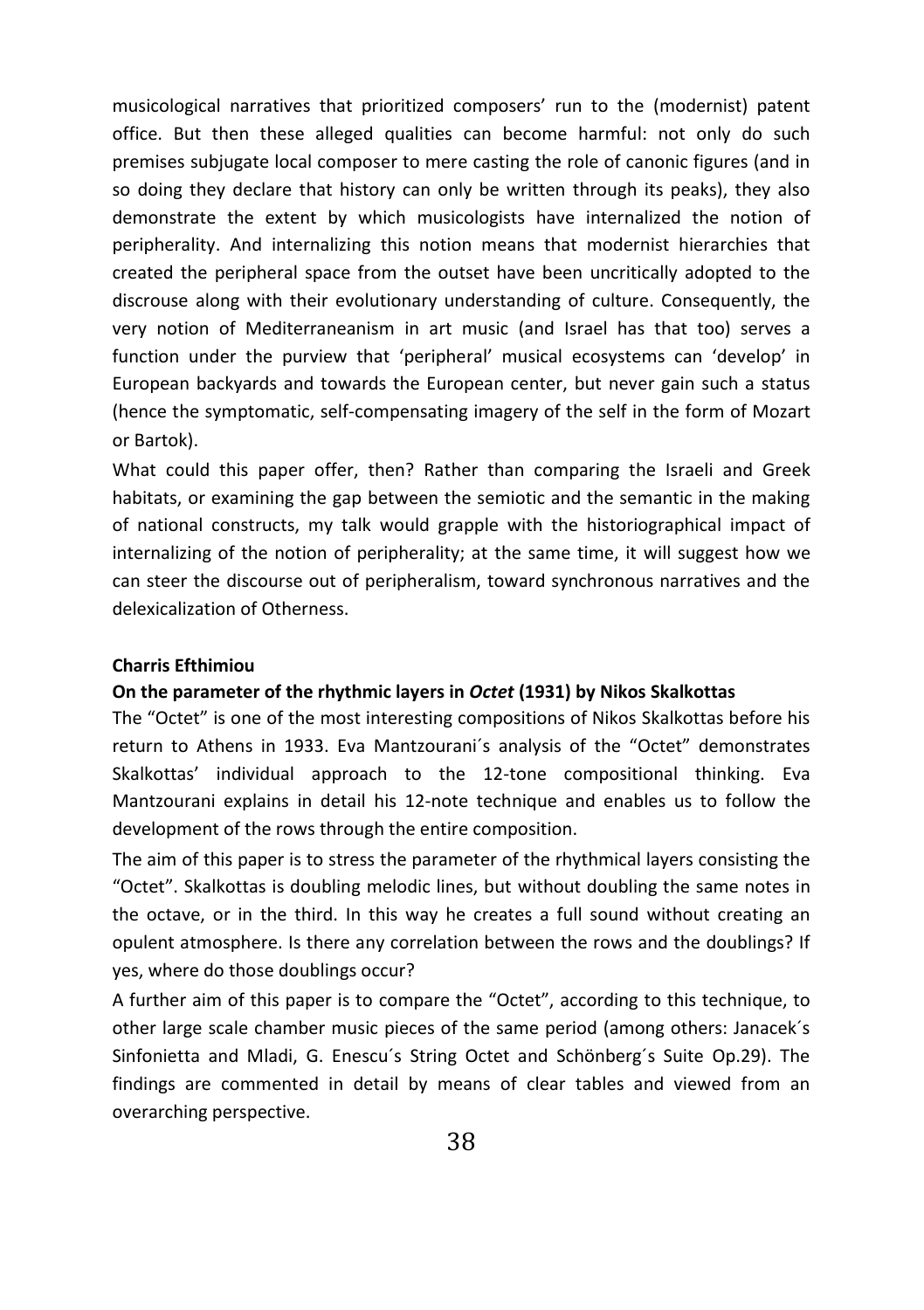#### **George Zacharias**

# **Skalkottas'** *Concerto for violin and viola and wind orchestra***; its 'multidimensional'serial language, transcendental orchestration for winds and performance challenges for the soloists**

Schoenberg (1948): The harshness of my requirements is why, of the hundreds of my pupils, only a few have become composers: … Skalkottas. Tragically, because of his repatriation to the war-torn Athens (1938) and his early death (1949) many of his masterpieces are still neglected. Existing studies often overlook the role Skalkottas' dual nature as a violinist composer, while being based on incomplete editions and lacking the support of performance tradition.

The proposed open discussion first focus firstly on the catalytic role of Skalkottas' violin training on his ground-breaking compositional innovations of Fractal Multidimensional Serialism and Orchestral Sound Transparency, through the presentation of the premiere Critical Edition of his Violin and Viola Concerto. The process will shed light on Skalkottas' 'original genius', in terms of his compositional style and - crucially - his extraordinary capacity as a concert violinist. The edition is the first and only-to-date that is taking into account the entire volume of surviving manuscripts on the work.

The second part of the discussion will submit the performance innovations and difficulties that the work is introducing for the wind orchestra, conductor and soloists; particularly regarding the wind-orchestra size, choice of instruments and contemporary transpositions as well as the exceptional technical and expressional demands placed on the solo violin and viola. Suffice to say, there is hardly any equivalent work in the history of western classical music that can be included in its genre of repertoire.

The Critical Edition and Recording of the Violin and Viola Concerto (Divine Art) are generously supported by the A.G. Leventis Foundation and housed at the Royal Academy of Music, London, where Dr George Zacharias is employed as an Undergraduate and Postgraduate Lecturer in Music and Violin since 2009.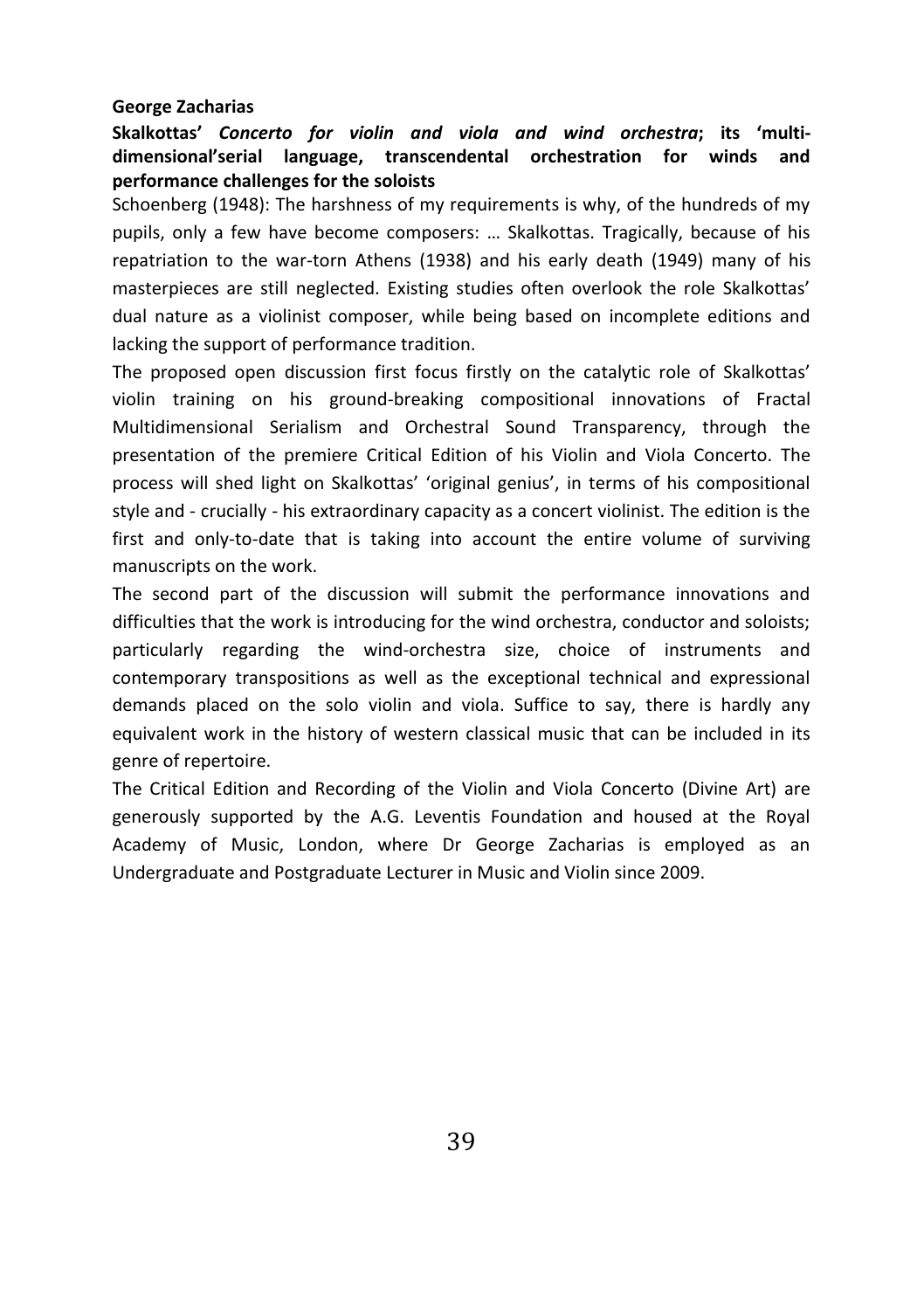# **BIOGRAPHIES**

**Valia Vraka** has been working in the Music Library of Greece "Lilian Voudouri" of the Friends of Music Society since 2002. In the period 2002-2006 she worked as an assistant musicologist for the Mikis Theodorakis Archive and since 2006 she has been working as a musicologist, head of the Greek Music Archive, having as main object the collection, classification and curation of the Greek archival material. She participated in the group that materialized the program "Creation of a unit of documentation and promotion of Greek music", which was supported by the operational program «Information Society» (3rd Community Support Frame/CSF, 2000-2006) and, following that, she became the head of the group who worked for the increase of the digital collection which was accomplished due to the donation of the National Bank of Greece (2009-2011). She has also worked for the elaboration of an original study for the online project "MOU.SA." and for the project "Εuterpe: Songs for schools - Digital Music Anthology" which has been carried out in cooperation with Greek Society for Music Education G.S.M.E. Finally she worked in digital projects supported through EU funds such as "Europeana Sounds" and "EuScreenXL".

**Penelope Papagiannopoulou** studied music at the Aristotle Conservatory of Piraeus (piano, violin and theory) and musicology at the Department of Music Studies of the National and Kapodistrian University of Athens. In 2019, she successfully completed her PhD at the School of Music Studies of the Aristotle University of Thessaloniki, (supervised by C. Tsougras) and her research project was the analysis of the double concertos of Nikos Skalkottas. She has presented analytical research at conferences of the Greek Musicological Society (Corfu 2015, Athens 2016, Thessaloniki 2017) and at the International Conference "Modus, Modi, Modality" (Cyprus 2017). She also conducted research with the assistance of The Friends of Music Society – Kyveli-Horn Scholarships at the Music Library of Greece "Lilian Voudouri" on the Skalkottas Archive.

**George Boumpous**: Having completed his undergraduate studies in Librarianship and Information Systems at the Technical Educational Institution of Athens, he studied for his MSc in Information Science at the Ionian University specializing in Administration and Organization of Libraries using New Information technologies. He has a degree in piano, harmony and counterpoint. In 2007 he went on to work on the Digitization Program of the Historical Archive of the Agricultural Bank of Greece. Since 2008 he works at the Music Library of Greece "Lilian Voudouri" of the Friends of Music Society as a Librarian engaged in the management and development of digitization projects.

**Stephanie Merakos** holds a B.A. and an M.A. in musicology. She worked at the library of the University of Connecticut and she also taught the Suzuki piano method. Since 1995, she has been working at the Music Library of Greece of the Friends of Music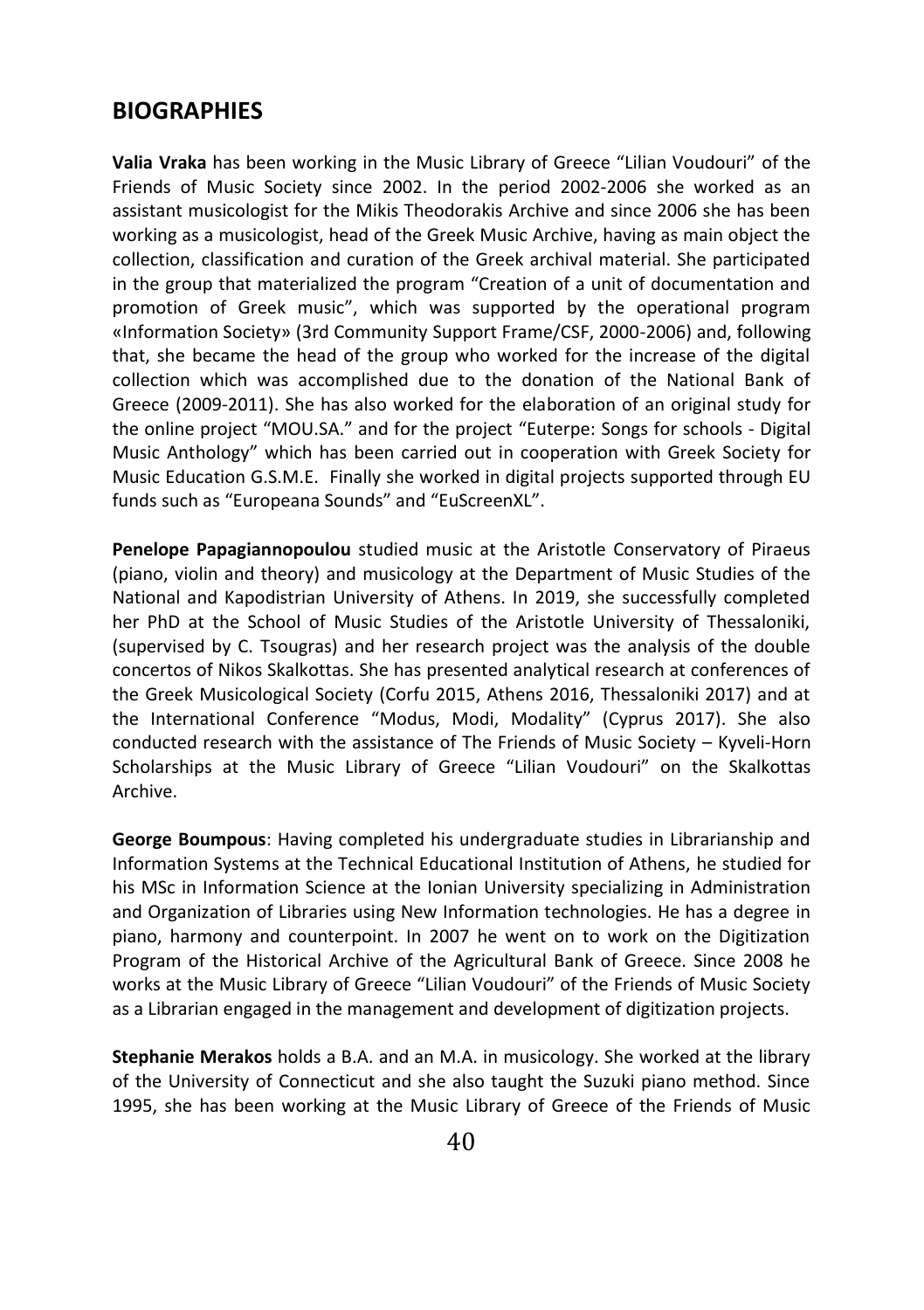Society where she established the Greek Music Archive and later in 2005 she became its director.

Her interests include the application of new technology towards the distribution of music information. She has introduced applications for music education through her work at the Music Library and has also presented her research on the subjects of music education and Greek music and its preservation at Journals, international congresses and online.

**Danae Kara:** For her enduring commitment and determination in giving premières of important music, such as the monumental *Third Piano Concerto* by Nikos Skalkottas in 2003 in Paris, Danae Kara received *the Hellenic Music Award 2003* of the National Council of Music/Unesco. B.M. & M.M. The Juilliard School of Music. Numerous performances, worldwide touring, soloist with over thirty orchestras, including the BBC Philharmonic, Salzburg- Mozarteum and Vienna Orchestras, London Festival Orchestra, etc. Discography of 16 albums, including 3 concerti Mendelssohn,1 concerto Sisilianos, 2 concerti Skalkottas. *Gold Medal,* The Athens Conservatory, recipient of the *Recording Award 2000 from The Union of Greek Theater & Music Critics.*

**Antonia Vasileiadou** graduated from the Department of Music Studies of the Aristotle University in Thessaloniki. Degree holder of Harmony (Alexandreio Conservatory of Giannitsa) and Counterpoint (Conservatory Aikaterini Maska). She took choral conducting lessons from Athanasia Kyriakidou, piano lessons from Konstantinos Chardas and vocal lessons from Stavros Giannoulis. She participated in choral conducting Masterclasses, at 3rd Masterclass for Choral Conducting and Choral Singing with Dr. Therees Hibbard (2016) and 3rd Masterclass for Orchestral and Choral Conducting OPANDA with Μ. Economou and Α. Kyriakidou (2014). In 2018 she completed her thesis titled "Aspects of the Cheironomy on Byzantine Chant: Past and Present" under the supervision of Professor Maria Alexandrou. From 2016 she participates as choir member in various musical performances in Greece.

**Nikolaos Samaltanos** (b Athens, May 29, 1963). Greek pianist. A leading interpreter of the music of Nikos Skalkottas, he has made numerous recordings of Skalkottas's piano and chamber works (e.g. Le retour d' Ulysse for two pianos, with Christophe Sirodeau), as well as showcasing the music of lesser-known and contemporary composers, most notably the complete piano sonatas of Russian composer Samuil Feinberg, and compositions by the Finnish conductor and composer Leif Segerstam. Samaltanos studied with Ivi Deligianni, and later with Aliki Vatikioti at the Athens Conservatory. Upon graduation, he was awarded a Leventis foundation scholarship for studies abroad. He moved to France in 1983, studying with Germaine Mounier and Elena Varvarova, then settled temporarily in Russia (1993–7), where he studied with Yevgeny Malinin and Olga Lartchenko. Following a series of successful concert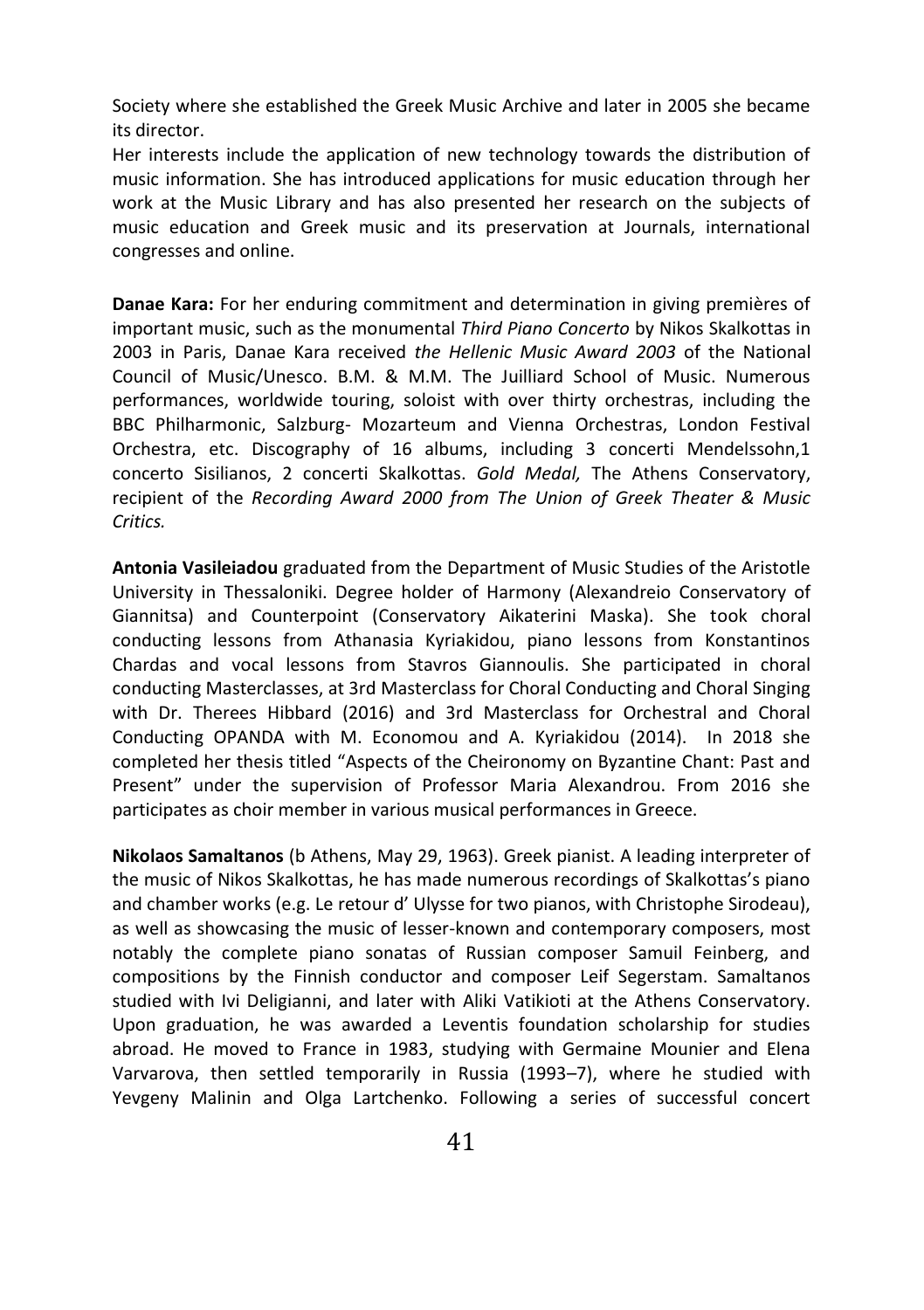appearances in Moscow with violinist Zoria Shikhmurzaeva and in France with oboist Alexei Ogrintchouk, he released his first major recording of Skalkottas's solo piano music on BIS records (1998–2001), supported by the Foundation for Hellenic Culture and the Skalkottas Feinberg Society. The collaboration marked the onset of a series of critically acclaimed, world-premiere recordings of Skalkottas repertoire. Thanks to his recording experience, Samaltanos has also been called upon as a recording producer and consultant on recordings by leading artists in France. In 2008 he received the Gérald Moore Prize from the Académie du Disque Lyrique for his recording of Skalkottas's 16 Melodies with Angelica Cathariou.

**Petros Vouvaris** is an Assistant Professor in Music Form and Analysis at the Department of Music Science and Art, University of Macedonia, Greece. He holds a doctoral degree from the University of Wisconsin-Madison, USA, a Master's degree from the University of North Carolina-Greensboro, USA, and a Bachelor's degree from the Aristotle University of Thessaloniki, Greece. He has presented papers at international conferences and has published articles in both Greek and international journals. His book Introduction to the Formal Analysis of Tonal Music was published in 2015 (Athens: HEAL-Link). He is an active performer and has given piano solo and chamber music recitals both in Greece and the USA. He is a member of the board of directors of the Hellenic Musicological Society and a member of the editorial board of the English-language, peer-reviewed open-access electronic journal Mousikos Logos.

**Murathan Turhan** (1991, Ankara): Turhan's musical life began with Turkish folk dances under the guidance of his father, a folk music singer and researcher. Before higher education he studied as a violin and composition major in Ankara, Turkey. In 2016, he graduated from the Royal Conservatory of Brussels in Belgium in Music Writing & Theory department and obtained Bachelor in Arts diploma. In Belgium, France and the Netherlands he had an opportunity to play/sing along in different genres with great musicians all around the world. In 2019, he was elected as one of the intercultural creation session trainees of L' Orchestre des Jeunes de la Méditeranée. Since 2017, Turhan has been continuing his graduate education at Istanbul Technical University's Center for Advanced Studies in Music in the discipline of music theory.

**Eirini Diamantouli** is a doctoral candidate in the Faculty of Music at the University of Cambridge, and a graduate of the University of Oxford and King's College London. Her musicological research reflects her interest in the post-Revolutionary musical landscape in Russia and the resonance of Russian Revolutionary theory and practice abroad. Eirini's present research centers on the influence of the October Revolution on Hellenic musical culture in the early twentieth century.

**Vassilis Mitropoulos** was born in 1965 in Patras. He studied accordion, classical and jazz piano, music theory and composition. He graduated with merit from the Department of Music Studies of Athens University, he holds a Postgraduate Degree in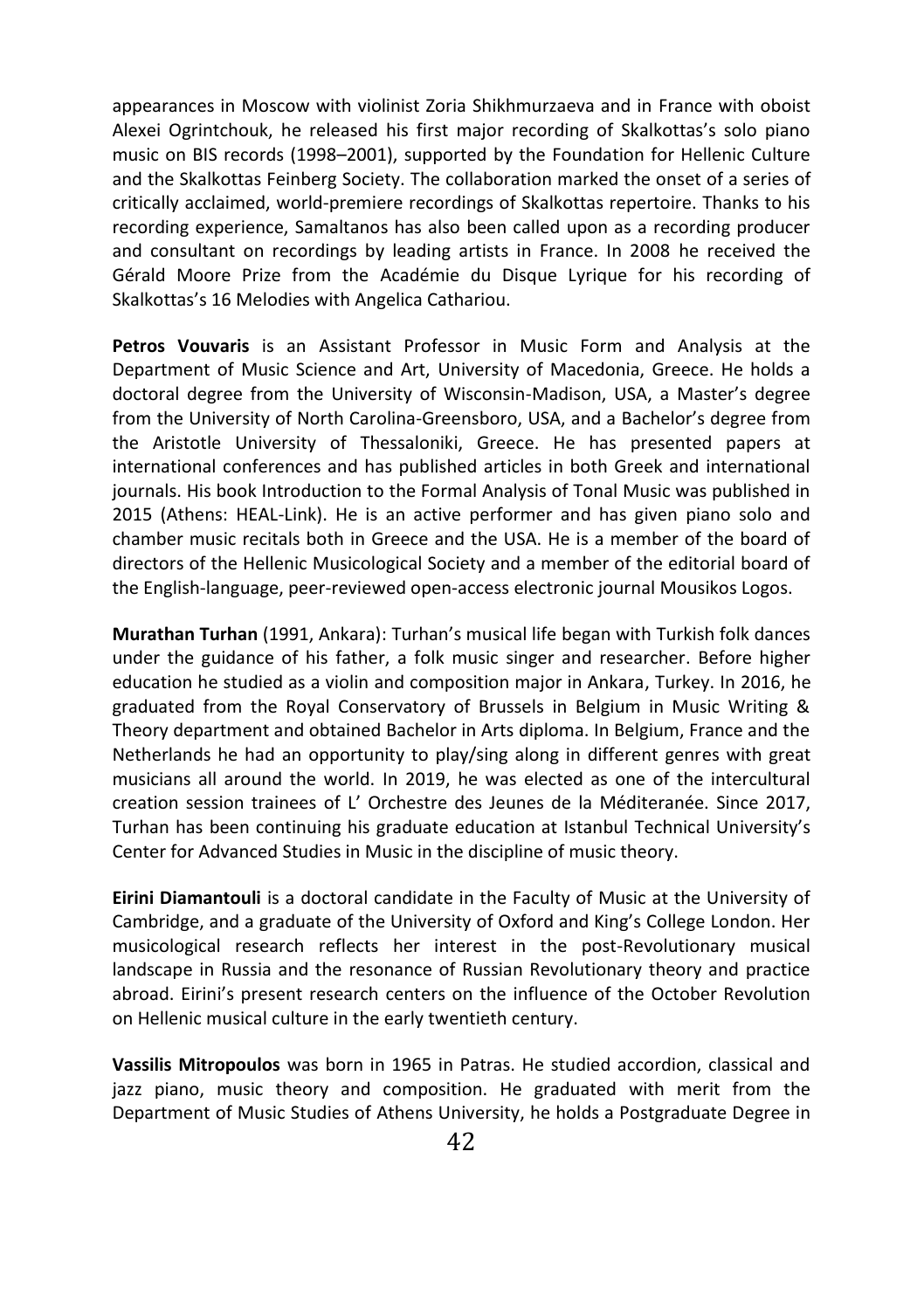School Administration and he is a PhD holder in Musicology, in the field of orchestration by the same Department. He has participated as a pianist in jazz and Greek music ensembles, as well as a bass singer with the National Lyric Scenes Choir. He has also worked as a teacher of piano and music theory in various Conservatoires and currently is a permanent music teacher in Public Education at the 2nd Experimental High School of Athens.

**Raphael Staubli** is professor for classical music theory at Musikhochschule Lucerne/Switzerland. He studied violin at Musikhochschule Zurich and composition at Musikhochschule Stuttgart under Helmut Lachenmann. He is particularly interested in analysis and its context to aesthetical reflection, especially to the philosophy of I. Kant and Fr. Schiller. Seen from this angle he published essays on Anton Bruckner and Richard Wagner. At present he is working on translations of some analytical texts by Heinrich Schenker about several compositions of Bach, Mozart, Mendelssohn and others from German to Greek language.

**Michael Taylor** was Lecturer in Music at Trinity College Dublin, retiring in 2016. He prepared the Inventory of the Harrison Birtwistle Collection in the Paul Sacher Stiftung (Schott, 2000) and was a member of the Arts Council of Ireland.

**Ludwig Holtmeier** studied piano at the Academy of Music Detmold, the Conservatoire Supérieur de Musique in Geneva and the Conservatoires Superieure de Musique de Neuchâtel and finished his piano studies with the examen de virtuosité. Since the end of the 1980s he has engaged intensively with the Fortepiano and has appeared in public mainly as performer on this instrument, especially as Lied-accompanist. He studied Music Theory, Musicology, German studies and history in Freiburg and Berlin. Ludwig Holtmeier received his PhD from the TU Berlin. After positions in Berlin (Hanns Eisler), Dresden (Carl Maria von Weber) and Basel (Schola Cantorum), he actually is Professor of Music Theory and President of the 'Hochschule für Musik' in Freiburg. He is founder and former editors of the journal Musik & Ästhetik, former president of the 'Gesellschaft für Musik und Ästhetik'and co-founder of the 'Gesellschaft für Musiktheorie' and founder of the FZM (Freiburg Music Research Center). His publications include Arnold Schönbergs "Berliner Schule"(2002), Richard Wagner und seine Zeit (Laaber, 2003), Reconstructing Mozart (2003), Musiktheorie zwischen Historie und Systematik (Augsburg, 2004). From 'Musiktheorie' to 'Tonsatz': National Socialism and German Music Theory after 1945 (2004), Praxis und Theorie des Partimentospiels (mit Johannes Menke und Felix Diergarten, 2008) Heinichen, Rameau and the Italian Thoroughbass Tradition: Concepts of Tonality and Chord in the Rule of the Octave (2009), Rameaus langer Schatten. Studien zur deutschen Musiktheorie des 18. Jahrhunderts (2010), Georg Friedrich Händel - bassi e fuge (2014)

**Ioannis Tselikas** studied harmony, counterpoint and fugue at the Athenæum Conservatory, piano at the National Conservatory, and oboe at the Athens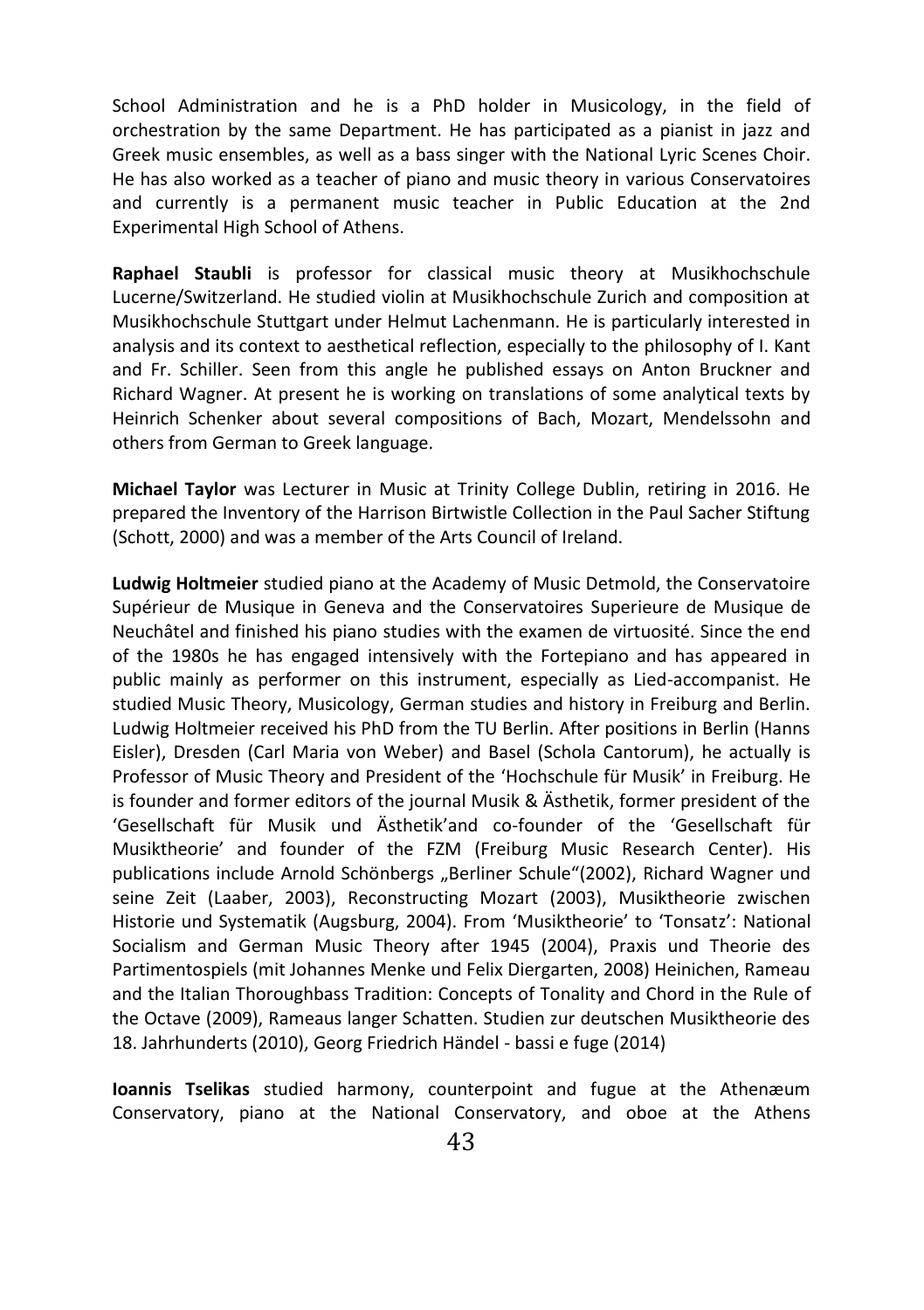Conservatory. He also studied musicology at the University of Athens, and continued his post-graduate studies in the Music Theory and Music History department of Boston University. As a founding member of the Hellenic Music Centre, he also works as an editor of Greek classical music scores, including works by Samaras, Kalomiris, and Skalkottas. Currently he is the principal oboe of the Athens Municipality Symphony Orchestra, and he serves as the Coordinator of the Music Program (BM) at Hellenic American University teaching music theory and history.

**Iryna Riabchun** graduated from the Tchaikovsky National Music Academy of Ukraine and Royal Belgian Jef Denyn Carillon School. She holds a PhD in Art Criticism ("Cretan music tradition in the development of the New Greek School of music composition on the example of Dimitris Kapsomenos' creativity"). She is member of the Faculty at the Methodist Academy of Arts in Kiev, co-author of the book "Sketches of the Greek music history" (2017, Kiev). During 1991-1997 she lived in Athens where she performed about 60 different piano recitals and recorded for the Greek National Radio (Τρίτο πρόγραμμα) the main piano works by Dimitris Kapsomenos. From 2017 she is a doctoral student of the Tchaikovsky National Music Academy of Ukraine investigating "Ethnic tradition and contemporary tendencies in the Greek piano music of 20th century".

**Despoina Panagiotidou** holds an MM in Music Theory from the Jacobs School of Music at Indiana University, Bloomington, and a BA from the Department of Music Science and Art at the University of Macedonia, Thessaloniki. For her graduate studies in the U.S. she has been awarded a scholarship by the Fulbright Foundation in Greece. Despoina has contributed to the Music Theory & Analysis study group of the Hellenic Musicological Society through a presentation at the 8th Interdepartmental Musicological Conference in Athens. The next academic year, she will continue her studies in Indiana in the doctoral program receiving the Jacobs School Doctoral Fellowship and working as an Associate Instructor in music theory.

**Kostas Chardas** PhD (Surrey), MMus (Lon), BMus (AuTh), PG Cert (Trinity). Kostas is an Assistant Professor of Systematic Musicology at the Department of Music Studies of the Aristotle University of Thessaloniki. Research and educational areas: music theory and analysis, 20th- and 21st-century music, Greek music, theoretical approaches to musical performance. He is the author of articles for Grove Music Online and has published in Greek and English (for Benaki Museum, Cambridge Scholar Press, Bloomsbury Publishing, etc.). Kostas is also an active pianist. He has given concerts in Greece, U.S.A., England and elsewhere. Recordings for Naxos, Irida Classical and Centaur Records.

**Magdalini Kalopana** (musicologist) has a BMus (1998) and a PhD (2008, funded by the State Scholarship Foundation), both from the University of Athens for research on Dimitris Dragatakis: Works' Catalogue. As a musicologist she has participated to the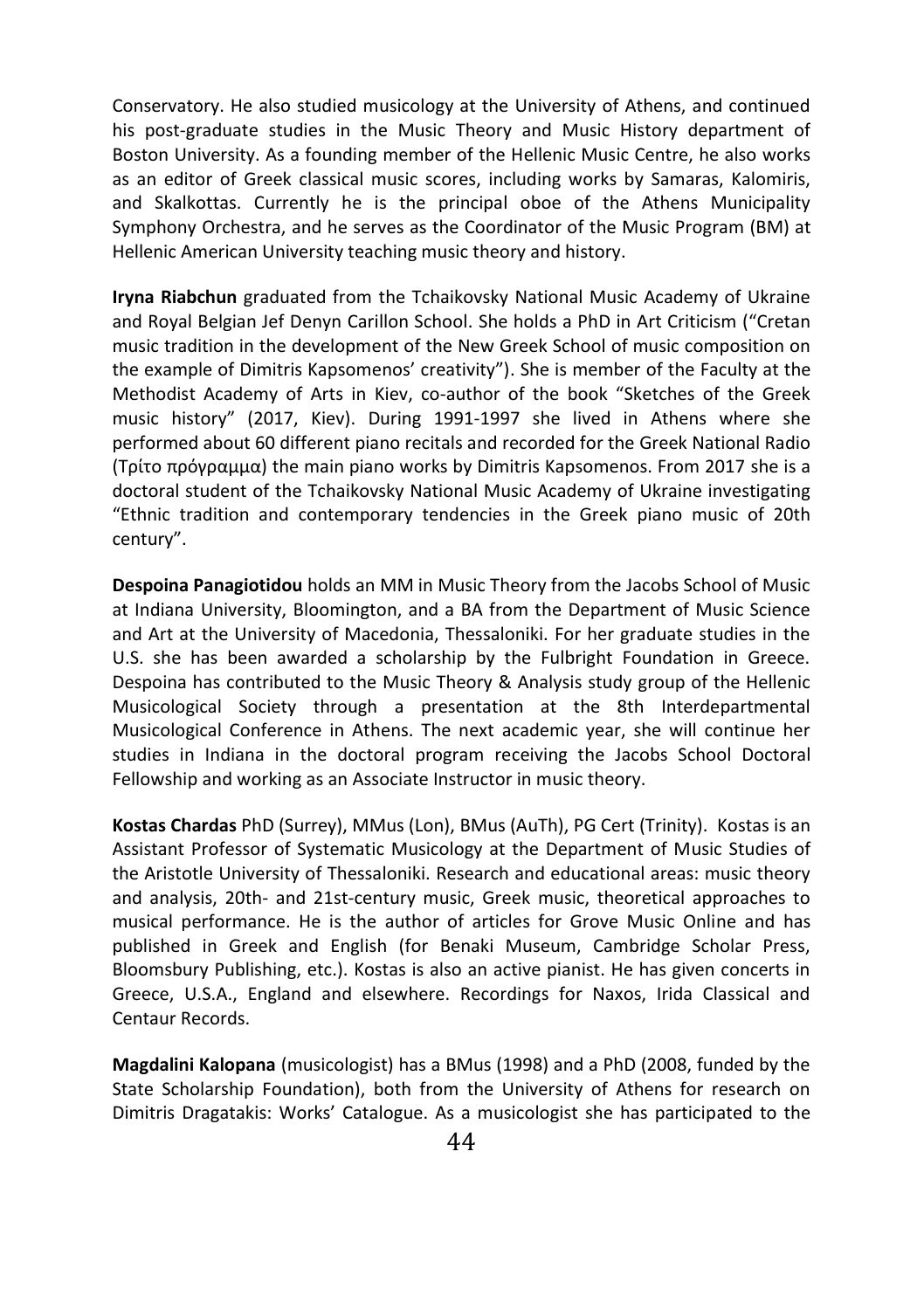Organising Committee of the Athens XI Biennale of Young Artists from Europe and the Mediterranean (2003) and she has collaborated with the Music Library of Greece "Lilian Voudouri" of the Friends of Music Society, the Radio Three of the Hellenic Radio and D. Dragatakis's Friends Society for editions, productions and concerts. Her research have been presented at International Musicological Conferences in Greece and abroad, and published in proceedings and musicological journals. She is a member of the Editorial and Scientific Board of the Greek Musicological Journal Polyphonia.

**Christina Michael** completed her PhD in 2017, at City, University of London. She holds a BMus from City University of London, and an MMus in Historical Musicology from King's College, University of London. Her PhD thesis focused on the theatrical compositions of Manos Hadjidakis, but her research interests are rather diverse, including music modernisms, music and culture, music and poetry, music and identity, intersections of art and popular music. She has presented in several international conferences and has published her work in journals in both English and Greek. She is currently working as a program notes annotator for the Cyprus Symphony Orchestra and as a scientific collaborator of music history at European University Cyprus.

**Vasiliki Zlatkou** received her music instruction in Greece (State Conservatory of Thessaloniki and Philippos Nakas Conservatory). She completed her academic studies in the School of Music Studies AUTH, Greece (BA) and the University of Edinburgh (MA). She has participated in concerts for solo piano and chamber music. She has also presented musicological research in Greek and international conferences. Currently, she is a PhD candidate in the School of Music Studies of AuTh under the supervision of the associate professor Costas Tsougras. Her research project is based on the dialogue of modern composer with sonata form, through musical analysis of compositions by Greek composers during the first half of 20th century.

**Nikos Christodoulou** has conducted the BBC Symphony Orchestra, Academy of St Martin in the Fields, Konzerthausorchester Berlin, Malmö Symphony and other orchestras. His CD series of Skalkottas orchestral works, for BIS, has received international acclaim. He has been Music Director of the Greek Radio Symphony Orchestra and City of Athens Symphony Orchestra. He has composed orchestral, chamber, vocal, incidental works and received commissions from several institutions. His orchestration of the Debussy Preludes – Book 2 (Boosey & Hawkes) opened the MiTo festival, 2016, with the London Symphony Orchestra and G. Noseda, in La Scala, Milan. He studied composition, with Yannis Papaioannou in Athens and at the Hochschule für Musik München, piano at Hellenic Conservatory and conducting at Royal College of Music, London. He has artistically directed festivals on Mitropoulos, Skalkottas (Konzerthaus Berlin, 2000, Athens Megaron, 2017), Chopin, Debussy. He has published articles on Skalkottas, Chopin, Mitropoulos and the poet Seferis.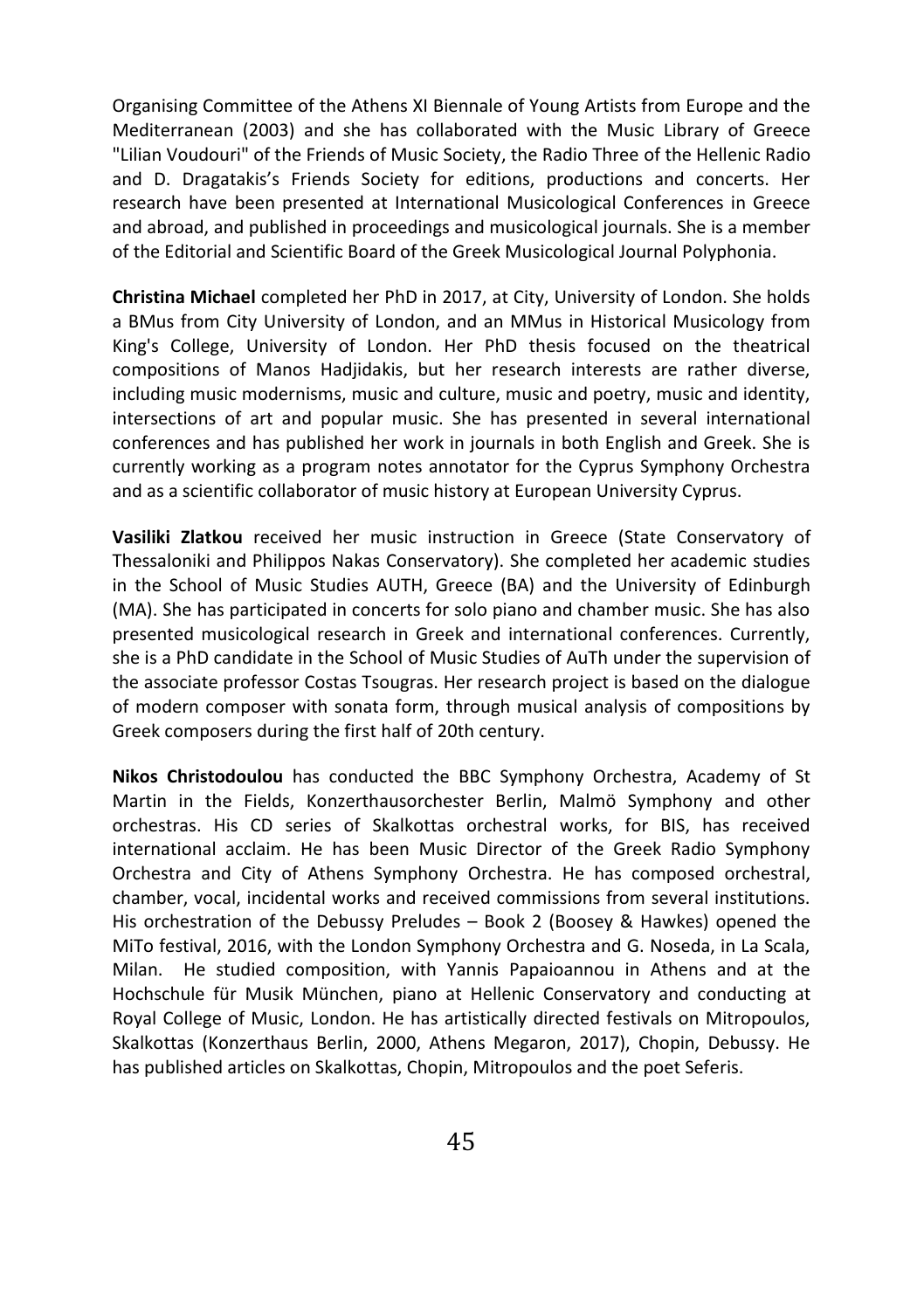**Penelope Papagiannopoulou** studied music at the Aristotle Conservatory of Piraeus (piano, violin and theory) and musicology at the Department of Music Studies of the National and Kapodistrian University of Athens (2012). In 2019, she successfully completed her PhD at the School of Music Studies of the Aristotle University of Thessaloniki, (supervised by C. Tsougras) and her research project was the analysis of the double concertos by Nikos Skalkottas. She has presented analytical research at conferences of the Greek Musicological Society (Corfu 2015, Athens 2016, Thessaloniki 2017) and at the International Conference Modus, Modi, Modality (Cyprus 2017). She also conducted research with the assistance of The Friends of Music Society – Kyveli-Horn Scholarships at the Music Library of Greece "Lilian Voudouri" on the Skalkottas Archives.

**Stella Kourmpana** was born in Athens on November 1976. Very young she started to take ballet classes and later piano lessons. In 1999 she graduated from the Department of Theatre Studies at the National and Kapodistrian University of Athens, where she studied History and Theory of Theatre. During her studies she worked at the Archives of the Greek National Opera (1998-9) and collaborated with the dance periodical En choro. She holds an M.A. in Theatre and Music Studies (Athens University-Ionian University) and a PhD in Music Studies (Ionian University). She has published several articles on music, opera, theatre and literature in modern Greece and she is chief editor of Neos Mousikos Hellenomnemon, the quadrimestrial music journal of the Athens Conservatoire. She has worked as book editor and translator from French and Italian. Since September 2013 she is in charge of the Athens Conservatoire Archives.

**Panayotis Daskalopoulos** studied French at the University of Athens and is now researching a Ph.D in Music at the Ionian University in Corfu. A contributor to the Athens Review of Books, his research interests also include bibliography and cultural history.

**Katerina Tsioukra** graduated from the Department of Music Studies of the Ionian University. She obtained her Master's degree in Neohellenic music in 2018 and currently is a doctoral candidate at the same university. Her research interests lie primarily in the area of the post-war music history in Greece, aspects of which she has highlighted in conferences and publications. She collaborates with the Contemporary Music Research Center (KSYME-CMRC) and the Center of Research and Documentation of the Athens Conservatoire in their educational and research activities.

**Haris Xanthoudakis** (b. Piraeus, 1950): Greek composer and musicologist, Emeritus professor of History of Music Theory at the Ionian University (Department of Music) and Director of the Research Center of the Athens Conservatoire. He studied Letters at the Athens University, Composition with Jiannis A. Papaioannou and Electronic Music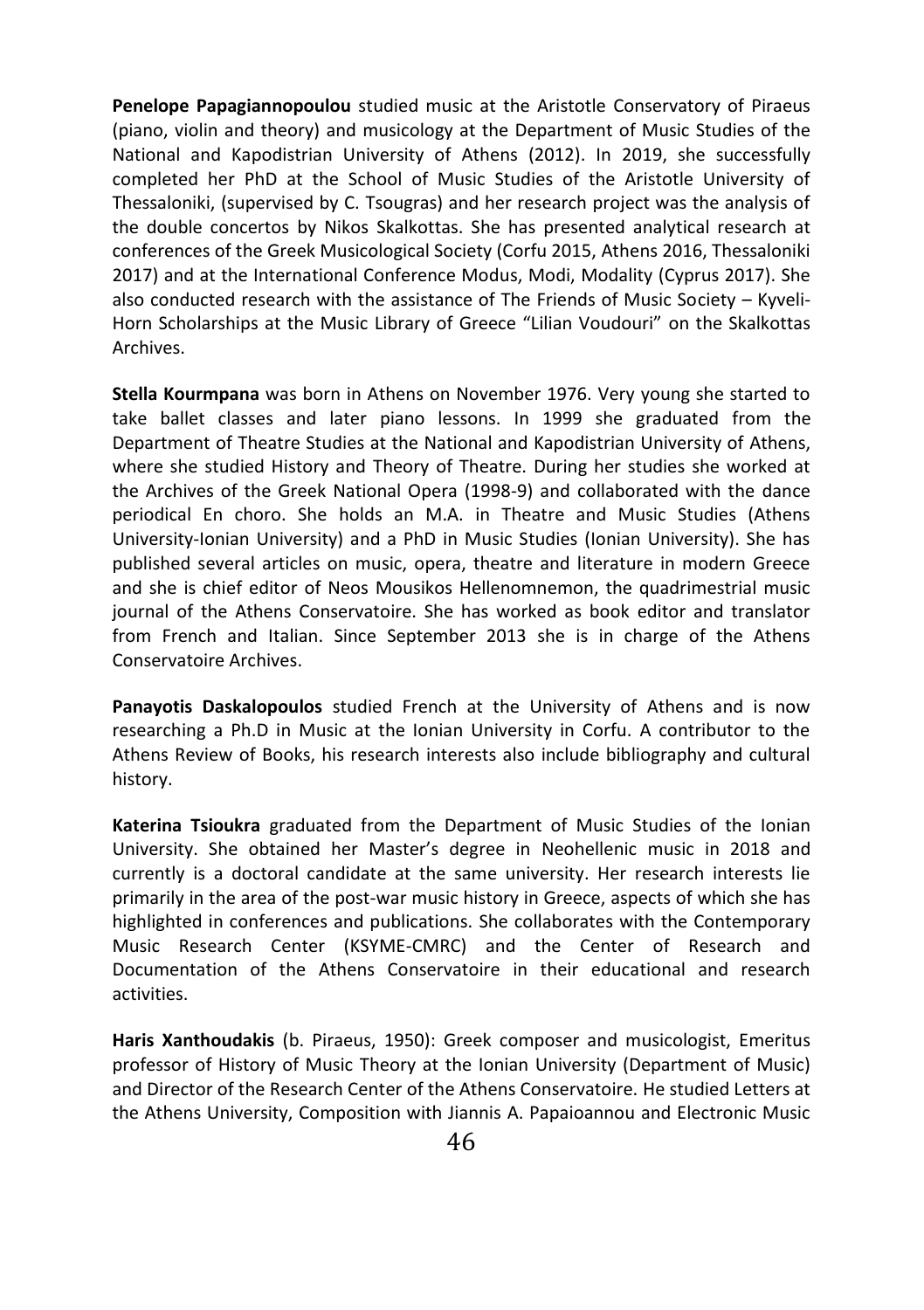with Michalis Adamis. He followed composition courses with Ianis Xenakis and seminars on Computer Music at G.R.M. He obtained his post-graduate and doctoral degrees in Musicology at the Paris University (Panthéon-Sorbonne). He has been a member of the Greek Association of Contemporary Music and the Association of Greek Composers, President of the Greek Association of Electronic Music composers, vice-President of CIME/UNESCO and a member of the Executive Council of the A.E.C. He has served as head of the Music Department, Vice-Rector and Dean of the School of Music and Audiovisual Arts of the Ionian University.

**Eva Mantzourani** is a musicologist, music analyst educational coach and Neuro-Linguistic Programming Master Practitioner and trainer. Her academic qualifications include a PhD from King's College, London; a MMus in Music Theory and Analysis and a MMus in Historical Musicology from Goldsmiths, University of London; a BMus from the Aristotle University of Thessaloniki. Her teaching includes lecturing positions at Kingston University, City University London, Royal Welsh College of Music and Drama, Canterbury Christ Church University, The Open University, and The Aegean University. She has published work on musicological topics and the music of Nikos Skalkottas, and she has authored The Life and Twelve-Note Music of Nikos Skalkottas (Ashgate, 2011), and edited Polish Music Since 1945 (Musica Iagellonica, 2013). She is the co-editor (with Costas Tsougras and Petros Vouvaris) of the volume, Perspectives on Greek Musical Modernism (Routledge, 2019), and she is the editor of the Critical Edition of Nikos Skalkottas's Violin Concerto, published by Universal Edition (Vienna).

**Costas Tsougras** (composer – musicologist) was born in Volos in 1966. He studied composition (with Chr. Samaras) and musicology at the Aristotle University of Thessaloniki (bachelor and PhD in music analysis). He is associate professor of systematic musicology at the School of Music of the A.U.Th. and professor of music theory and composition at the State Conservatory of Thessaloniki. He has published theoretical and analytical work in international and Greek journals and collective volumes (Routledge, GMO, JNMR, JIMS, Musicae Scientiae, Polyphonia, et al). His music has been performed and recorded by acclaimed ensembles and soloists, and in 2012 and 2019 he represented the Greek Composers' Union at the World Music Days in Belgium and Estonia.

**George Zervos** was born in Cairo (Egypt) and moved to Athens in 1961, where he studied piano and theory at the Hellenic and Orpheion Conservatories and composition under Yannis Ioannides. In 1981 he went to Paris (France), to conclude his post-graduate studies that included formalized music under Iannis Xenakis as well as musicology and aesthetics of music under Michel Guiomar and Daniel Charles. In 1982, he received the post-graduate diploma D.E.A. from the University of Paris I - Panthéon-Sorbonne, after submitting a thesis on the «Mathematical procedures in Bartok's and Xenakis work». His thesis on "The crisis of theme in the work of the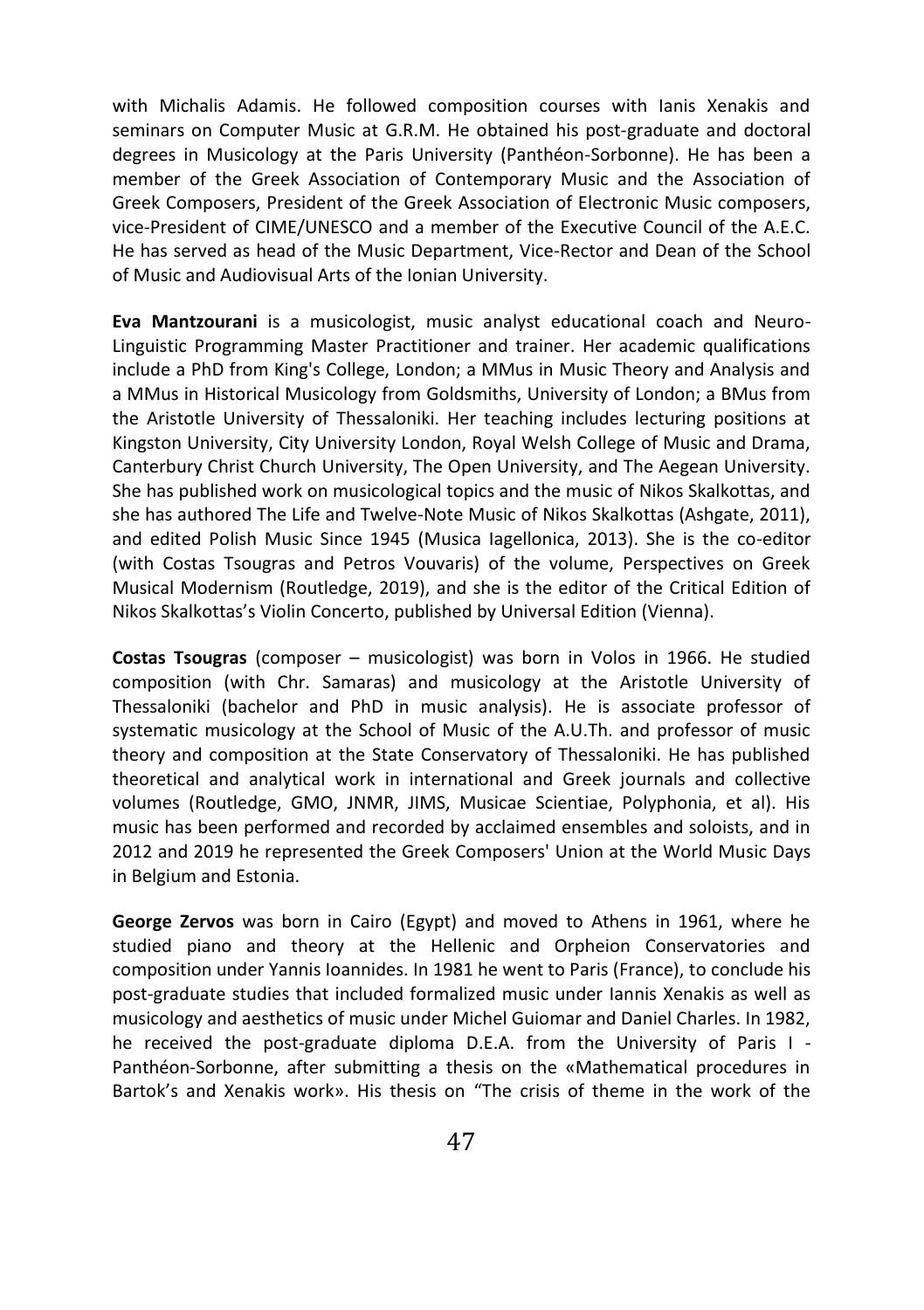Second Viennese School composers: Schönberg, Berg, Webern" earned him a Ph.D. degree in Musicology from the University of Thessaloniki in 1995. He has composed chamber and vocal music as well as works for orchestra. He has received commissions to deliver original compositions for organizations such as the Hellenic National Radio (Radio Three), the Goethe Institute of Athens, the Athens Concert Hall. His works have been performed in Greece as well as in Italy, Bulgaria, Cyprus, France, Austria, Germany, the Netherlands, and USA (Florence 1981, Sofia 1985, Naples 1987, Cannes 1987, Orleans 1987, Vienna 2008, Berlin 2005, Almere 2014, University of Boston 1991, Louisiana 2004, Chicago 2006, Michigan 2009, New York 2013, etc.). The Hellenic National Radio has recorded certain works of his. In 1982, he was awarded the First Composition Prize in the Competition for Chamber Music organized by the Hellenic Ministry of Culture. Two of his pieces of music (the ballet "Eros and Psyche" and the "string quartet no2") have been recorded by Warner Music and Agora. G. Zervos has also published several articles on music in the 20th century (in international journals such as "Musik & Ästhetik", "Musicologia", "arts 8"), has given lectures and has participated many music conventions such as the «Composers Symposium» (Patras 1986), the National Congress of Music (Delphi 1987), the Symposium of Composers and Musicologists on «Contemporary Music at the end of the 20th century» (Goethe Institute 1991), "Nikos Skalkottas-Tage"(Konzerthaus, Berlin 2000), "Arnold Schönberg und Griechische Komponisten – in memoriam Iannis Xenakis" Symposium (Arnold Schönberg Center, Wien 2002), "Internationales Symposion zum 100. Geburtstag von Nikos Skalkottas" (Wien, 2004). He has taught music theory in several Conservatories as well as History of Music at the National School of Dance in Athens. He is Assistant Professor (teaching Music analysis and 20th century music) in the Department of Music Studies of the Athens University. He published three books: 1) Schönberg, Berg, Webern. The crisis of music through the crisis of the theme and the forms. (2002), 2) Nikos Skalkottas and the European tradition in the beginning of the 20th century, (2002), 3) From initial inspiration to the final form (2017).

**Konstantinos (Kostis) Demertzis** was born in Chalcis in 1954. He studied piano with Nina Karakosta, Georgios Platon and Costis Gaetanos and composition with Yiannis A. Papaioannou. He has obtained his PhD in Musicology from the Musical Studies Department of the University of Athens (10/7/1997), for his dissertation on "the Skalkottian Orchestration" (Papazisis ed., Athens, 1999). His orchestration of the 2 violin Concerto by Nikos Skalkottas is currently available in a cd from BIS. He is currently working as a lawyer in Athens Bar.

American violinist, **Nancy Bargerstock**, has appeared across the US, in Europe, and in the Far East as a recitalist, orchestral soloist, and chamber musician. She received BM and MM degrees in violin performance from the Juilliard School of Music in New York City, a soloist diploma in viola from the Orfeo Conservatory in Athens, Greece, and a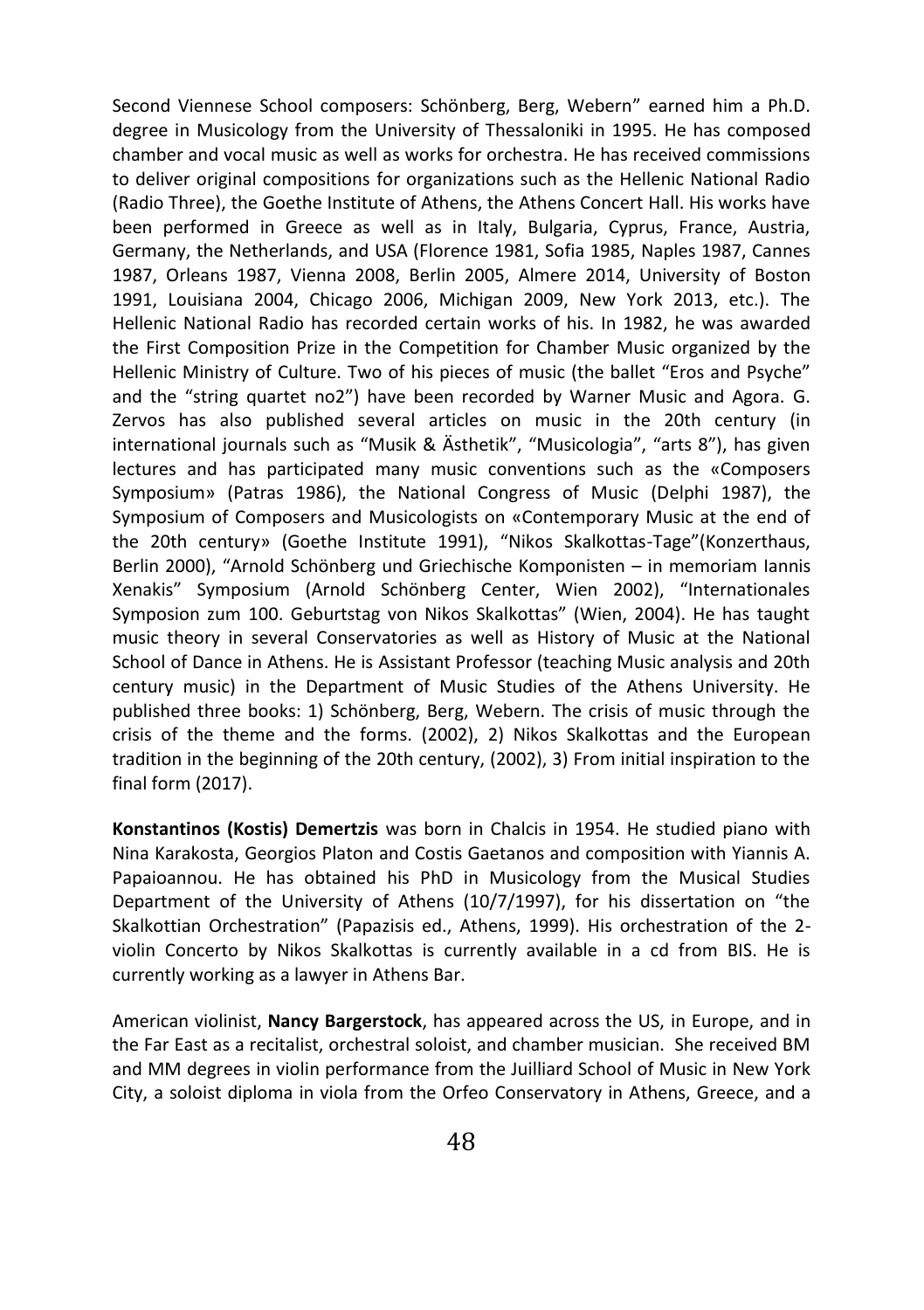doctorate in violin performance from the University of North Carolina at Greensboro, US. A resident of Athens in the 1980s and 90s, she held positions in the Athens State Orchestra and was Artist-Teacher at Deree College of the American College of Greece. In 1999 she joined the faculty at Appalachian State University in North Carolina, US where she presently is Professor of Violin.

**Nina-Maria Wanek** (www.byzantinemusicology.com) has been doing research on Modern Greek and Byzantine music for almost twenty years. She wrote her PhD on Manolis Kalomiris and Nikos Skalkottas in 2000. In 2006 she was awarded her habilitation for "Historical Musicology" at the University of Vienna. The resulting publication received the "Förderungspreis des Kardinal Innitzer Studienfonds" in 2008, which is given to outstanding young Austrian scientists. Nina-Maria Wanek teaches at Vienna University as well as abroad and has so far conducted research-projects on Egon Wellez and various topics of Byzantine Chant. Since 2015 she is the leader of a major research-project on the "Cultural Transfer of Music between Byzantium and the West" funded by the Austrian Science Fund (FWF). She has published many articles on primarily Byzantine Chant but also on Modern Greek music and on Austrian twentieth century-composers and regularly attends national and international conferences. She is currently affiliated with the Institute of Byzantine and Modern Greek Studies at Vienna University.

**Vana Papaioannou** is a graduate pianist of the Hellenic Conservatory of Music and she holds a Master of Arts Degree in Music of the University of Indianapolis. She is a freelance pianist and music educator and performs several recitals in piano trio forms. She is also a major contributor to audiovisual training classical music education programs, creator of ''The Rare Piano Rio'' and author of the recently acclaimed two books for kids on the Life of the composer Nikos Skalkottas. For more information please visit my websites: www.vanapapaioannou,gr and [www.vanasbooks.gr](http://www.vanasbooks.gr/)

Pianist, musicologist and concert curator **Lorenda Ramou** has appeared in recital and chamber music concerts in many European festivals, Morocco and Chile. An important part of her concert, recording and research activities is dedicated to Greek piano music and especially to Nikos Skalkottas: she holds a PhD summa cum laude from Sorbonne Université and the Paris Conservatoire on his piano works and has recorded three solo and chamber music CDs with his music, including several World Première Recordings (BIS, Spektral). She collaborates as project manager in contemporary music projects with Onassis Cultural Centre and teaches a yearly workshop on contemporary piano repertoire at the Athens Conservatory.

**Annini Tsiouti** studied piano and chamber music in Paris (École Normale de Musique, Conservatoire Claude Debussy). She also holds a Master in Musicology from Sorbonne Université, where she specialized in 20th century music. Annini is currently completing her doctoral thesis on the 32 Piano Pieces by Nikos Skalkottas. A fervent supporter of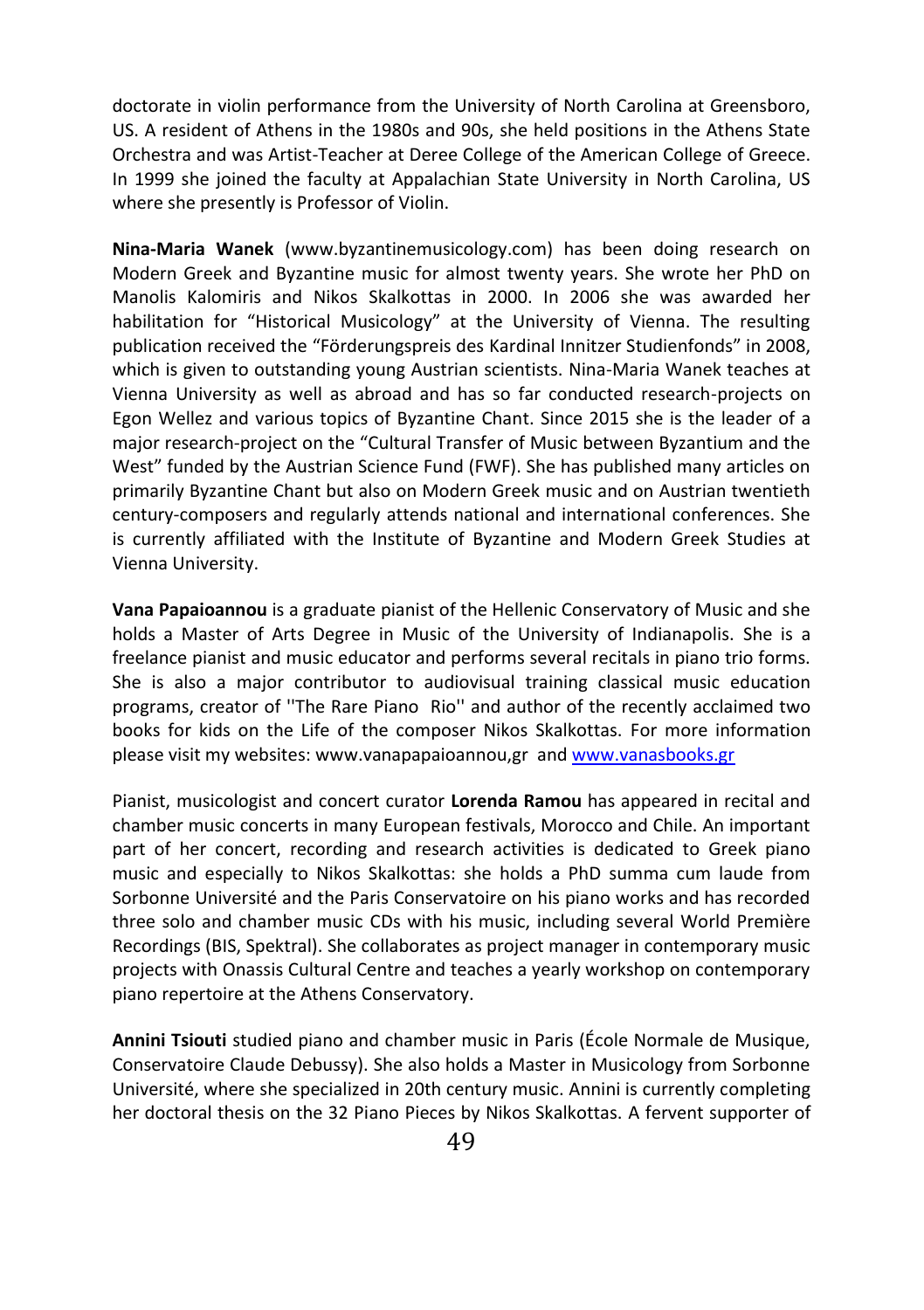the music of our time, Annini has collaborated with numerous composers of different and often contrasting styles and schools, and has given many first performances of their works around Europe. Future engagements include first performances of works by composers Tsvetan Dobrev and Graham Hair.

Musicologist **Katy Romanou** is a researcher of Greek music in the CE. She has published widely in Greek and English languages, and has conducted several projects in collaboration with Greek and foreign -especially Balkan- musicologists. Katy Romanou (who studied musicology in Bloomington IND (1969-1974)) was a music critic of the daily He Kathimerine (1974-1986), taught in several music conservatories in Athens, at the municipal conservatories of Kalamata, Argos, and Volos, as well as in the University of Athens and the European University of Cyprus. She is coordinator of the Greek team of RIPM (Retrospective Index of Music Periodicals), and a member of the Board of Directors of the Hellenic Musicological Society.

**Alexandros Charkiolakis** studied music at the Hellenic Conservatoire and at the University of Sheffield. He has worked as a musicologist and coordinator for educational projects in the Music Library of Greece "Lilian Voudouri" of the Friends of Music Society; in 2013 became Head of the "Erol Üçer" Music Library and adjunct Lecturer in Historical Musicology at MIAM (Center for Advanced Studies in Music) of the Istanbul Technical University. In May 2017 he returned to Athens in order to take up the position of Director of the Friends of Music Society. He edited the following books: 'Manolis Kalomiris – 50 Years After' (Athens, 2013, with Nikos Maliaras), 'Autobiography and Archive of Alekos Xenos' (Athens, 2013), 'Music Information Resources and informational Education' (Athens, 2015, with Charis Lavranos). He coauthored the book 'Interspersed with musical entertainment: Music in Greek salons of the 19th century' with Avra Xepapadakou (Athens, 2017). He is currently preparing a book on Spiros Samaras' operetta 'The Princess of Sazan' (Η Πριγκήπισσα της Σάσσωνος).

Assoc. Prof. Dr. **Tatjana Marković**, musicologist, has been teaching at the University of Arts Belgrade (1993–2015) and since 2013 has taught at the universities of Ljubljana, Graz, as well as at the University of Music and Performing Arts in Vienna. She is a project chair and research associate of the Don Juan Archiv Wien; chair of the IMS Study Group Music and Cultural Studies, a member of advisory board of the leading music enyclopaedia MGG for the countries of former Yugoslavia, and of editorial board of the Academic Studies Press, Studies in History and Sociology of Music (Slavic Studies) in Brighton, MA. She is the editor of the journal TheMA (Vienna) and of eleven books; author of three monographs. Chair or participant of numerous international projects conducted in Vienna, Graz, Lubljana, Paris, Bonn, New York etc. Research areas: Southeast European opera and musicology, Russian and German 18thcentury music theater.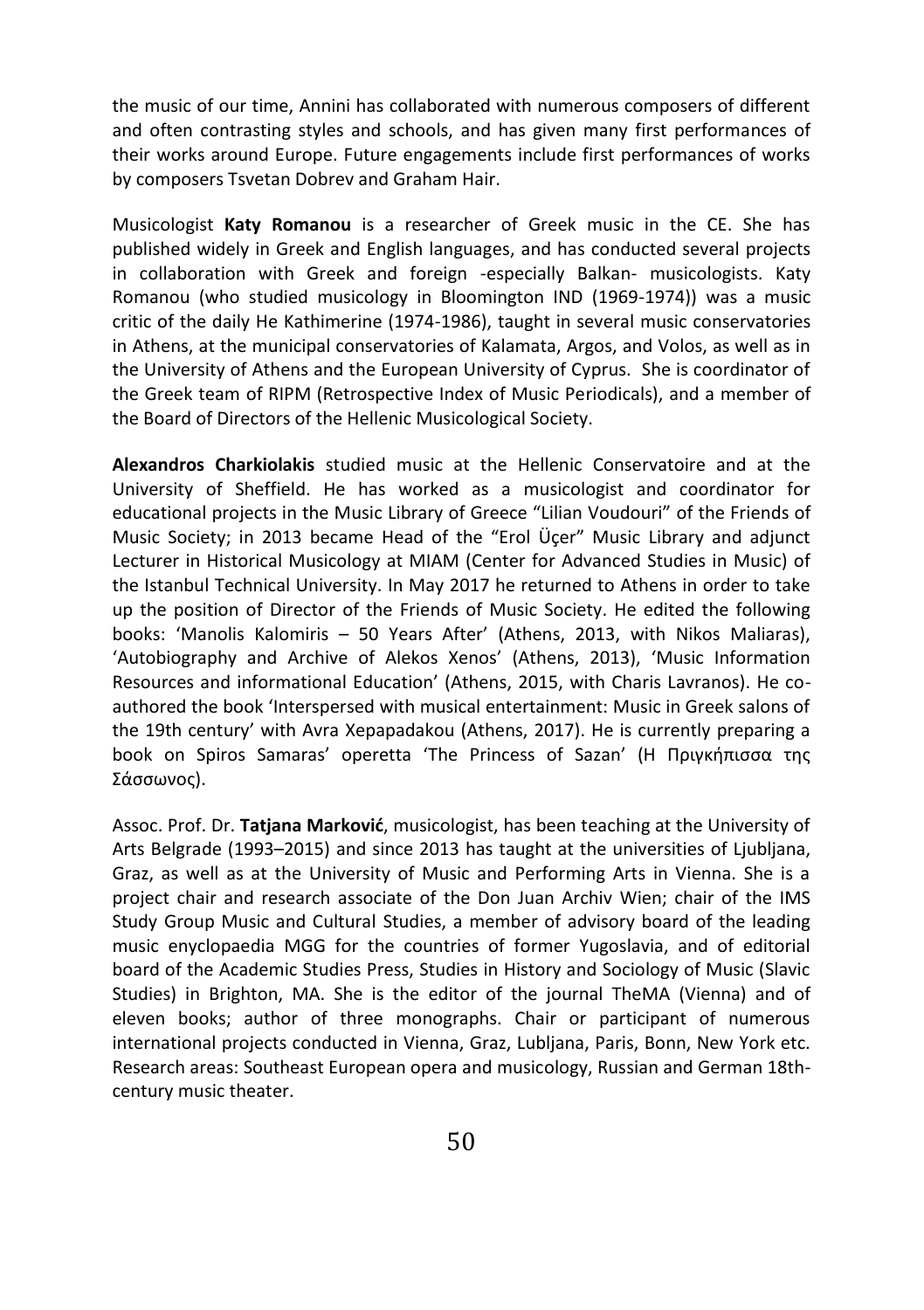**Georgia Petroudi** holds a doctorate degree in Historical Musicology from the University of Sheffield as well as degrees in piano and oboe performance from the same university and Wittenberg University in the United States. At 2007 she was appointed Lecturer at the Department of Arts, European University Cyprus. Her research interests include Western composers of the first half of the twentieth century, Greek and Greek-Cypriot composers. More specifically, she focuses on revised compositions, and issues that relate to the revising process such as creativity and politics. Georgia has presented her work in international conferences and published relevant papers in journals. She is also a founding member of the IMS Study Group "Mediterranean Music Studies".

**Antonio Baldassarre** is Vice Dean, Professor and Head of Research and Development of Lucerne University of Applied Sciences and Arts, School of Music. He holds a PhD from the University of Zurich, and has held positions as Research Fellow, Lecturer, and Visiting Professor, at the Research Center for Music Iconography at the Graduate Center of The City University of New York, the universities of Basel and Zurich, Universität für Musik und darstellende Kunst Wien, the Facultad de Música of the Universidad Nacional Autónoma de México, and at the University of Tasmania in Hobart. He is a Board Member of numerous national and international scientific and learned societies, including his role as President of Association Répertoire International d'Iconographie Musicale (RIdIM), and Member of the Directorium of the International Musicological Society. He has extensively researched and published on topics of music history, music historiography, the social and cultural history of music, as well as music iconography, visual culture, and performing studies.

**Panos Vlagopoulos** was born in 1961 in Corinth, Greece. He studied Law and Musicology and completed his PhD in the historiography of Ars nova under the supervision of Irmgard Lerch in 2004 at the Department of Music Studies of the Ionian University at Corfu, Greece. He has worked as a Music Librarian at the Music Library of Greece "Lilian Voudouri" of the Friends of Music Society (1995-2003). He is the coeditor of the Greek musicological journal online Moussikos Logos. He has presented papers in Athens, Oxford, Wien, Dresden, Kirchberg am Wechsel et al. He has been a Visiting Research Fellow at the Stanley J. Seeger Center for Hellenic Studies at Princeton University (Spring 2018). He is an Associate Professor of Musicology at the Ionian University.

**Niall O'Loughlin** (N.Oloughlin@lboro.ac.uk) studied in the Universities of Edinburgh (MA) and Leicester (PhD), and was Director of the Arts Centre and Senior Lecturer in Music in Loughborough University. He has specialised in the 20th-century music of Slovenia, the United Kingdom and Poland. His book Novejša glasba v Sloveniji: osebnosti in razvoj was published in Ljubljana in 2000 and he has written over 30 papers for Slovenian Music Days symposia, given numerous other conference papers,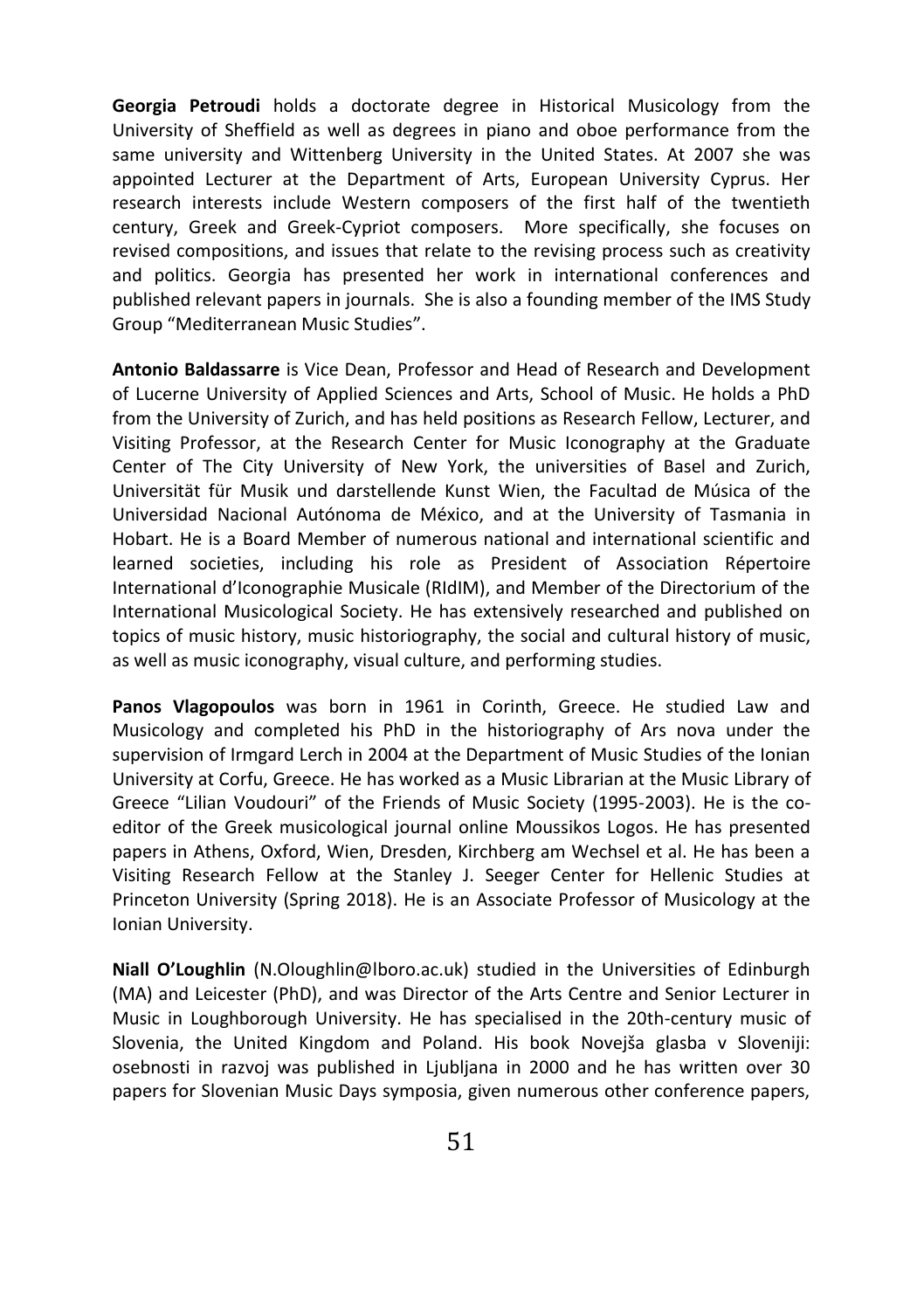written 20 articles for Muzikološki zbornik, various other periodical articles, chapters for books, and many articles for the various New Grove Dictionaries. His paper on Roberto Gerhard, 'Escape from Catalonia', was published in 2017. In 2007 he was elected a Corresponding Member of the Slovenian Academy of Sciences and Arts.

**Polina Tambakaki** is a research fellow at the Centre for Hellenic Studies (CHS), King's College London. She is the author of "The musical poetics' of George Seferis" (Domos 2011, in Greek). Among her latest publications is '"Art-Popular" Song and Modern Greek Poets – Interactions and Ideologies: The Case of Mikis Theodorakis' (Made in Greece, ed. D. Tragaki, Routledge 2018). She is lead editor of Music, Language and Identity in Greece: Defining a National Art Music in the Nineteenth and Twentieth Centuries (together with P. Vlagopoulos, K. Levidou and R. Beaton; Routledge/CHS, 2019 in press).

**Assaf Shelleg** is assistant professor of musicology at the Hebrew University of Jerusalem. His book Jewish Contiguities and the Soundtrack of Israeli History (OUP, 2014) won the 2015 Joel Engel Prize and the 2016 Jordan Schnitzer Book Award (the book appeared in a German translation in late 2017 with Mohr Siebeck; Musikalische Grenzgänge; Europäisch-jüdische Kunstmusik und der Soundtrack der israelischen Geschichte). Shelleg's forthcoming book with OUP is titled Theological Stains: Art Music of an Attenuating Zionist Project.

**Charris Efthimiou**: Born 1978 in Greece. Holds a Master in Composition from the University of Music and Performing Arts Graz (Austria). Ph. D in Mozart´s Symphonies. Since 2012 senior lecturer (University of Music and Performing Arts Graz) on music history and music theory. Since 2014 Post Doc in J.I. Pleyel´s Symphonies. Monographs on Metallica´s Riffs and Mozart´s Symphonies. Publications on R. Wagner, the symphonic work of W. A. Mozart, J.Sibelius, L. Janacek, A. Honegger, L. Janacek, J. S. Mayr and on Heavy Metal.

**George Zacharias:** Since his debut at the age of thirteen, George maintains a busy international performance career and has appeared as a soloist extensively throughout Greece and the UK (including a special guest performance in the House of Lords, Westminster), the US, Australia, Belgium, Germany, Italy, Japan, Poland, Romania, Spain and Switzerland, receiving the highest accolades from critics and audience. His discography for radio includes Paganini's 1st and Britten's Violin Concerti, as well as Ysaÿe's Violin Sonatas. His recording project of repertoire exclusively for unaccompanied violin ('Unaccompanied'; Divine Art) received a Gold Star recommendation by The Strad and was named as 'Recording of the Month' by Musicweb. George has also been the dedicatee, premiere performer and recording artist of numerous contemporary compositions. Born in Athens, Greece, George studied violin at the Athens Conservatory of Music as a full scholar, up to his graduation (First Prize and Special Prize for Exceptional Virtuosity). He was